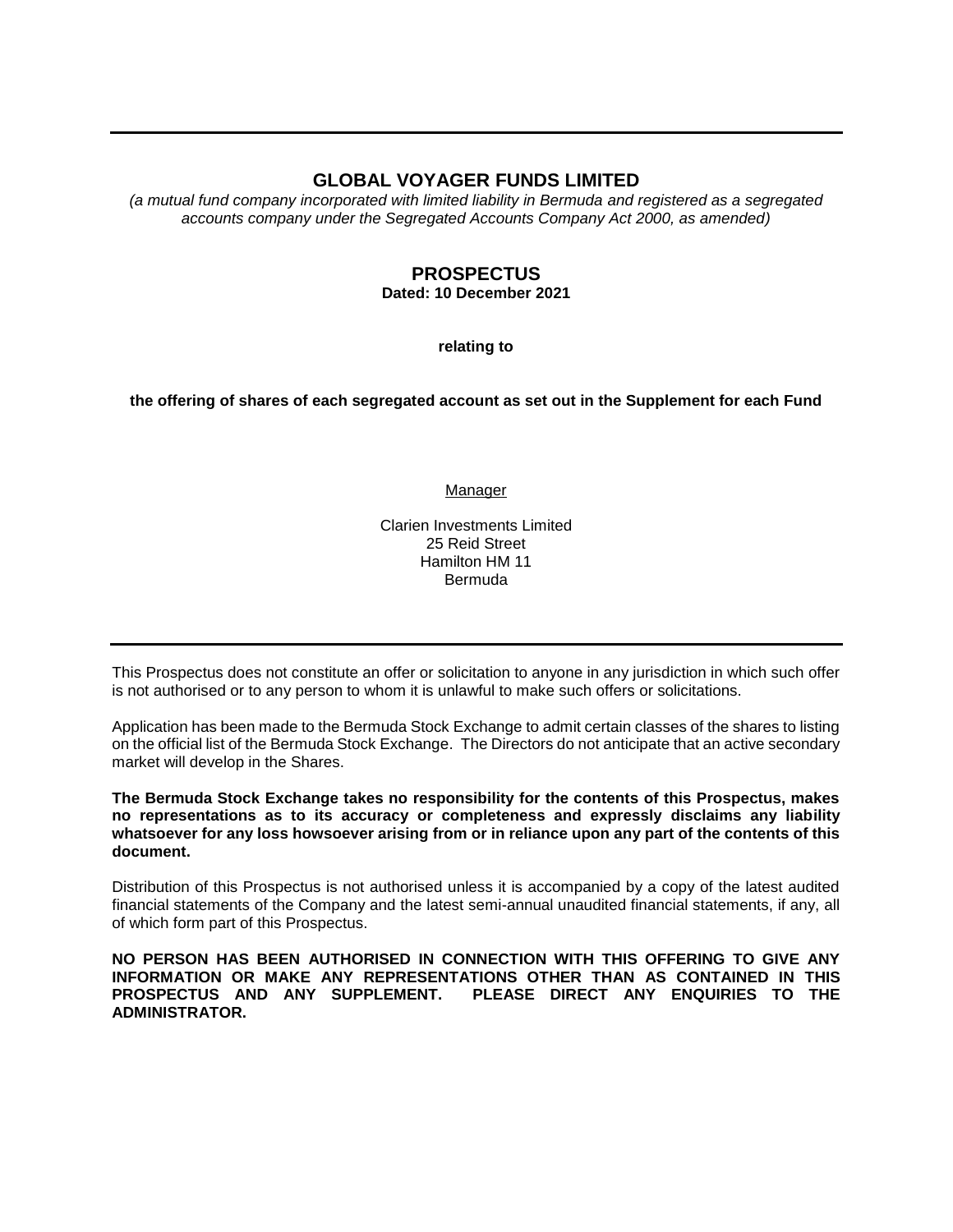### **IMPORTANT NOTICES**

IF YOU ARE IN ANY DOUBT ABOUT THE CONTENTS OF THIS PROSPECTUS YOU SHOULD CONSULT YOUR STOCKBROKER, BANK MANAGER, LAWYER, ACCOUNTANT OR OTHER PROFESSIONAL ADVISER.

## **ALL CAPITALISED TERMS USED IN THIS PROSPECTUS, UNLESS OTHERWISE DEFINED IN THE BODY OF THIS DOCUMENT, SHALL HAVE THE MEANINGS ASCRIBED THERETO IN THE "***DEFINITIONS***" SECTION.**

THE COMPANY IS AN OPEN-ENDED MUTUAL FUND COMPANY OF UNLIMITED DURATION INCORPORATED UNDER THE LAWS OF BERMUDA.

<span id="page-1-2"></span><span id="page-1-1"></span>THIS PROSPECTUS (**PROSPECTUS**) CONTAINS INFORMATION ABOUT GLOBAL VOYAGER FUNDS LIMITED (**COMPANY**). IN ADDITION, SUPPLEMENTS (**SUPPLEMENTS**) WILL BE ISSUED FOR EACH SEGREGATED ACCOUNT AND LINKED CLASSES OF SHARES CREATED BY THE COMPANY (EACH A "**FUND**"). THIS PROSPECTUS SHOULD BE READ IN ITS ENTIRETY.

THIS PROSPECTUS TOGETHER WITH THE RELEVANT SUPPLEMENT(S) CONTAINS PARTICULARS OF THE COMPANY FOR THE PURPOSE OF PROVIDING INFORMATION TO PROSPECTIVE SHAREHOLDERS. THIS PROSPECTUS GIVES GENERAL INFORMATION ABOUT THE COMPANY BUT DOES NOT DEAL WITH THE INVESTMENT OBJECTIVES, INVESTMENT RESTRICTIONS OR NATURE OF THE ASSETS ATTRIBUTABLE TO ANY INDIVIDUAL FUND, WHICH INFORMATION APPEARS IN THE APPLICABLE FUND SUPPLEMENTS. IT SHOULD BE READ IN CONJUNCTION WITH A SUPPLEMENT SO THAT TOGETHER, THIS PROSPECTUS AND SUCH SUPPLEMENT CONSTITUTE THE PROSPECTUS FOR A FUND.

# **THIS PROSPECTUS DOES NOT CONSTITUTE AN OFFER TO SUBSCRIBE OR A SOLICITATION OF AN OFFER TO SUBSCRIBE TO ANYONE IN ANY JURISDICTION IN WHICH SUCH OFFER IS NOT AUTHORISED OR TO ANY PERSON TO WHOM IT IS UNLAWFUL TO MAKE SUCH OFFER OR SOLICITATION.**

THE COMPANY IS REGISTERED IN BERMUDA AS A LIMITED LIABILITY OPEN-ENDED EXEMPTED MUTUAL FUND COMPANY OF UNLIMITED DURATION UNDER THE COMPANIES ACT 1981 OF BERMUDA, AS AMENDED (**COMPANIES ACT**). THE COMPANY IS SUBJECT TO, AND AUTHORISED UNDER, THE INVESTMENT FUNDS ACT 2006, AS AMENDED (**IFA**) AS A BERMUDA STANDARD FUND. THE COMPANY IS REGISTERED AS A SEGREGATED ACCOUNTS COMPANY UNDER THE SEGREGATED ACCOUNTS COMPANIES ACT 2000, AS AMENDED, (**SAC ACT**). EACH OF THE SEGREGATED ACCOUNTS CONSTITUTES A SEPARATE FUND WITH ITS OWN UNDERLYING INVESTMENT STRATEGY. THE COMPANY SHOULD BE VIEWED AS AN INVESTMENT SUITABLE ONLY FOR INVESTORS WHO CAN FULLY EVALUATE AND BEAR THE RISKS INVOLVED.

<span id="page-1-0"></span>A COPY OF THIS PROSPECTUS HAS BEEN DELIVERED TO THE BERMUDA MONETARY AUTHORITY (**BMA**) IN CONNECTION WITH THE OFFERING OF THE SHARES PURSUANT HERETO. PERMISSION UNDER THE EXCHANGE CONTROL ACT 1972, AS AMENDED (AND REGULATIONS MADE THEREUNDER) HAS BEEN RECEIVED FROM THE BMA FOR THE ISSUE (AND SUBSEQUENT TRANSFER) OF THE SHARES TO PERSONS NOT RESIDENT IN BERMUDA FOR EXCHANGE CONTROL PURPOSES. PERSONS, FIRMS OR COMPANIES REGARDED AS RESIDENTS OF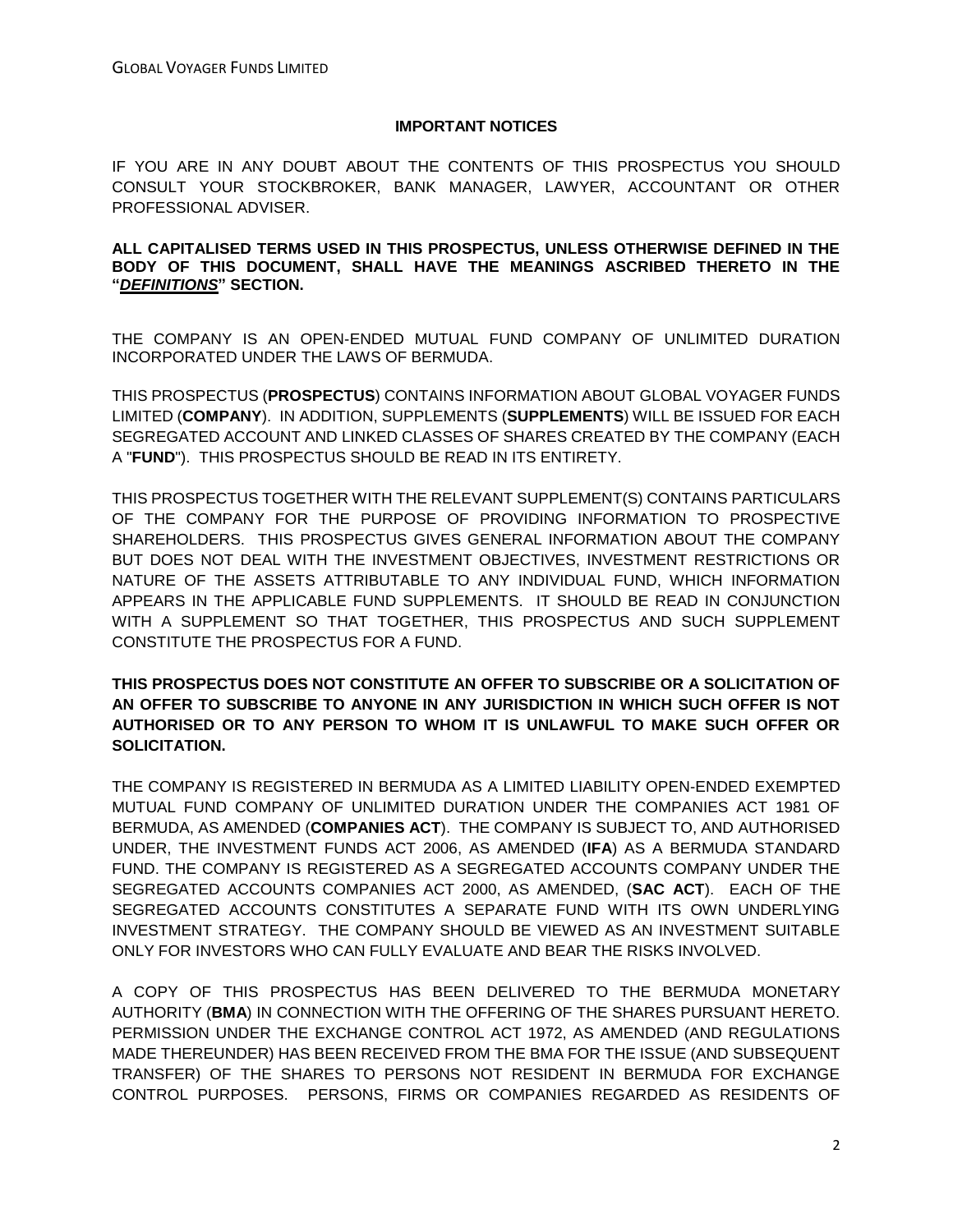BERMUDA FOR EXCHANGE CONTROL PURPOSES MAY REQUIRE SPECIFIC CONSENT UNDER THE EXCHANGE CONTROL ACT 1972 OF BERMUDA TO PURCHASE OR SELL THE SHARES. THE COMPANY IS SUBJECT TO, AND AUTHORISED UNDER, THE INVESTMENT FUNDS ACT 2006 AS A BERMUDA STANDARD FUND.

IT MUST BE DISTINCTLY UNDERSTOOD THAT ANY APPROVALS OR PERMISSIONS RECEIVED FROM THE BMA DOES NOT CONSTITUTE A GUARANTEE BY THE BMA AS TO THE PERFORMANCE OF THE COMPANY OR ANY CLASS OF SHARES OR THEIR CREDIT-WORTHINESS. FURTHERMORE, IN GIVING SUCH APPROVALS OR PERMISSIONS THE BMA SHALL NOT BE LIABLE FOR THE PERFORMANCE OR DEFAULT OF THE COMPANY OR ANY CLASS OF SHARES OR THEIR OPERATORS OR SERVICE PROVIDERS OR FOR THE FINANCIAL SOUNDNESS OF ANY PROPOSAL OR FOR THE CORRECTNESS, ACCURACY OR COMPLETENESS OF ANY OF THE STATEMENTS MADE OR OPINIONS EXPRESSED WITH REGARD TO THEM.

THE CIRCULATION AND DISTRIBUTION OF THIS PROSPECTUS IN CERTAIN COUNTRIES IS RESTRICTED BY LAW. IN PARTICULAR, THIS PROSPECTUS MAY NOT BE CIRCULATED OR DISTRIBUTED IN THE U.S. (AS HEREINAFTER DEFINED). PERSONS INTO WHOSE POSSESSION THIS PROSPECTUS MAY COME ARE REQUIRED TO INFORM THEMSELVES OF, AND TO OBSERVE, ANY SUCH RESTRICTIONS.

THE EUROPEAN ALTERNATIVE INVESTMENT FUND MANAGERS DIRECTIVE (**AIFMD**) INTRODUCES A NEW REGIME GOVERNING THE MANAGEMENT AND MARKETING OF ALTERNATIVE INVESTMENT FUNDS (**AIFS**) IN THE EUROPEAN UNION (**EU**). THE COMPANY CONDUCTS ITS OWN INTERNAL MANAGEMENT OUTSIDE OF THE EU AND IS THEREFORE NOT SUBJECT TO THE AIFMD. HOWEVER, ANY MARKETING OF THE SHARES OF THE COMPANY IN THE EU IS SUBJECT TO THE AIFMD AND IN THIS REGARD IT IS THE COMPANY'S INTENTION TO COMPLY WITH THE AIFMD REGULATIONS ON THE PROMOTION OF SHARES AND TO OBTAIN THE NECESSARY APPROVALS OR FULFILL THE NECESSARY REGISTRATION REQUIREMENTS IN EACH MEMBER STATE OF THE EUROPEAN UNION WHERE THE SHARES ARE PROMOTED. THERE IS NO INTENTION TO MARKET THE SHARES OF THE COMPANY IN THE EU AT THE DATE OF THIS PROSPECTUS.

THE SHARES ARE NOT AVAILABLE TO U.S. PERSONS (AS HEREINAFTER DEFINED) AND SUBSCRIBERS FOR SHARES MUST REPRESENT THAT THEY ARE NOT U.S. PERSONS.

<span id="page-2-0"></span>THE SHARES WILL CONSTITUTE SHARES IN AN UNREGULATED COLLECTIVE INVESTMENT SCHEME FOR THE PURPOSES OF THE FINANCIAL SERVICES AND MARKETS ACT 2000 OF THE UNITED KINGDOM (**FSMA**) AND MAY ONLY BE MARKETED IN ACCORDANCE WITH THE FSMA AND THE RULES MADE THEREUNDER. ACCORDINGLY, THIS PROSPECTUS MAY ONLY BE DISTRIBUTED IN THE UNITED KINGDOM BY A PERSON AUTHORISED UNDER FSMA TO PERSONS PERMITTED TO RECEIVE THE SAME UNDER THE FINANCIAL SERVICES AND MARKETS ACT (PROMOTION OF COLLECTIVE INVESTMENT SCHEMES) (EXEMPTIONS) ORDER, 2001 OR THE RELEVANT CONDUCT OF BUSINESS RULES OF THE FINANCIAL SERVICES AUTHORITY. IF DISTRIBUTED BY THE COMPANY ITSELF OR ANY OTHER PERSON NOT AUTHORISED UNDER THE FSMA, THIS PROSPECTUS MAY ONLY BE DISTRIBUTED TO PERSONS IN ACCORDANCE WITH THE FINANCIAL SERVICES AND MARKETS ACT 2000 (FINANCIAL PROMOTION) TO PERSONS WHO FALL WITHIN ARTICLE 9(3) OF THE FSA (INVESTMENT ADVERTISEMENTS) ORDER 2001

SUBJECT TO THE AFOREMENTIONED CONSENT IN BERMUDA, NO ACTION HAS BEEN TAKEN TO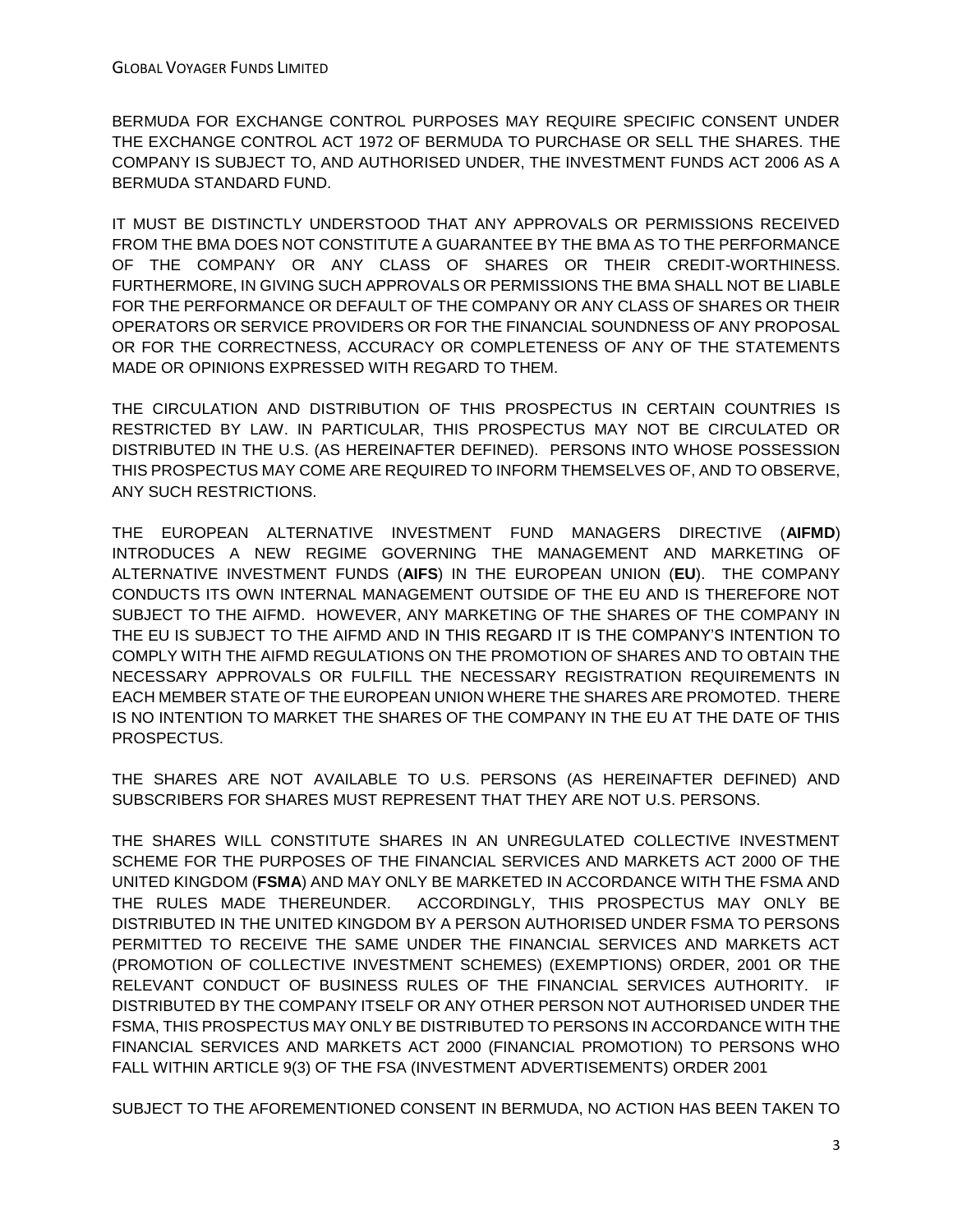PERMIT AN OFFERING OF SHARES IN THE COMPANY OR THE DISTRIBUTION OF THIS PROSPECTUS IN ANY JURISDICTION WHERE ACTION WOULD BE REQUIRED FOR SUCH PURPOSES. ACCORDINGLY, THIS PROSPECTUS MAY NOT BE USED FOR THE PURPOSE OF AN OFFER OR SOLICITATION IN ANY JURISDICTION OR IN ANY CIRCUMSTANCES IN WHICH SUCH OFFER OR SOLICITATION IS NOT AUTHORISED OR LEGALLY PERMITTED.

**NONE OF THE SHARES IN THE CAPITAL OF THE COMPANY HAVE BEEN REGISTERED UNDER ANY UNITED STATES SECURITY LEGISLATION NOR ARE ANY BEING OFFERED FOR SALE, DIRECTLY OR INDIRECTLY, IN THE UNITED STATES OF AMERICA OR IN ANY OF ITS TERRITORIES OR POSSESSIONS OR AREAS SUBJECT TO ITS JURISDICTION.**

**NONE OF THE SHARES IN THE CAPITAL OF THE COMPANY HAVE BEEN REGISTERED UNDER ANY SECURITIES LEGISLATION IN CANADA. SHARES MAY ONLY BE SOLD OR OFFERED FOR SALE TO CANADIAN RESIDENTS IN COMPLIANCE WITH APPLICABLE CANADIAN SECURITIES LAWS.**

**THE COMPANY IS NOT A RECOGNISED COLLECTIVE INVESTMENT SCHEME UNDER ANY UNITED KINGDOM FINANCIAL SERVICES LAW AND, AS SUCH, SHARES OF THE COMPANY MAY NOT BE OFFERED OR SOLD IN THE UNITED KINGDOM BY MEANS OF THIS DOCUMENT EXCEPT TO PERSONS AUTHORISED TO CARRY ON INVESTMENT BUSINESS UNDER SUCH LAWS, PERSONS WHOSE ORDINARY BUSINESS INVOLVES THE ACQUISITION OR DISPOSAL OF INVESTMENTS SIMILAR TO THOSE OF THE COMPANY AND PERSONS OTHERWISE PERMITTED TO RECEIVE THIS DOCUMENT UNDER SUCH LAWS.**

WHEN CONSIDERING WHAT ACTION YOU SHOULD TAKE YOU ARE RECOMMENDED TO SEEK YOUR OWN FINANCIAL ADVICE IMMEDIATELY FROM YOUR STOCKBROKER, SOLICITOR, ACCOUNTANT OR ANOTHER APPROPRIATE AUTHORISED INDEPENDENT ADVISER.

PURCHASE OF THE SHARES INVOLVES A HIGH DEGREE OF RISK. THE PERFORMANCE OF THE SHARES IS SUBJECT TO FLUCTUATIONS AND NO ASSURANCE CAN BE GIVEN THAT APPRECIATION WILL OCCUR OR THAT LOSSES WILL NOT BE REALISED.

PROSPECTIVE INVESTORS SHOULD INFORM THEMSELVES AS TO THE LEGAL REQUIREMENTS AND TAX CONSEQUENCES WITHIN THE COUNTRIES OF THEIR RESIDENCE OR DOMICILE FOR THE ACQUISITION, HOLDING OR DISPOSAL OF SHARES AND ANY FOREIGN EXCHANGE RESTRICTIONS WHICH MAY BE RELEVANT TO THEM. SHARES WHICH ARE ACQUIRED BY PERSONS NOT ENTITLED UNDER THE COMPANY'S POLICIES TO HOLD THEM MAY BE COMPULSORILY REDEEMED. THE SHARES ARE SUBJECT TO RESTRICTIONS ON TRANSFERABILITY AND RESALE AS MORE PARTICULARLY DESCRIBED UNDER "THE SHARES – COMPULSORY REDEMPTION".

THIS PROSPECTUS MAY NOT BE REPRODUCED IN WHOLE OR IN PART, NOR MAY IT BE USED FOR ANY PURPOSE OTHER THAN THAT FOR WHICH IT IS INTENDED, WITHOUT THE PRIOR WRITTEN CONSENT OF THE COMPANY.

THE COMPANY'S BOARD OF DIRECTORS HAS OVERALL RESPONSIBILITY FOR THE MANAGEMENT AND CONTROL OF THE COMPANY. THE DIRECTORS ACCEPT RESPONSIBILITY FOR THE INFORMATION CONTAINED IN THIS PROSPECTUS. TO THE BEST OF THE KNOWLEDGE AND BELIEF OF THE COMPANY'S DIRECTORS (WHO HAVE TAKEN ALL REASONABLE CARE TO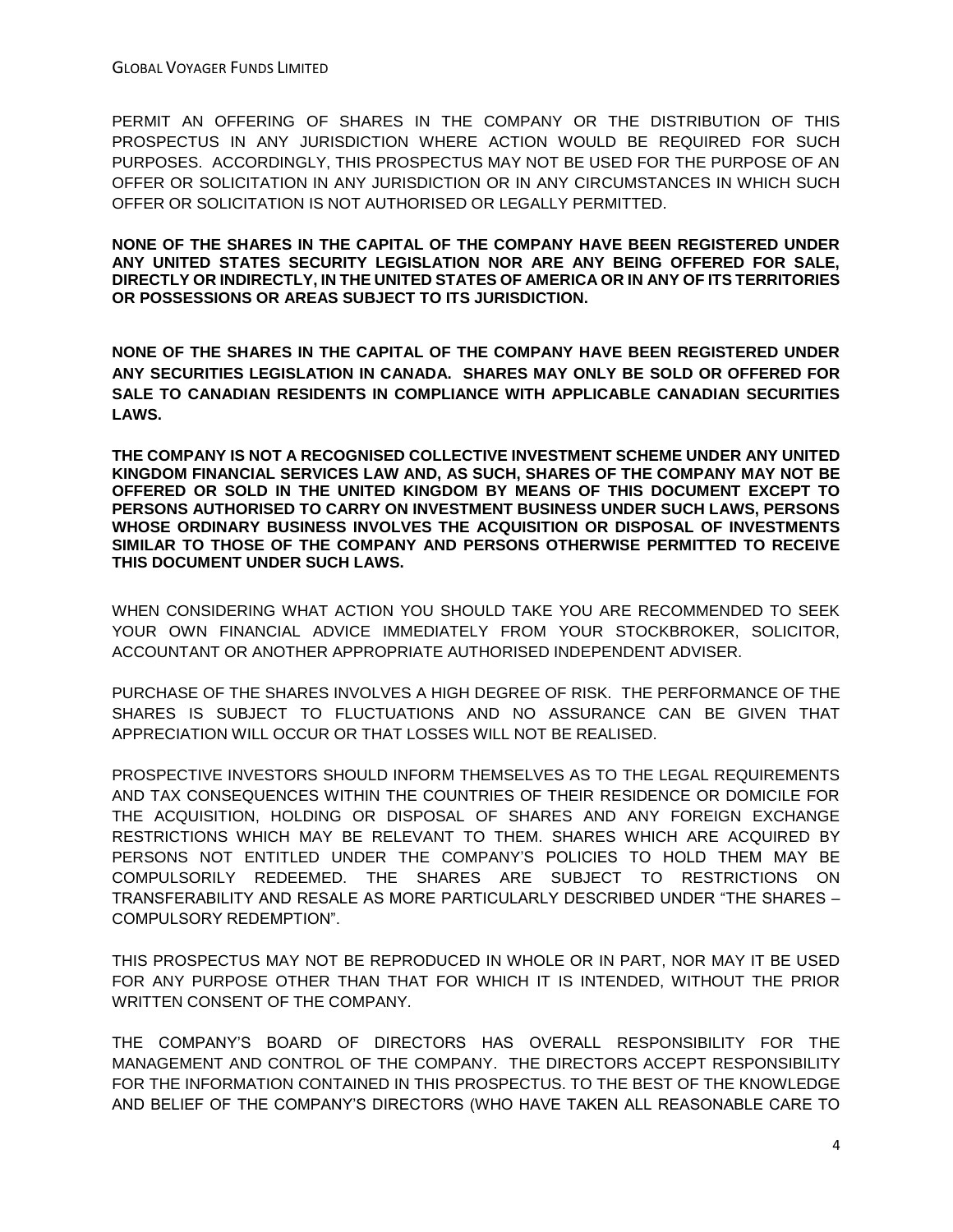ENSURE THAT SUCH IS THE CASE). THIS PROSPECTUS DOES NOT CONTAIN ANY UNTRUE OR MISLEADING STATEMENT, OR OMIT ANYTHING WHICH IS NECESSARY TO MAKE THE STATEMENTS IN THIS PROSPECTUS TRUE OR NOT MISLEADING.

THE COMPANY WILL OFFER ITS PARTICIPATING COMMON SHARES (**SHARES**) IN SUCH CLASSES OR SERIES OF SHARES AS THE DIRECTORS SHALL FROM TIME TO TIME DETERMINE. EACH SUCH CLASS OF SHARES IS LINKED TO A SEPARATE AND DISTINCT SEGREGATED ACCOUNT WITHIN WHICH ALL ASSETS AND LIABILITIES ATTRIBUTABLE TO THAT CLASS OF SHARES ARE HELD AND KEPT SEGREGATED FROM THE ASSETS AND LIABILITIES OF EACH OTHER CLASS OF SHARES AND FROM THE GENERAL ASSETS AND LIABILITIES OF THE COMPANY.

COPIES OF THIS PROSPECTUS, THE SUPPLEMENT AND THE SUBSCRIPTION AGREEMENT (**SUBSCRIPTION AGREEMENT**) FOR EACH FUND, MAY BE OBTAINED BY CONTACTING THE ADMINISTRATOR (AS HEREINAFTER DEFINED).

THE SHARES ARE OFFERED SOLELY ON THE BASIS OF THE INFORMATION AND REPRESENTATIONS CONTAINED IN THIS PROSPECTUS AND THE APPLICABLE SUPPLEMENT ANY FURTHER INFORMATION GIVEN OR REPRESENTATIONS MADE BY ANY DEALER, SALESPERSON OR ANY OTHER PERSON MUST BE REGARDED AS UNAUTHORISED AND MAY NOT BE RELIED UPON AS HAVING BEEN AUTHORISED BY THE COMPANY OR ITS DIRECTORS.

<span id="page-4-0"></span>NEITHER THE DELIVERY OF THIS PROSPECTUS NOR THE OFFER, ISSUE OR SALE OF THE SHARES SHALL, UNDER ANY CIRCUMSTANCES, CONSTITUTE A REPRESENTATION OR CREATE ANY IMPLICATION THAT THERE HAS BEEN NO CHANGE IN THE AFFAIRS OF THE COMPANY SINCE THE DATE HEREOF OR THAT THE INFORMATION GIVEN IN THIS PROSPECTUS IS CORRECT AS OF ANY TIME SUBSEQUENT TO THE DATE HEREOF. THIS PROSPECTUS SHOULD BE ACCOMPANIED BY, AND READ IN CONJUNCTION WITH, THE COMPANY'S MEMORANDUM OF ASSOCIATION AND BYE-LAWS (COLLECTIVELY THE "**CONSTITUTIONAL DOCUMENTS**"), ITS LATEST ANNUAL REPORT AND AUDITED ACCOUNTS AND LATEST SEMI-ANNUAL UNAUDITED FINANCIAL STATEMENTS, IF ANY. THIS PROSPECTUS DOES NOT SET OUT ALL THE PROVISIONS OF THE COMPANY'S CONSTITUTIONAL DOCUMENTS THAT MAY BE SIGNIFICANT TO A PARTICULAR PROSPECTIVE INVESTOR. EACH PROSPECTIVE INVESTOR SHOULD EXAMINE THIS PROSPECTUS AND THE APPLICABLE SUPPLEMENT AND SUBSCRIPTION AGREEMENT IN ORDER TO ASSURE ITSELF THAT THE TERMS OF THE INVESTMENT OFFERED AND THE INVESTMENT OBJECTIVE AND METHODS OF OPERATION OF EACH FUND ARE SATISFACTORY TO IT.

PROSPECTIVE INVESTORS ARE INVITED TO REVIEW ANY MATERIAL DOCUMENTS REFERRED TO IN THIS PROSPECTUS RELATING TO THE COMPANY. ALL SUCH DOCUMENTS WILL BE MADE AVAILABLE AT THE OFFICE OF THE MANAGER AT ANY REASONABLE HOUR AFTER REASONABLE PRIOR NOTICE. THE MANAGER WILL AFFORD PROSPECTIVE INVESTORS THE OPPORTUNITY TO ASK QUESTIONS OF, AND RECEIVE ANSWERS FROM, THE MANAGER OR ITS REPRESENTATIVES CONCERNING THE TERMS AND CONDITIONS OF THE OFFERING AND TO OBTAIN ANY ADDITIONAL INFORMATION TO THE EXTENT THAT THE MANAGER OR THE COMPANY POSSESSES SUCH INFORMATION OR CAN ACQUIRE IT WITHOUT UNREASONABLE EFFORT OR EXPENSE.

PROSPECTIVE INVESTORS SHOULD NOT CONSTRUE THE CONTENTS OF THIS PROSPECTUS AS LEGAL, TAX OR FINANCIAL ADVICE. ALL PROSPECTIVE INVESTORS SHOULD CONSULT THEIR OWN PROFESSIONAL ADVISERS AS TO THE LEGAL, TAX, FINANCIAL IMPLICATIONS OR OTHER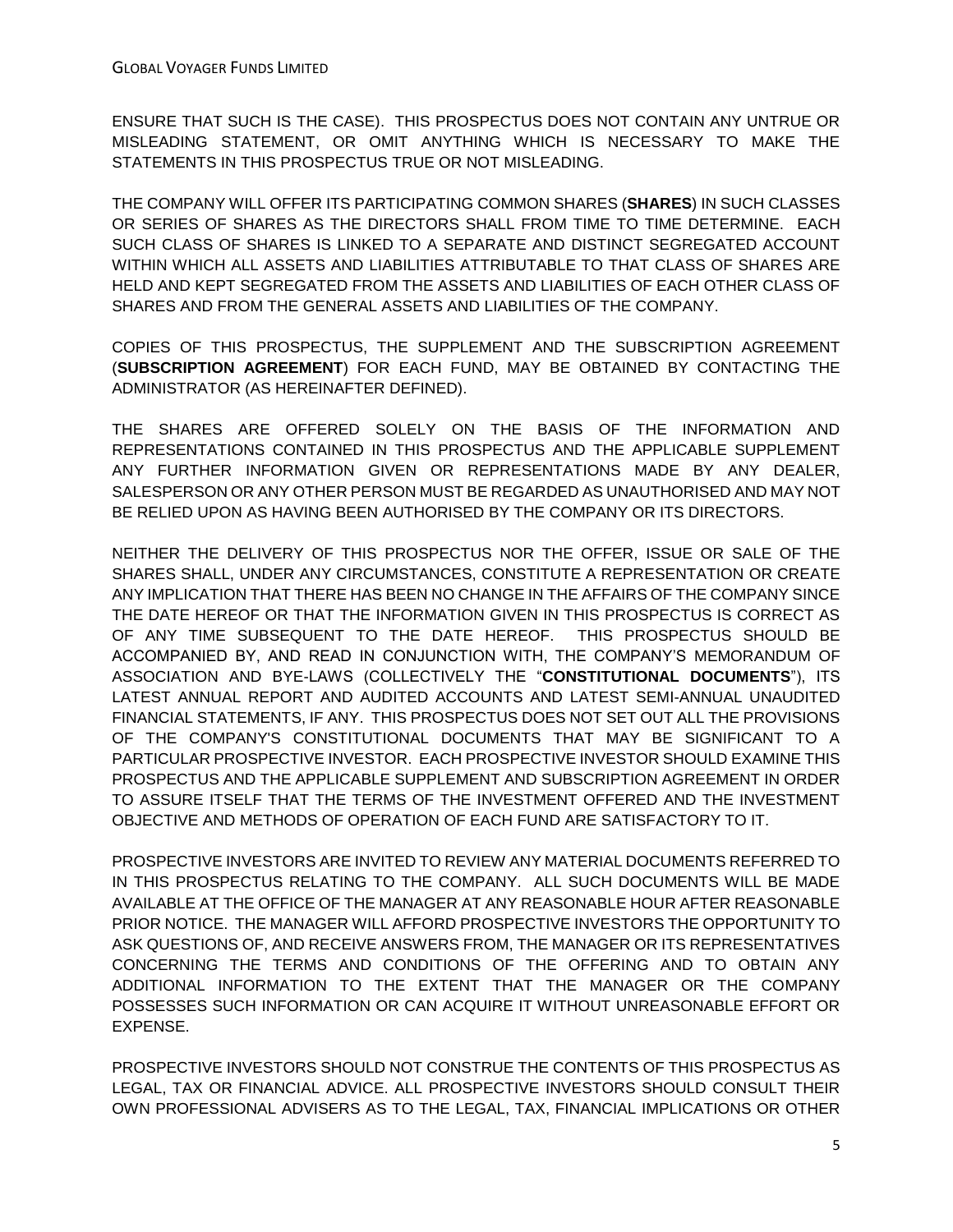MATTERS RELEVANT TO THE SUITABILITY OF AN INVESTMENT IN THE SHARES FOR SUCH INVESTOR.

THE PURCHASE OF SHARES IS SPECULATIVE AND INVOLVES A HIGH DEGREE OF RISK. THERE IS NO ASSURANCE THAT A FUND WILL BE PROFITABLE. PLEASE SEE THE SECTION ENTITLED "RISK FACTORS" WITHIN THIS PROSPECTUS FOR A DESCRIPTION OF CERTAIN RISKS INVOLVED IN THE PURCHASE OF SHARES.

THIS PROSPECTUS AND ANY SUPPLEMENTS ARE INTENDED SOLELY FOR THE USE OF THE PERSON TO WHOM THEY HAVE BEEN DELIVERED BY THE COMPANY FOR THE PURPOSE OF EVALUATING A POSSIBLE INVESTMENT BY THE RECIPIENT IN THE SHARES DESCRIBED, AND THEY ARE NOT TO BE REPRODUCED OR DISTRIBUTED TO ANY OTHER PERSONS EITHER IN FULL OR IN PART (OTHER THAN PROFESSIONAL ADVISERS OF THE PROSPECTIVE INVESTOR RECEIVING THIS PROSPECTUS OR ANY SUPPLEMENT FROM THE COMPANY).

**THIS PROSPECTUS INCLUDES PARTICULARS GIVEN IN COMPLIANCE WITH THE LISTING REGULATIONS OF THE BERMUDA STOCK EXCHANGE FOR THE PURPOSE OF GIVING INFORMATION WITH REGARD TO THE COMPANY AND CERTAIN CLASSES OF SHARES OFFERED FROM TIME TO TIME. THE DIRECTORS COLLECTIVELY AND INDIVIDUALLY ACCEPT FULL RESPONSIBILITY FOR THE ACCURACY OF THE INFORMATION CONTAINED IN THIS PROSPECTUS AND CONFIRM, HAVING MADE ALL REASONABLE ENQUIRIES, THAT TO THE BEST OF THEIR KNOWLEDGE AND BELIEF THERE ARE NO OTHER FACTS THE OMISSION OF WHICH WOULD MAKE ANY STATEMENT HEREIN MISLEADING.**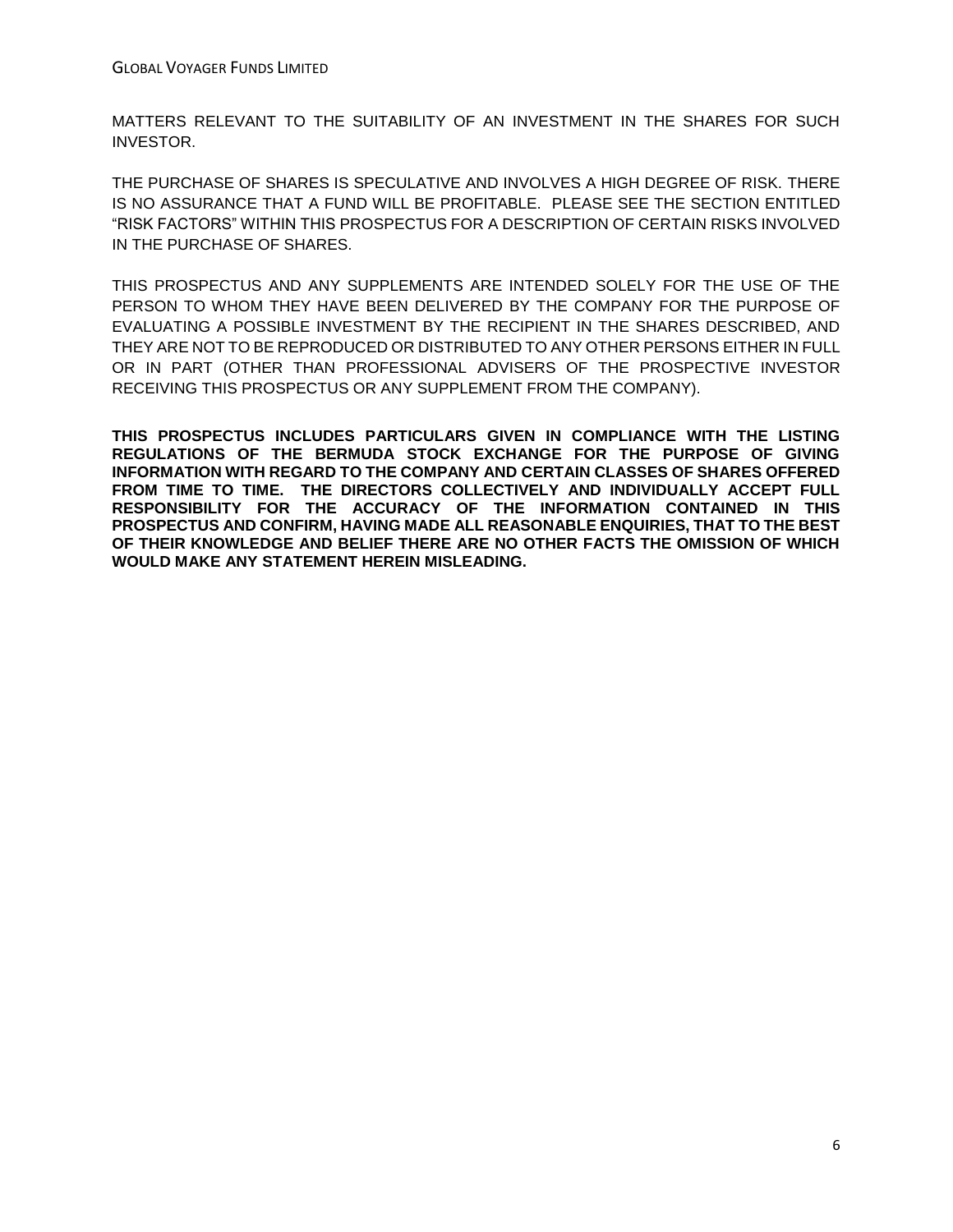# **DIRECTORY**

### **Directors and Officers**

The Directors and Officers of the Company, whose business address is at:

25 Reid Street, Hamilton HM11, Bermuda

are as follows:

Ian Truran (Director, Chairman) Bruce Jackson (Director) Steven Gooden (Director) Vishram Sawant (Director)

#### **Secretary, Segregated Accounts Representative & Registered Office**

Clarien Bank Limited, Segregated Accounts **Representative** Geoffrey Faiella, Assistant Secretary 25 Reid Street, Hamilton HM11, Bermuda Tel: 1 441 296 6969 Fax: 1 441 296 3855

#### **Manager**

Clarien Investments Limited 25 Reid Street, Hamilton HM11, Bermuda Tel: 1 441 296 1111 Fax: 1 441 296 3855

### **Auditors**

PricewaterhouseCoopers Ltd. P.O. Box HM 1171 Hamilton HM EX Bermuda

# **Legal Counsel**

BeesMont Law Limited 3 rd Floor 73 Front Street, Hamilton HM 12 Bermuda

#### **Listing Sponsor for Certain Sub-Funds**

Clarien BSX Services Limited 25 Reid Street Hamilton HM 11, Bermuda Tel: 1 441 294 5061 Fax: 1 441 295 1046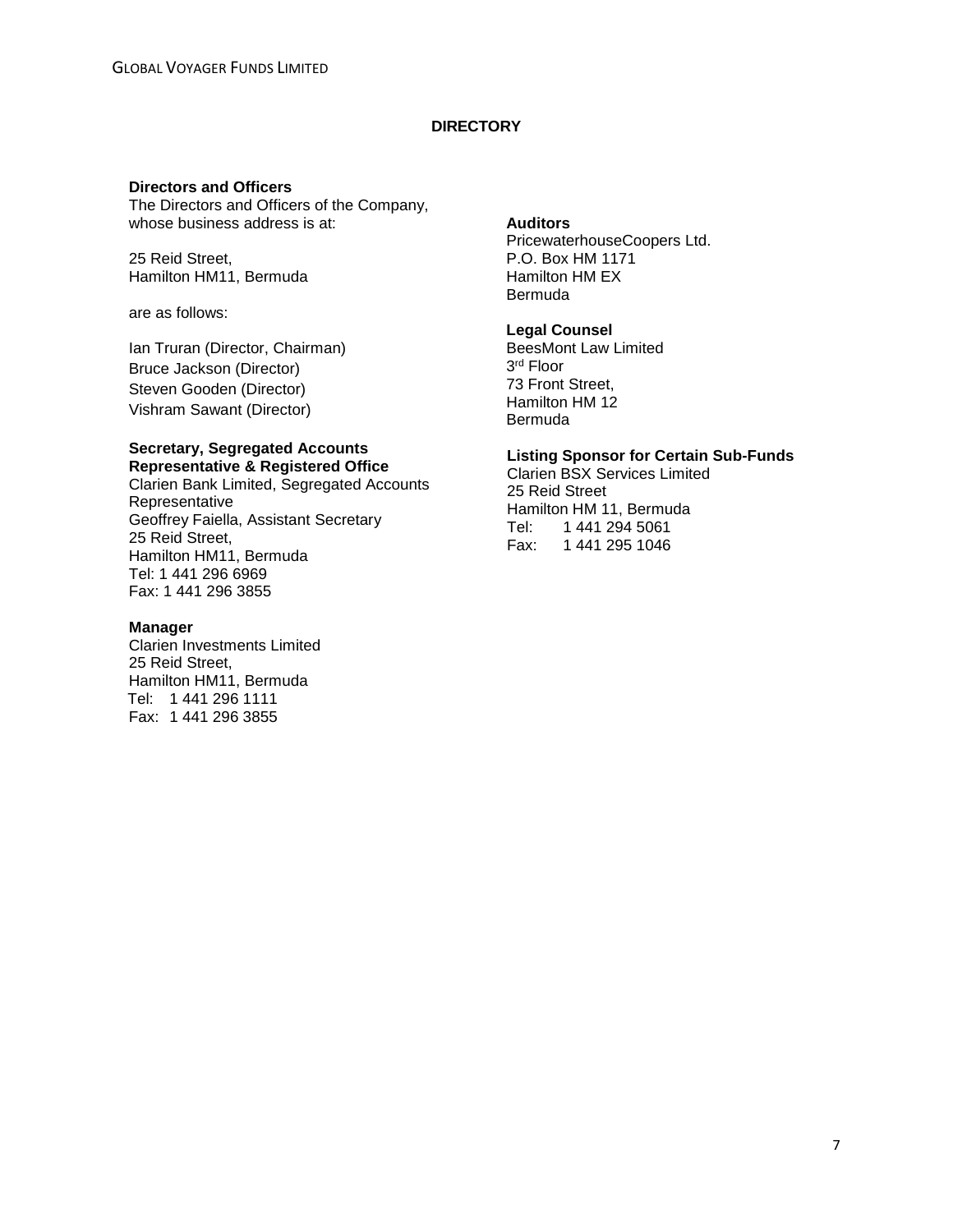# **TABLE OF CONTENTS**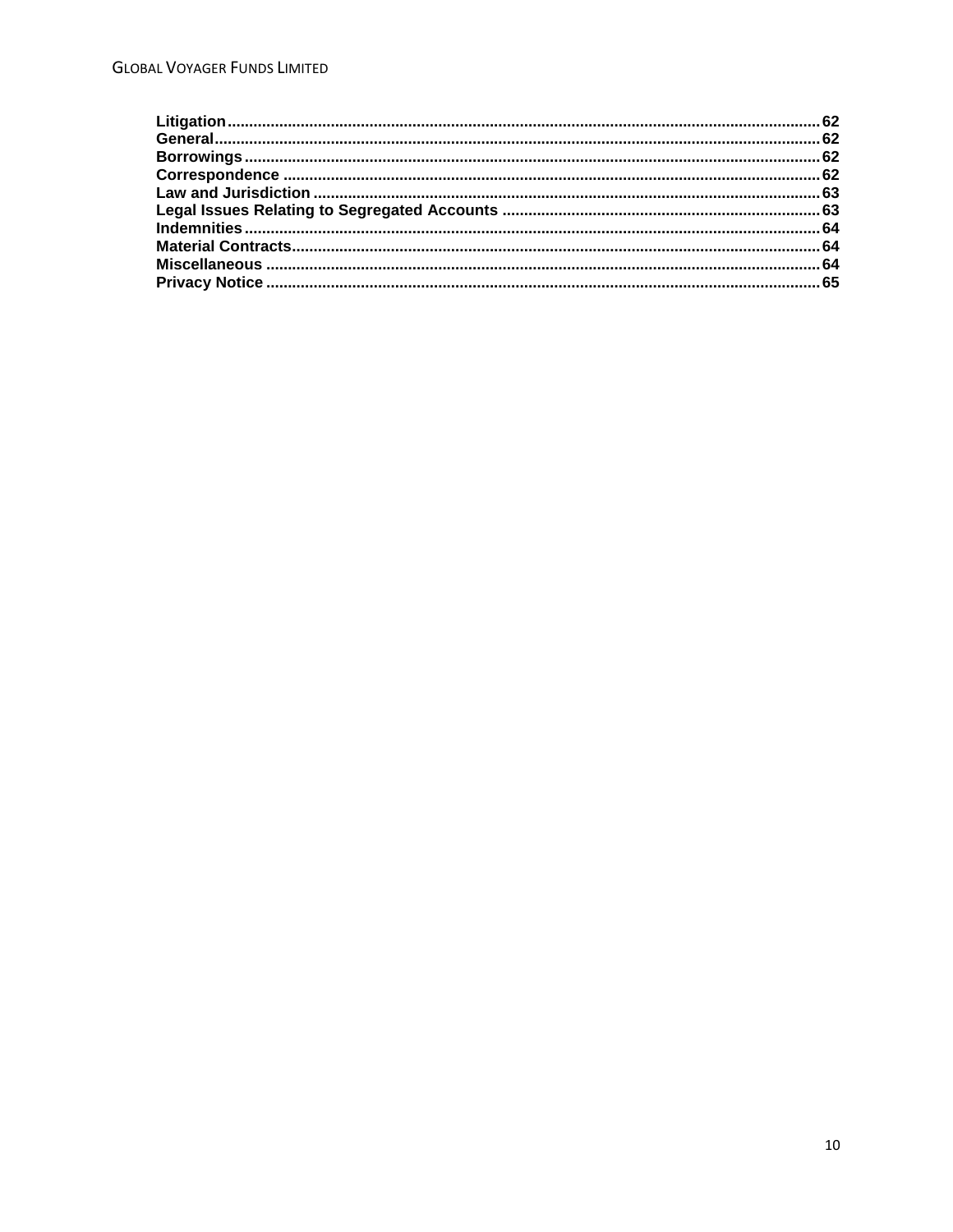# **DEFINITIONS**

| <b>Account Owners</b>           | has the meaning ascribed hereto in the SAC Act                                                                                                                                                                                                                                                                                                                                                                                                                                                                                                                                                                                                                                                                                                                                                                                                                                                                                                                                                                                                                                                                                                                                                      |
|---------------------------------|-----------------------------------------------------------------------------------------------------------------------------------------------------------------------------------------------------------------------------------------------------------------------------------------------------------------------------------------------------------------------------------------------------------------------------------------------------------------------------------------------------------------------------------------------------------------------------------------------------------------------------------------------------------------------------------------------------------------------------------------------------------------------------------------------------------------------------------------------------------------------------------------------------------------------------------------------------------------------------------------------------------------------------------------------------------------------------------------------------------------------------------------------------------------------------------------------------|
| Administrator                   | any such person appointed as administrator of a Fund from time to time<br>by the Company, as set out in each applicable Supplement                                                                                                                                                                                                                                                                                                                                                                                                                                                                                                                                                                                                                                                                                                                                                                                                                                                                                                                                                                                                                                                                  |
| <b>Administration Agreement</b> | has the meaning ascribed thereto in each applicable Supplement                                                                                                                                                                                                                                                                                                                                                                                                                                                                                                                                                                                                                                                                                                                                                                                                                                                                                                                                                                                                                                                                                                                                      |
| <b>Affiliate</b>                | any affiliate, subsidiary or parent of the Company, whether situated in<br>Bermuda or elsewhere, also including Clarien Investments Limited and<br>the Administrator                                                                                                                                                                                                                                                                                                                                                                                                                                                                                                                                                                                                                                                                                                                                                                                                                                                                                                                                                                                                                                |
| <b>AIFMD</b>                    | Alternative Investment Fund Managers Directive of the European Union                                                                                                                                                                                                                                                                                                                                                                                                                                                                                                                                                                                                                                                                                                                                                                                                                                                                                                                                                                                                                                                                                                                                |
| <b>AML/ATF</b>                  | has the meaning ascribed hereto on page 45                                                                                                                                                                                                                                                                                                                                                                                                                                                                                                                                                                                                                                                                                                                                                                                                                                                                                                                                                                                                                                                                                                                                                          |
| <b>Applicable Law</b>           | All applicable statutes, enactments, laws, ordinances, bye-laws, rules,<br>regulations, guidelines, notifications, notices, and/or judgments, decrees,<br>injunctions, awards, writs or orders of any court, statutory or regulatory<br>or taxation authority, tribunal, arbitral tribunal, board or stock exchange<br>in any applicable jurisdiction, as may be in force and effect during the<br>subsistence of this Prospectus, and such term shall further include any<br>obligations of the Company to comply with: (i) any applicable local or<br>foreign law, ordinance, regulation, demand, guidance, guidelines, rules,<br>codes of practice, whether or not relating to an intergovernmental<br>agreement between the governments or regulatory authorities of two or<br>more jurisdictions; and (ii) any agreement between the Company (or that<br>of any Affiliate, as the case may be) and any government or taxation<br>authority in any jurisdiction; and including but not limited to AML/ATF,<br>FATCA, CRS and any agreement entered into by the Company (or any<br>affiliate) and any applicable intergovernmental agreement entered into in<br>connection with FATCA and/or CRS |
| <b>Applicant</b>                | has the meaning ascribed thereto on page 44                                                                                                                                                                                                                                                                                                                                                                                                                                                                                                                                                                                                                                                                                                                                                                                                                                                                                                                                                                                                                                                                                                                                                         |
| <b>Auditors</b>                 | has the meaning ascribed thereto on page 17                                                                                                                                                                                                                                                                                                                                                                                                                                                                                                                                                                                                                                                                                                                                                                                                                                                                                                                                                                                                                                                                                                                                                         |
| <b>Authority</b>                | any national, state, or local government, any political subdivision thereof,<br>any agency, authority, instrumentality, whether judicial or administrative,<br>regulatory or self-regulatory organisation, law enforcement body, court,<br>central bank or tax or revenue authority in any jurisdiction whether within<br>or outside of Bermuda                                                                                                                                                                                                                                                                                                                                                                                                                                                                                                                                                                                                                                                                                                                                                                                                                                                     |
| <b>Banker</b>                   | any such banker as may be appointed as banker of a Fund from time to<br>time by the Company, as set out in each applicable Supplement                                                                                                                                                                                                                                                                                                                                                                                                                                                                                                                                                                                                                                                                                                                                                                                                                                                                                                                                                                                                                                                               |
| BM\$                            | the lawful currency of Bermuda                                                                                                                                                                                                                                                                                                                                                                                                                                                                                                                                                                                                                                                                                                                                                                                                                                                                                                                                                                                                                                                                                                                                                                      |
| <b>BMA</b>                      | has the meaning ascribed thereto on page 2                                                                                                                                                                                                                                                                                                                                                                                                                                                                                                                                                                                                                                                                                                                                                                                                                                                                                                                                                                                                                                                                                                                                                          |
| <b>Bye-laws</b>                 | the Bye-laws of the Company as the same may be amended or<br>substituted from time to time                                                                                                                                                                                                                                                                                                                                                                                                                                                                                                                                                                                                                                                                                                                                                                                                                                                                                                                                                                                                                                                                                                          |
| <b>Business Day</b>             | has the meaning as set out in each applicable Supplement                                                                                                                                                                                                                                                                                                                                                                                                                                                                                                                                                                                                                                                                                                                                                                                                                                                                                                                                                                                                                                                                                                                                            |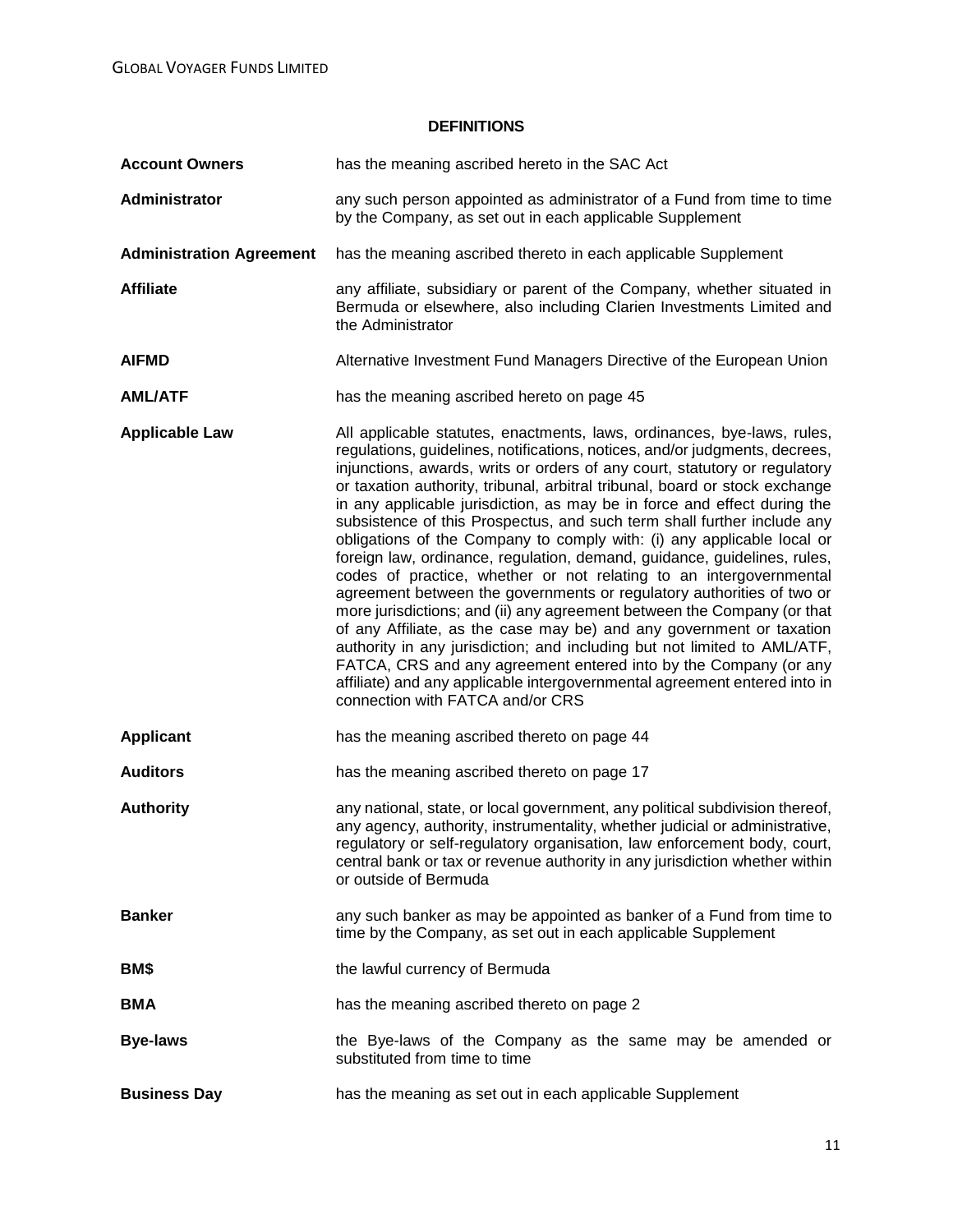| <b>Companies Act</b>               | the Companies Act 1981 of Bermuda, as amended                                                                                                                                                                                                                                                                                                                                                                                                                                                                                                                             |
|------------------------------------|---------------------------------------------------------------------------------------------------------------------------------------------------------------------------------------------------------------------------------------------------------------------------------------------------------------------------------------------------------------------------------------------------------------------------------------------------------------------------------------------------------------------------------------------------------------------------|
| Company                            | has the meaning ascribed thereto on page 2                                                                                                                                                                                                                                                                                                                                                                                                                                                                                                                                |
| <b>Constitutional Documents</b>    | has the meaning ascribed thereto on page 5                                                                                                                                                                                                                                                                                                                                                                                                                                                                                                                                |
| <b>CRS</b>                         | the OECD Standard for Automatic Exchange of Financial Account<br>Information in Tax Matters - Common Reporting Standard as<br>implemented in Bermuda pursuant to (i) the Multilateral Competent<br>Authority Agreement on Automatic Exchange of Financial Account<br>Information signed by Bermuda on 29 October, 2014; and (ii) domestic<br>legislation, namely the International Cooperation (Tax Information<br>Exchange Agreements) Act 2005 and the International Cooperation (Tax<br>Information Exchange Agreements) Common Reporting Standard<br>Regulations 2017 |
| <b>Custodian</b>                   | any such custodian as may be appointed as custodian of a Fund from<br>time to time by the Company, as set out in each applicable Supplement                                                                                                                                                                                                                                                                                                                                                                                                                               |
| <b>Dealing Day</b>                 | has the meaning ascribed thereto in the relevant Supplement                                                                                                                                                                                                                                                                                                                                                                                                                                                                                                               |
| <b>Designated Bank Account</b>     | has the meaning ascribed thereto on page 21                                                                                                                                                                                                                                                                                                                                                                                                                                                                                                                               |
| <b>Director or Board</b>           | the board of directors of the Company or of any committee thereof                                                                                                                                                                                                                                                                                                                                                                                                                                                                                                         |
| <b>Eligible Investor</b>           | has the meaning ascribed thereto on page 52                                                                                                                                                                                                                                                                                                                                                                                                                                                                                                                               |
| <b>FATCA</b>                       | Foreign Account Tax Compliance Act of the United States, as amended,<br>any associated similar or analogous legislation,<br>and<br>treaty,<br>intergovernmental agreement, regulation, instruction, or other official<br>guidance of any Authority in any jurisdiction whether within or outside of<br>Bermuda including without limitation in any Member State of the EU                                                                                                                                                                                                 |
| <b>FSMA</b>                        | has the meaning ascribed thereto on page 3                                                                                                                                                                                                                                                                                                                                                                                                                                                                                                                                |
| <b>Fund</b>                        | each sub-fund or Segregated Account established by the Board and<br>Linked to a Class of Shares as more particularly referred to in the<br>Supplement issued in respect of a Fund                                                                                                                                                                                                                                                                                                                                                                                         |
| <b>Fund Account</b>                | an interest bearing bank account for a Fund into which Subscription<br>Proceeds and investment sale proceeds are deposited and from which<br>the Fund's purchases, redemptions, fees and expenses are paid                                                                                                                                                                                                                                                                                                                                                                |
| <b>Governing Instruments</b>       | shall include the Constitutional Documents and any other document<br>required by the SAC Act                                                                                                                                                                                                                                                                                                                                                                                                                                                                              |
| <b>IFA</b>                         | the Investment Funds Act 2006, as amended                                                                                                                                                                                                                                                                                                                                                                                                                                                                                                                                 |
| <b>IFRS</b>                        | has the meaning ascribed thereto on page 16                                                                                                                                                                                                                                                                                                                                                                                                                                                                                                                               |
| <b>Initial Subscription Period</b> | has the meaning ascribed thereto on page 44                                                                                                                                                                                                                                                                                                                                                                                                                                                                                                                               |
| <b>Linked</b>                      | has the meaning ascribed thereto in the SAC Act                                                                                                                                                                                                                                                                                                                                                                                                                                                                                                                           |
| <b>Management Fee</b>              | has the meaning ascribed thereto on page 17                                                                                                                                                                                                                                                                                                                                                                                                                                                                                                                               |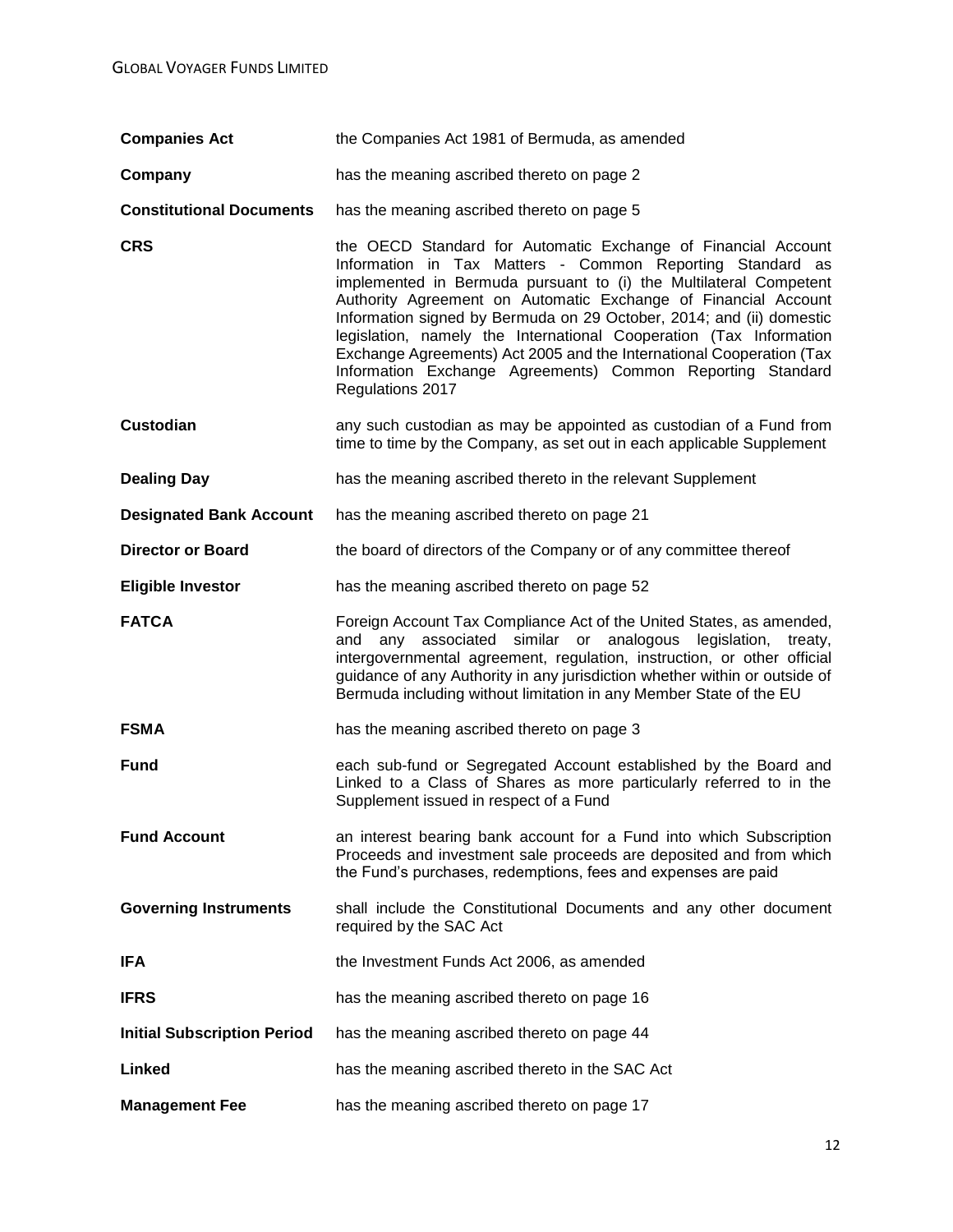| <b>Management Shares</b>                        | the voting, non-redeemable and non-participating shares of par value<br>US\$1.00 each of the Company                                                                                                                                                                                                                                                           |
|-------------------------------------------------|----------------------------------------------------------------------------------------------------------------------------------------------------------------------------------------------------------------------------------------------------------------------------------------------------------------------------------------------------------------|
| <b>Manager</b>                                  | Clarien Investments Limited or any such manager as may be appointed<br>from time to time by the Company or a Fund                                                                                                                                                                                                                                              |
| <b>Net Asset Value or NAV</b>                   | the net asset value of the Company or, as the case may be, a Fund as<br>determined in accordance with this Prospectus and the Bye-laws                                                                                                                                                                                                                         |
| <b>NAV per Share</b>                            | the Net Asset Value divided by the number of Shares in issue of the<br>Company as a whole or, as the case may be, a Fund outstanding at the<br>applicable time                                                                                                                                                                                                 |
| <b>Non-Qualified Person</b>                     | has the meaning ascribed thereto on page 53                                                                                                                                                                                                                                                                                                                    |
| <b>OECD</b>                                     | The Organisation for Economic Co-operation and Development                                                                                                                                                                                                                                                                                                     |
| <b>OTC</b>                                      | has the meaning ascribed thereto on page 28                                                                                                                                                                                                                                                                                                                    |
| <b>Personal Data</b>                            | any information about an identified or identifiable individual                                                                                                                                                                                                                                                                                                 |
| <b>Participating Shares or</b><br><b>Shares</b> | the non-voting, redeemable and participating shares of par value of<br>US\$0.0001 each of the Company                                                                                                                                                                                                                                                          |
| <b>Prospectus</b>                               | has the meaning ascribed thereto on page 2 and relates to the Company<br>as a whole. A separate Supplement is issued in respect of each of the<br>Company's Funds (i.e. Segregated Accounts).                                                                                                                                                                  |
| <b>Redemption Price</b>                         | has the meaning ascribed thereto on page 47                                                                                                                                                                                                                                                                                                                    |
| <b>Redemption Proceeds</b>                      | the sum of the proceeds of redemption                                                                                                                                                                                                                                                                                                                          |
| <b>Redemption Request</b>                       | a request in writing by a Shareholder to the Company to redeem shares<br>using the form approved by the Directors from time to time and subject<br>to the terms set out therein                                                                                                                                                                                |
| <b>Resolution</b>                               | has the meaning ascribed thereto on page 60                                                                                                                                                                                                                                                                                                                    |
| <b>Restricted Person</b>                        | has the meaning ascribed thereto on page 52                                                                                                                                                                                                                                                                                                                    |
| <b>SAC Act</b>                                  | the Segregated Accounts Companies Act 2000, as amended                                                                                                                                                                                                                                                                                                         |
| <b>SAR</b>                                      | has the meaning ascribed thereto on page 41                                                                                                                                                                                                                                                                                                                    |
| <b>Segregated Accounts</b>                      | has the meaning ascribed thereto on page 18                                                                                                                                                                                                                                                                                                                    |
| <b>Sensitive Personal Data</b>                  | any personal data relating to an individual's place of origin, race, colour,<br>national or ethnic origin, sex, sexual orientation, sexual life, marital<br>status, physical or mental disability, physical or mental health, family<br>status, religious beliefs, political opinions, trade union membership,<br>biometric information or genetic information |
| <b>Shareholder</b>                              | a person registered in the register of Shareholders of the Company in<br>respect of the registered title to the Shares                                                                                                                                                                                                                                         |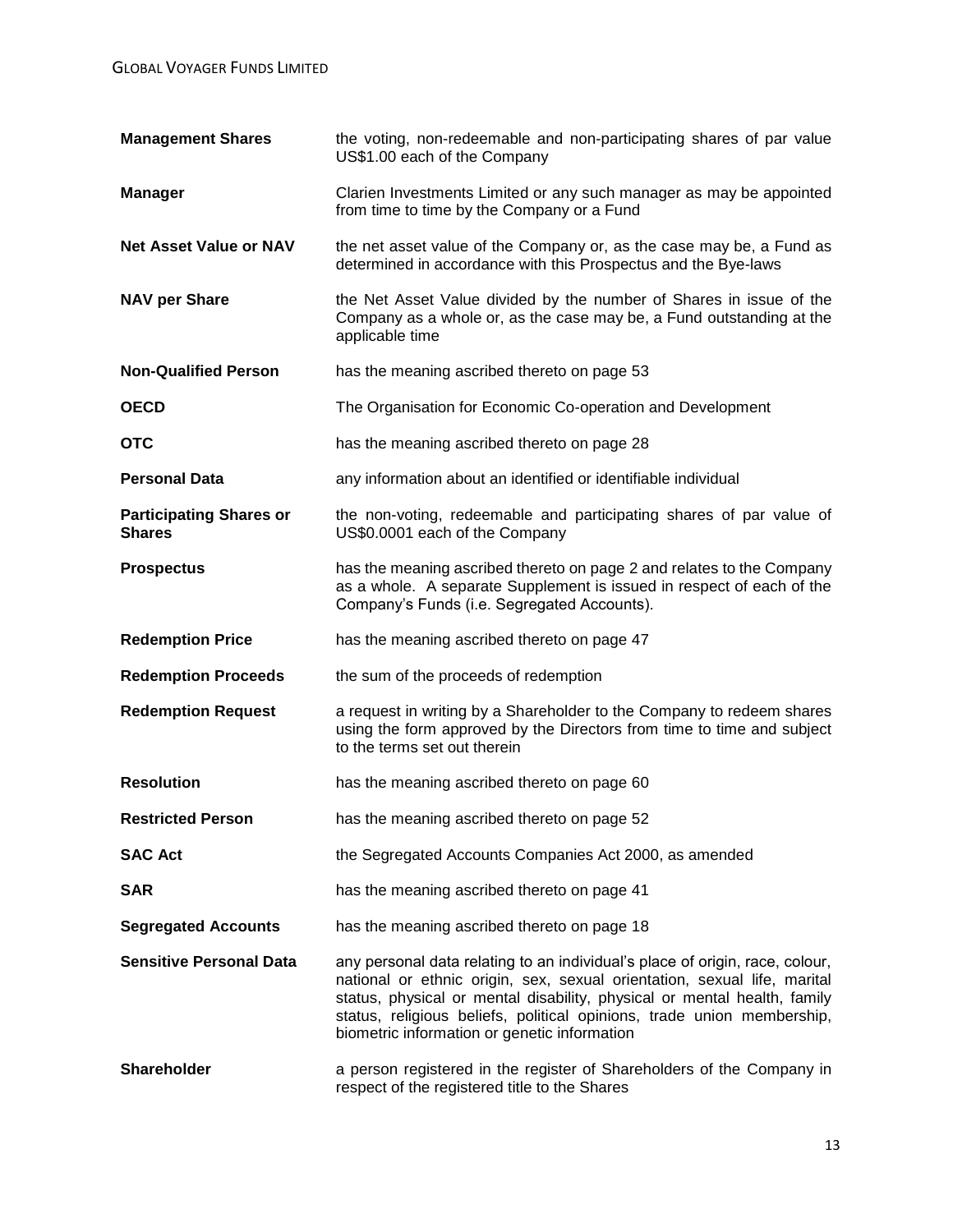| <b>Special Resolution</b>                     | has the meaning ascribed thereto on page 60                                                                                                                                                                                                                                                                                                                                                                                                                                                                                                                                                                                                                                                                                                                                                                                                                                                                                                                                                                                                                                                                                                                                                                 |
|-----------------------------------------------|-------------------------------------------------------------------------------------------------------------------------------------------------------------------------------------------------------------------------------------------------------------------------------------------------------------------------------------------------------------------------------------------------------------------------------------------------------------------------------------------------------------------------------------------------------------------------------------------------------------------------------------------------------------------------------------------------------------------------------------------------------------------------------------------------------------------------------------------------------------------------------------------------------------------------------------------------------------------------------------------------------------------------------------------------------------------------------------------------------------------------------------------------------------------------------------------------------------|
| <b>Subscription</b>                           | the amount subscribed by a Shareholder to the relevant Fund during the<br><b>Subscription Period</b>                                                                                                                                                                                                                                                                                                                                                                                                                                                                                                                                                                                                                                                                                                                                                                                                                                                                                                                                                                                                                                                                                                        |
| <b>Subscription Agreement</b>                 | the form of subscription application approved by the Directors from time<br>to time                                                                                                                                                                                                                                                                                                                                                                                                                                                                                                                                                                                                                                                                                                                                                                                                                                                                                                                                                                                                                                                                                                                         |
| <b>Subscription Period</b>                    | has the meaning ascribed thereto on page 44                                                                                                                                                                                                                                                                                                                                                                                                                                                                                                                                                                                                                                                                                                                                                                                                                                                                                                                                                                                                                                                                                                                                                                 |
| <b>Subscription Price</b>                     | a new class of shares will be offered at an initial Subscription Price per<br>share, and have an Initial Subscription Period, as provided in the relevant<br>Supplement. Following the Initial Subscription Period for any class of<br>shares, shares will be offered for the applicable Subscription Period at<br>the Net Asset Value of the relevant class, at the relevant time, divided by<br>the number of shares (in issue) of that class subject to such adjustment,<br>if any, as may be required where there is more than one series of shares<br>in the class.                                                                                                                                                                                                                                                                                                                                                                                                                                                                                                                                                                                                                                    |
| <b>Subscription Proceeds</b>                  | the sum of the proceeds of Subscriptions, denominated in US dollars less<br>any Redemption Proceeds, if applicable                                                                                                                                                                                                                                                                                                                                                                                                                                                                                                                                                                                                                                                                                                                                                                                                                                                                                                                                                                                                                                                                                          |
| <b>Supplement</b>                             | the separate information memorandum which is issued in respect of each<br>Fund (i.e. the Company's Segregated Accounts)                                                                                                                                                                                                                                                                                                                                                                                                                                                                                                                                                                                                                                                                                                                                                                                                                                                                                                                                                                                                                                                                                     |
| <b>U.S./US</b>                                | the United States of America and each of its territories and possessions                                                                                                                                                                                                                                                                                                                                                                                                                                                                                                                                                                                                                                                                                                                                                                                                                                                                                                                                                                                                                                                                                                                                    |
| <b>U.S. Person</b>                            | has the meaning ascribed thereto in the Application Documents, but shall<br>be distinct from the definition of U.S. Person for Tax Purposes                                                                                                                                                                                                                                                                                                                                                                                                                                                                                                                                                                                                                                                                                                                                                                                                                                                                                                                                                                                                                                                                 |
| <b>U.S. Person for Tax</b><br><b>Purposes</b> | means the beneficial owner of an investment in the Company that is any<br>of the following: (i) an individual citizen or resident of the United States,<br>(ii) a corporation (including any entity treated as a corporation for US<br>federal income tax purposes) created or organised under the laws of the<br>United States or any State thereof (including the District of Columbia),<br>(iii) any entity created or organised in or under the laws of any other<br>jurisdiction if treated as a US domestic corporation pursuant to US federal<br>income tax laws, (iv) a partnership created or organised under the laws<br>of the United States or any State thereof (including the District of<br>Columbia), (v) an estate the income of which is subject to US federal<br>income tax without regard to its source, (vi) a trust if (1) a court within the<br>United States is able to exercise primary supervision over the<br>administration of the trust and (2) one or more US Persons for Tax<br>Purposes have the authority to control all substantial decisions of the<br>trust, or (vii) a trust that has elected to be treated as a domestic trust for<br>US federal income tax purposes. |
| <b>US dollar or US\$</b>                      | the lawful currency of the United States of America                                                                                                                                                                                                                                                                                                                                                                                                                                                                                                                                                                                                                                                                                                                                                                                                                                                                                                                                                                                                                                                                                                                                                         |
| <b>Valuation Day</b>                          | has the meaning ascribed thereto in the relevant Supplement                                                                                                                                                                                                                                                                                                                                                                                                                                                                                                                                                                                                                                                                                                                                                                                                                                                                                                                                                                                                                                                                                                                                                 |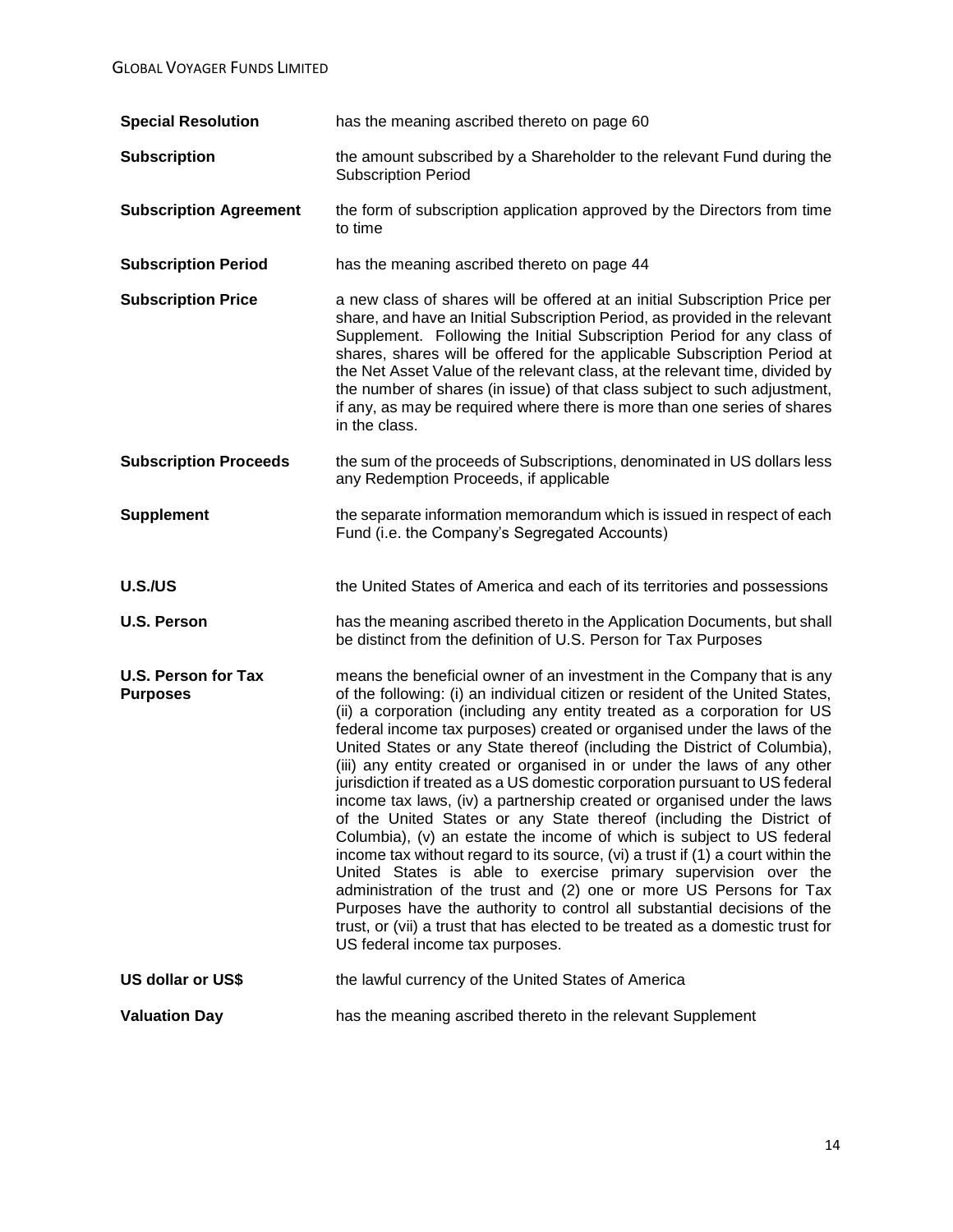## **SUMMARY OF PRINCIPAL TERMS**

*The following summary is qualified in its entirety by reference to more detailed information included elsewhere in this Prospectus, the relevant Supplement and the Constitutional Documents of the Company. Prospective investors should read the whole of this Prospectus (including any relevant Fund Supplement) prior to making any investment, copies of which are available from the Manager or the Administrator on request.*

**Company:** The Company is an open-ended exempted mutual fund company of unlimited duration limited by shares incorporated under the laws of Bermuda with registration number 50358 on 12 June, 2015. The Company is a Bermuda Standard Fund under the IFA and registered as a segregated accounts company pursuant to the SAC Act. Each of the Segregated Accounts constitutes a separate Fund with its own underlying investment strategy. A Segregated Account (i.e. a Fund) is not a legal entity that is separate from the Company and, therefore, references throughout this Prospectus to a Segregated Account acting (e.g. entering into agreements or making investments) should be read as the Company acting for the account of the relevant Segregated Account. Unless otherwise stated in a Supplement relating to a particular Segregated Account, the terms set out in this Prospectus relate to all Segregated Accounts of the Company.

Each class of Participating Shares is represented by a separate and distinct Segregated Account within which all assets and liabilities attributable to that class of Participating Shares are held and kept segregated from the assets and liabilities of each other class of Participating Shares and from the general assets and liabilities of the Company.

**Investment Objective**: The investment objective of each Fund is set out in the Supplement relevant to each such Fund.

The Company has been structured to provide investors the opportunity to invest in a diverse global portfolio that can be customised for individual investment objectives. For this purpose, the Company has established several Funds, each of which represents participation in a specific global capital market. The specific investment objective of each Class of Shares is described in the relevant Supplement.

**Manager**: The Company has appointed Clarien Investments Limited as the Manager of the Company and, as the case may be, of each Fund.

**Offering of the Shares:** The offering of the Shares is made on the basis of this Prospectus and, the applicable Fund's Supplement subject to certain restrictions set out herein or therein. Save as otherwise provided in a Supplement, Shares are offered for sale during the Initial Subscription Period at the Subscription Price of the applicable class of Shares or series thereof and thereafter will be available for subscription on each Dealing Day in accordance with the provisions of this Prospectus, the relevant Fund's Supplement and the Bye-laws at the Net Asset Value per Share prevailing on the Valuation Day following receipt of the duly completed Subscription Agreement and related subscription monies. Subject to the provisions as set out in any Supplement, applications for Shares should be made by completing and signing the Subscription Agreement which must be received by the Administrator, together with cleared funds to the Company's bank account, by the last Business Day of the Initial Subscription Period in accordance with the relevant Supplement. In the case of ongoing subscriptions for Shares the Subscription Agreement should be received by the applicable Dealing Day provided that cleared funds are received by no later than the preceding Valuation Day (unless, in either case, the Directors otherwise determine in their discretion) and in any event in accordance with the relevant Supplement. Any variations with respect to the offering of a class of Participating Shares and its Linked Segregated Account will be set forth in the relevant Fund's Supplement.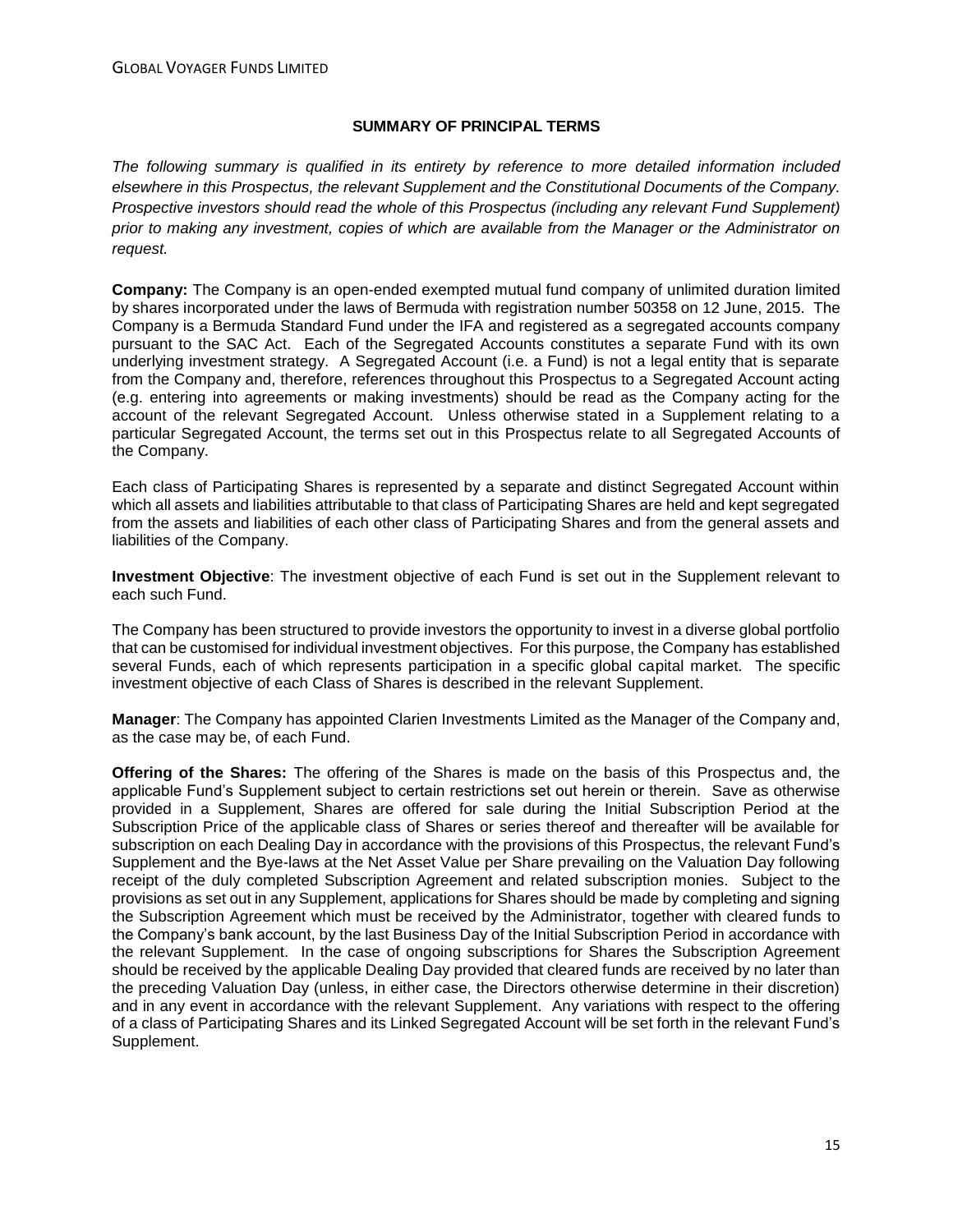Classes or series of Shares may be offered from time to time at the discretion of the Directors, as advised by the Manager, upon such terms as determined by the Directors and may be offered in subscription monies in classes not denominated in US dollars.

**Management and Participating Shares:** The Company has an authorised share capital of US\$12,000 divided into (i) 8,000 Management Shares of par value US\$1.00 each issued to, and held by, the Manager; and (ii) 40,000,000 Participating Shares of par value US\$0.0001 each. The Participating Shares are issuable by the Directors in such classes of Shares or series thereof as the Directors may determine from time to time. Each class of Participating Shares and series thereof is Linked to a separate and distinct Segregated Account within which all assets and liabilities attributed to that class of Participating Shares are held and kept segregated from the assets and liabilities of each other class of Participating Shares as well as from the general liabilities of the Company.

<span id="page-15-0"></span>As at the date of this Prospectus the following Segregated Accounts are in issue:

- (i) "*Global Voyager Alternative Investment Fund*" which is Linked to the "*Global Voyager Alternative Investment Class A US\$ Shares"* pursuant to the Supplement dated 10 December 2021
- (ii) "*North American Founders Fund"* which is Linked to the "*North American Founders Shares*" pursuant to the Supplement dated 10 December 2021
- (iii) "*International Equity Fund*" which is Linked to the "*International Equity Shares*" pursuant to the Supplement dated 10 December 2021
- (iv) "*Small Cap Growth Fund*" which is Linked to the "*Small Cap Growth Shares*" pursuant to the Supplement dated 10 December 2021
- (v) "*Preferred Equity Fund*" which is Linked to the "*Preferred Equity Shares*" pursuant to the Supplement dated 10 December 2021
- (vi) "*Global Fixed Income Fund*" which is Linked to the "*Global Fixed Income Shares*" pursuant to the Supplement dated 10 December 2021
- (vii) "*Managed Balance Fund*" which is Linked to the "*Managed Balance Shares*" pursuant to the Supplement dated 10 December 2021
- (viii) "*High Yield Bond Fund*" which is Linked to the "*High Yield Bond Shares*" pursuant to the Supplement dated 10 December 2021
- (ix) "*Insurance Linked Securities Fund*" which is Linked to the "*Insurance Linked Securities Fund*" pursuant to the Supplement dated 10 December 2021

The details of any other class of Shares and its Linked Segregated Account will be provided in a separate Supplement per Fund. Each series of a class of Shares shall have the same rights and restrictions as the relevant class save as regards the currency in which the Shares are offered.

**Net Asset Value per Share:** The Net Asset Value per Share will be determined as at each Valuation Day in accordance with the Bye-laws, this Prospectus and each Supplement, as applicable. The Net Asset Value of a Fund is the value of the assets of that Fund attributable to the Shares Linked to that Fund net of liabilities so attributed to that Fund as at the relevant Valuation Day (see "Determination of Net Asset Value*"*).

**Minimum Subscription Amount:** The minimum initial subscription is as set out in the applicable Supplement for each Fund. The Directors may in their discretion alter, decrease or increase the minimum initial subscription amount, generally or in specific cases. Fractional shares may be issued.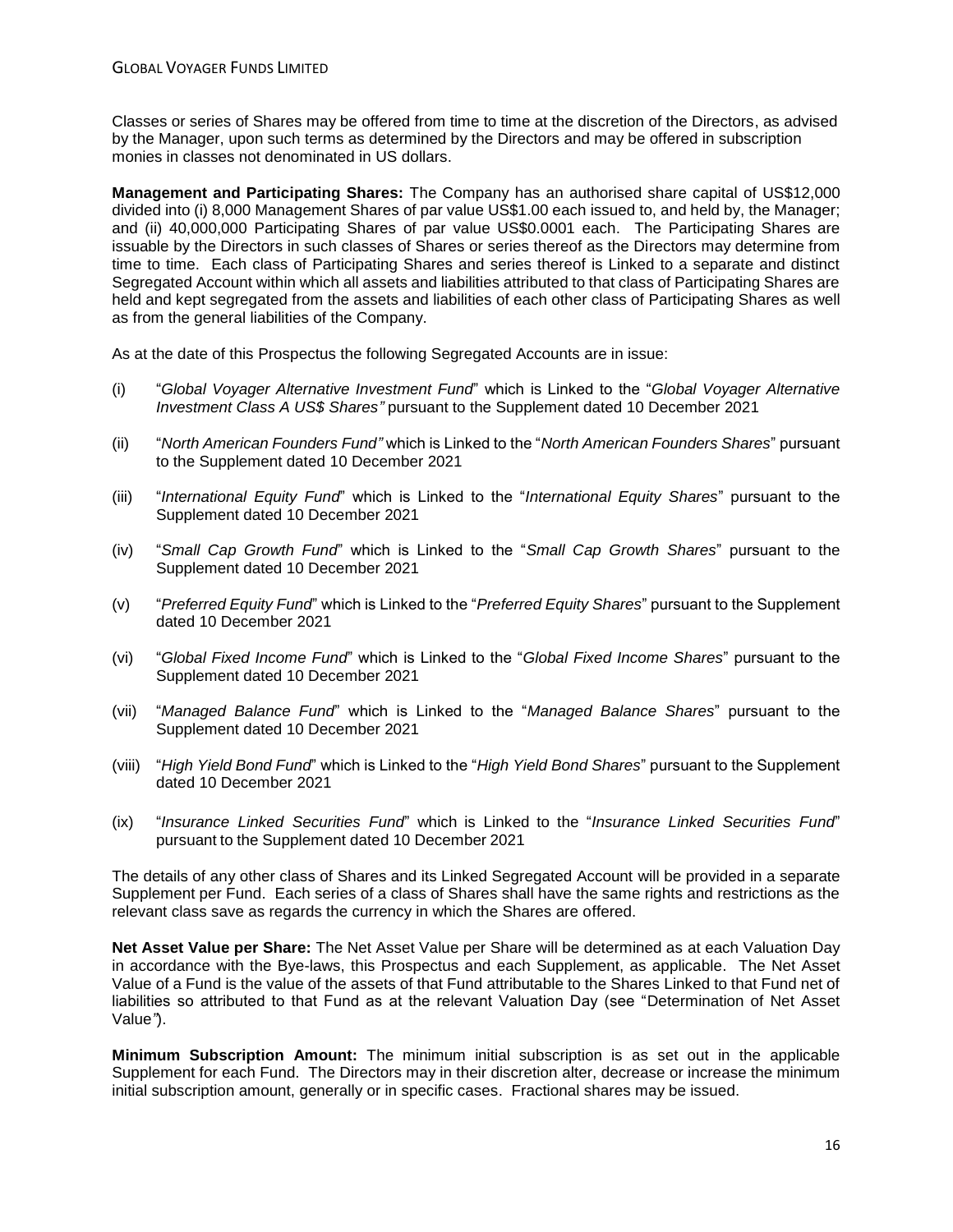**Redemption of Shares:** Redemptions are permitted, subject to the specific redemption provisions of the applicable Supplement for each Fund and subject to there being no suspension of redemption rights at the applicable time, if a Redemption Request is received by the Administrator in accordance with the relevant Supplement. If the Redemption Request is received after that day then it will be held over until the next Valuation Day and will be treated as a Redemption Request received for redemption on that subsequent Valuation Day (unless the Directors otherwise determine in their discretion). Shares will be redeemed at the Redemption Price determined as of the close of business of the relevant Valuation Day.

**Suspension of Redemption Rights:** Shareholders' rights to request redemption of the Shares may be suspended by the Directors at their discretion during any period of time when the determination of Net Asset Value is suspended. See "*Suspension of Determination of Net Asset Value and of Dealings*". Further, pursuant to the Bye-laws, the Directors may declare a temporary suspension of redemptions if, in their opinion, it would be prejudicial to the Company or, as the case may be a Fund to permit the same to occur at a particular time.

**Risks:** An investment in a Fund is speculative and involves a high degree of risk. Shares are suitable only for investors who can afford to lose all or a portion of their investment. No one should commit to invest a large percentage of their readily marketable assets in a Fund of the Company. The risks described in this Prospectus, and any risk factors associated with a particular Fund as set out in the relevant Supplement, are not intended to be an exhaustive list of all risks which may relate to an investment in the Company or in respect of a Fund. Investors should inform themselves and take advice from their own professional advisers as to the suitability or an investment in the Company or in respect of a Fund.

<span id="page-16-1"></span>**Manager Fees:** A Management Fee may be paid in respect of a Fund as set forth in the Fund's Supplement at an annual rate which will be a percentage of the Net Asset Value of the relevant Fund which will be payable monthly in arrears (**Management Fee**).

## **Operating and Transactional Expenses:**

**Establishment and promotional expenses:** Establishment expenses allocated to a Fund will be expensed as they arise.

**Operating expenses**: Each Fund will pay its *pro rata* share of all operating expenses which include, *inter alia*, legal, accounting and administrative fees (including the fees of the Manager, Administrator and Auditor).

**Transaction costs:** Each Fund will pay all bank charges and any other transaction costs incurred by it in respect of its investment activities at normal commercial rates.

**General expenses:** Each Fund will pay its administration expenses not captured above and its apportioned share of the costs of administering the Company (for this purpose, expenses may be recognised on an accruals basis or as incurred, depending upon the nature of the expenses).

**Secondary Market:** There is no secondary trading market for the Shares nor is a secondary market anticipated to develop.

**Administrator:** Details of the Administrator of each Fund can be found in the applicable Supplement.

<span id="page-16-0"></span>**Auditors:** PricewaterhouseCoopers Ltd., Bermuda **(Auditors)** will provide auditing services with respect to the Company and the Funds.

**Legal Counsel**: BeesMont Law Limited (**BeesMont Law**) serves as Bermudian counsel to the Company. BeesMont Law does not represent the Shareholders in relation to this offering and no other counsel has been engaged to act on behalf of the Shareholders. The Company may engage other counsel at the discretion of the Manager.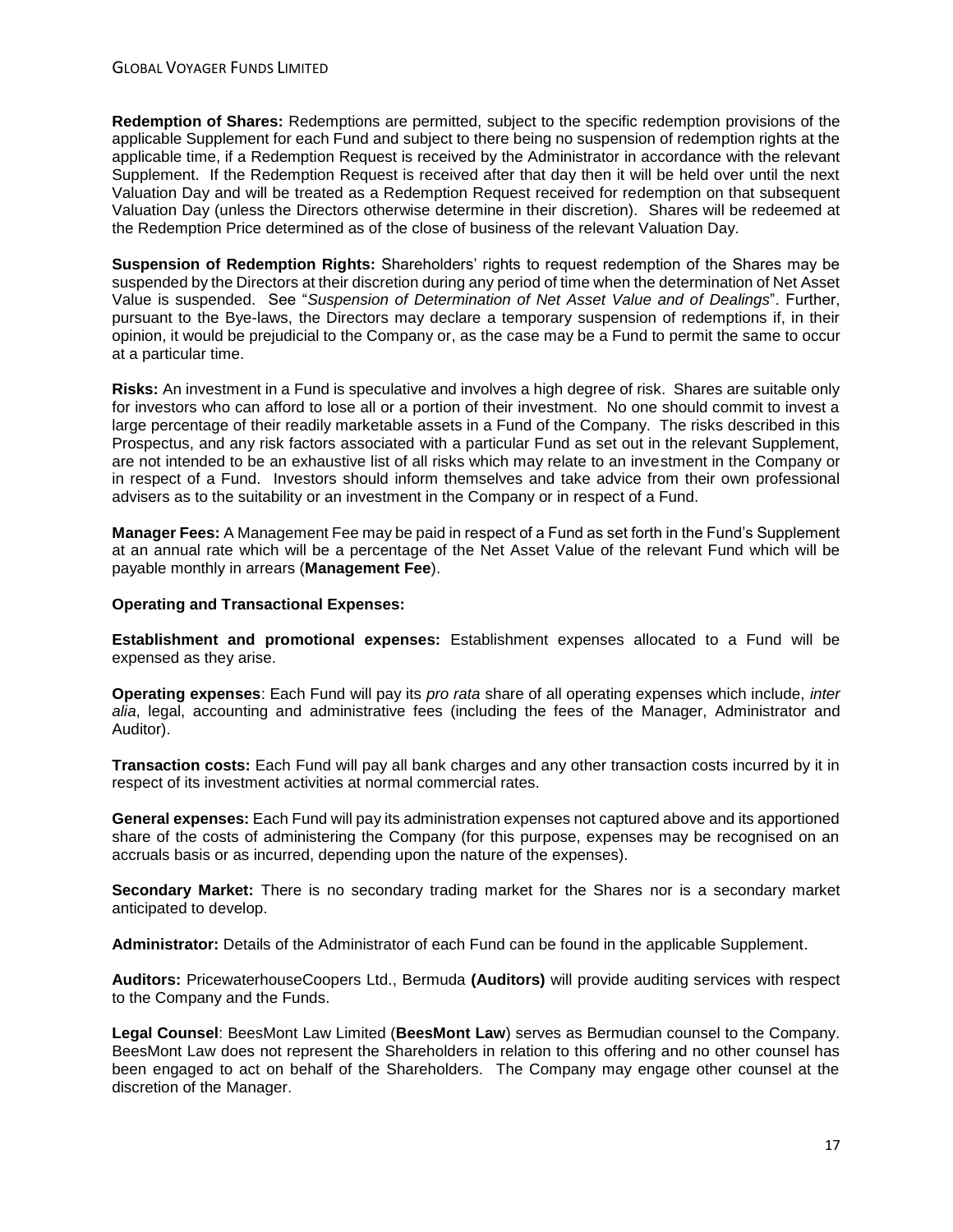**Dividend Policy**: Unless otherwise stated in a Supplement in respect of a particular Fund, the Directors do not anticipate paying dividends on Shares and profits will be re-invested in the relevant Segregated Account in accordance with that Fund's investment objective and policy.

**Fiscal Year Reports**: Each fiscal year of the Company will end on 31 December of each calendar year. The financial statements are prepared in accordance with International Financial Reporting Standards (**IFRS**) and an annual report and audited financial statements for the Company and each Fund (unless waived for a particular Fund as set out in its Supplement) in respect of each financial year will be sent to Shareholders at least twenty-one (21) days prior to each Annual General Meeting and will be emailed and, if requested, posted to a Shareholder at his registered postal address or other address as notified in writing by the Shareholder, free of charge and will be made available for inspection at the registered office of the Company.

# **THE COMPANY AND THE FUNDS**

The Company is an open-ended exempted mutual fund company of unlimited duration limited by shares and incorporated under the laws of Bermuda as a Standard Fund under the IFA. The Company's Memorandum of Association empowers it to carry on the business of a mutual fund company and in furtherance thereof, to acquire, possess, deal in and dispose of assets or investments of any kind. The Company is open-ended in that it can issue and redeem its Participating Shares at prices based upon the Net Asset Value per Share.

<span id="page-17-0"></span>The Company is registered as a segregated accounts company. As a segregated accounts company the Company is permitted to create Segregated Accounts (i.e. Funds) pursuant to the SAC Act, collectively referred to herein as "**Segregated Accounts**", in order to segregate the assets and liabilities relating to a particular class of Participating Shares from the assets and liabilities relating to each other class of Participating Shares and from the Company's general assets and liabilities.

The Company establishes and maintains a separate and distinct Segregated Account in connection with each class of Participating Shares created for issue. Each of the Segregated Accounts constitutes a separate fund with its own underlying investment strategy (each a Fund). Assets belonging or pertaining to a Segregated Account may only be used to meet liabilities to creditors in respect of that account and are not available to meet liabilities to creditors in respect of other Segregated Accounts or, except where otherwise agreed, to general creditors of the Company.

Each Fund is a separate, individually-managed pool of assets constituting, in effect, a separate fund with its own investment objective and policies. Each Fund will be administered and maintained separate from the other Funds. Investors who hold Shares of a particular Fund will only assume the investment risks (and share the upside potential) associated with such Fund. Investors who hold Shares in a Fund of the Company are shareholders of the Company (**Shareholders**).

The details of the offering of each Fund can be found in the relevant Fund's Supplement which accompanies this Prospectus.

The Company will make offerings of the Shares from time to time in such manner as the Directors may determine in their absolute discretion, provided that any new offering will relate to a Segregated Account for that purpose.

# **The Offering**

The Company has an authorised share capital of US\$12,000 divided into (i) 8,000 Management Shares of par value US\$1.00 each issued to, and held by, the Manager; and (ii) 40,000,000 Participating Shares of par value US\$0.0001 each. The Participating Shares are issuable by the Directors in such classes as the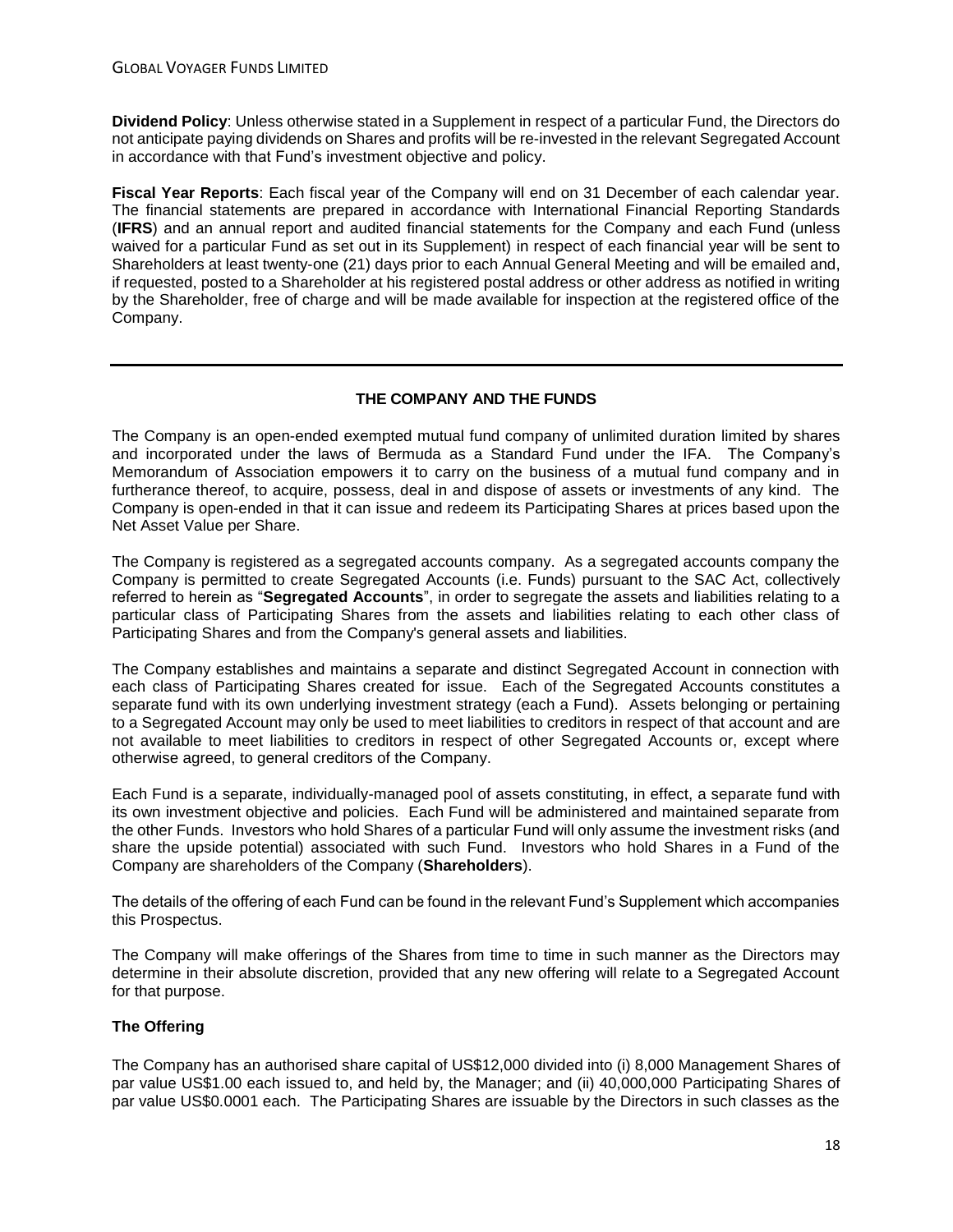Directors may determine from time to time and the Directors will establish and maintain a separate and distinct Segregated Account in connection with each class of Participating Shares created for issue and within which all assets and liabilities attributable to each relevant class of Participating Shares are held and are segregated from the assets and liabilities attributable to each other class of Participating Shares and from the general assets and liabilities of the Company.

## **Minimum Amount**

There is no minimum amount which, in the opinion of the Directors, must be raised with respect to the offer of the Shares save as otherwise provided in a Fund's Supplement in order to provide for the matters referred to in Section 28 of the Companies Act.

To the extent that a minimum amount is required and is not received by expiration of the Initial Subscription Period for any Fund, no Shares in respect of that Fund will be allotted and all funds received from prospective investors will be returned. If the minimum amount is raised then it is intended that the subscription proceeds of that applicable Fund will be fully invested from that point save for such amount as may be required to pay for expenses of that Fund.

Following the expiration of the Subscription Period it is intended that each Fund will be fully invested from that point save for such amount as may be retained in order to pay for expenses of the relevant Fund or as otherwise provided in the relevant Fund's Supplement.

### **Investment Objective and Policies**

The assets of each Fund will be invested separately in accordance with the investment objective and policy of the Fund, which are set out in the Fund Supplement for each relevant Fund.

The Directors are responsible for the formulation of each Fund's investment objective and investment policy and any subsequent changes to either of them.

# **Funds**

Different classes of Participating Shares may be offered from time to time at the discretion of the Directors upon such terms as determined by the Directors. The offering of any class of Participating Shares will be made by way of a Supplement which will set forth the investment criteria and strategy for each Fund. As at the date of this Prospectus there are nine (9) Funds created as Segregated Accounts, brief details of which are set out below.

### Global Voyager Alternative Investment Fund

By the Supplement dated 10 December 2021, the Company is offering to the public "Global Voyager Alternative Investment Class A US\$ Shares" and the Segregated Account Linked to the Shares is known as the "*Global Voyager Alternative Investment Fund*" (previously the "*Clarien Alternative Investment Fund*") (**Global Voyager Alternative Investment Fund**).

The objective of Global Voyager Alternative Investment Fund is to achieve attractive long term capital appreciation with limited draw-downs and low correlation to traditional global markets. The investment policy seeks to achieve this investment objective through investment in global markets implementing a variety of investment strategies primarily via investment in investment funds and products offering an exposure to these markets. Investment strategies which may be considered are global trading, multi strategy/event driven and global equity. Other strategies, which the Directors consider appropriate, may be added from time to time.

### North American Founders Fund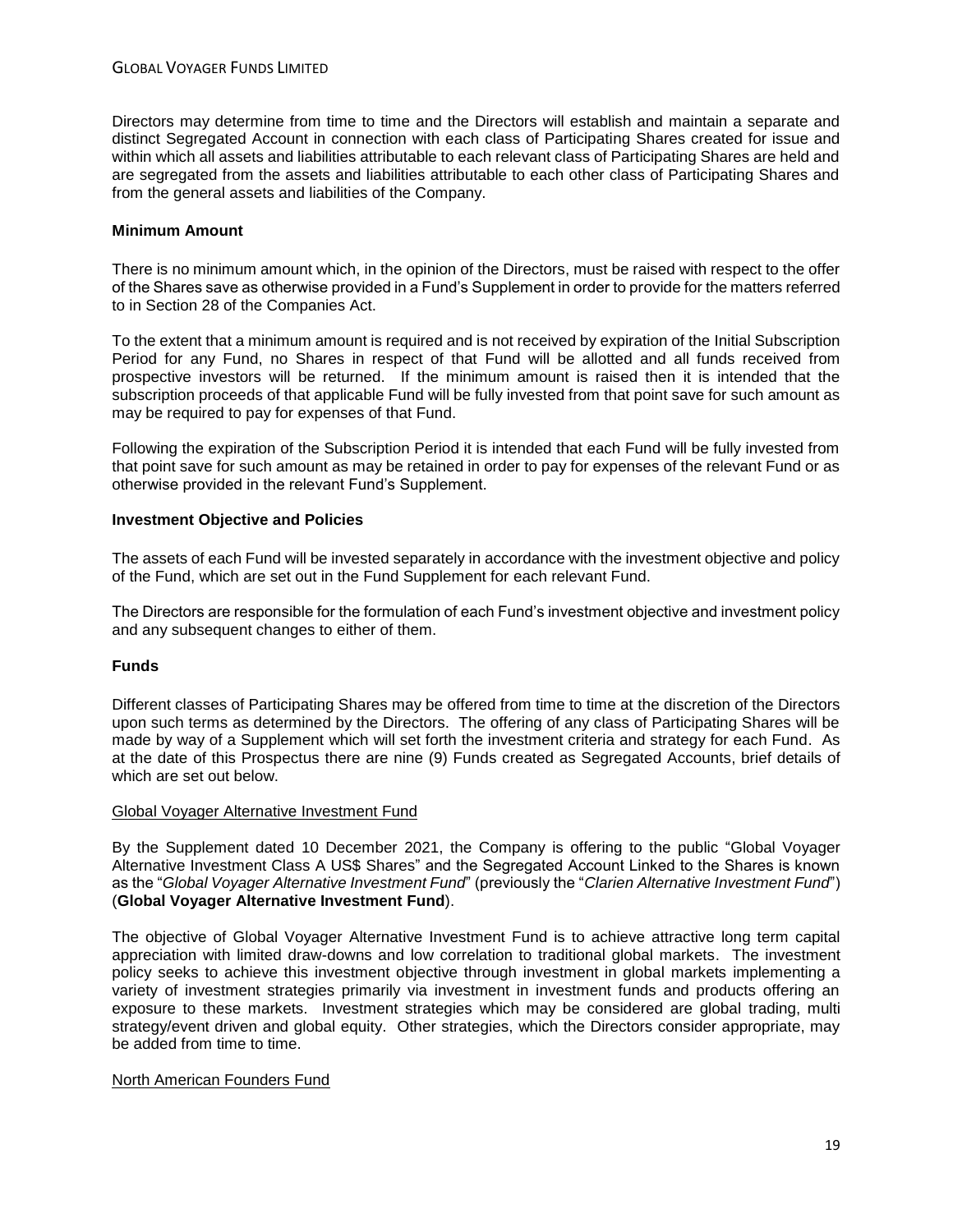By the Supplement dated 10 December 2021, the Company is offering to the public "*North American Founders Shares*" and the Segregated Account Linked to the Shares is known as the "*North American Founders Fund*".

The objective of the North American Founders Fund is to seek long term total return, measured in Dollars, primarily through investment in publicly traded equity securities of North American Issuers.

### International Equity Fund

By the Supplement dated 10 December 2021, the Company is offering to the public "*International Equity Shares*" and the Segregated Account Linked to the Shares is known as the "*International Equity Fund*".

The objective of the International Equity Fund is to seek long term capital appreciation, measured in Dollars, through investment in publicly traded equity securities of issuers throughout the world, with the exception of the United States and Canada, without restricting the number of companies or issuers of any country in which capital may be invested. However, investments can be made in companies listed on North American Stock Exchanges provided their business activities are principally outside North America.

The International Equity Fund may also invest in cash or debt instruments without limitation as to amount, as a defensive measure if investments opportunities in equity markets appear less favourable.

#### Small Cap Growth Fund

By the Supplement dated 10 December 2021, the Company is offering to the public "*Small Cap Growth Fund Shares*" and the Segregated Account Linked to the Shares is known as the "*Small Cap Growth Fund*".

The objective of the Small Cap Growth Fund is to maximise long term capital appreciation, measured in Dollars, through investment in publicly traded equity securities of small rapidly growing companies, or more established companies whose rates of earnings growth are expected to accelerate. Investments may be made in the securities of US and non-US issuers.

This Class may also invest in cash or debt instruments without limitation as to amount, as a defensive measure if investments opportunities in equity markets appear less favourable.

#### Preferred Equity Fund

By the Supplement dated 10 December 2021, the Company is offering to the public "*Preferred Equity Shares*" and the Segregated Account Linked to the Shares is known as the "*Preferred Equity Fund*".

The objective of the Preferred Equity Fund is to seek long term capital appreciation and high current income, measured in Dollars, through investment in NYSE traded preferred equity securities. Investments will be selected on the basis of superior dividend yield of those companies with investment grade or higher credit ratings and may include traditional preferred, redeemable preferred, trust preferred, third party preferred and exchange traded debt securities as well as over the counter debt securities and euro dollar debt securities that meet the credit quality described above.

The Preferred Equity Fund may also invest in cash or debt instruments without limitation as to amount, as a defensive measure if investments opportunities in equity markets appear less favourable.

#### Global Fixed Income Fund

By the Supplement dated 10 December 2021, the Company is offering to the public "*Global Fixed Income Shares*" and the Segregated Account Linked to the Shares is known as the "*Global Fixed Income Fund*".

The objective of the Global Fixed Income Fund is to seek maximum total return, measured in Dollars, consistent with preservation of capital principally through investment in high quality debt obligations of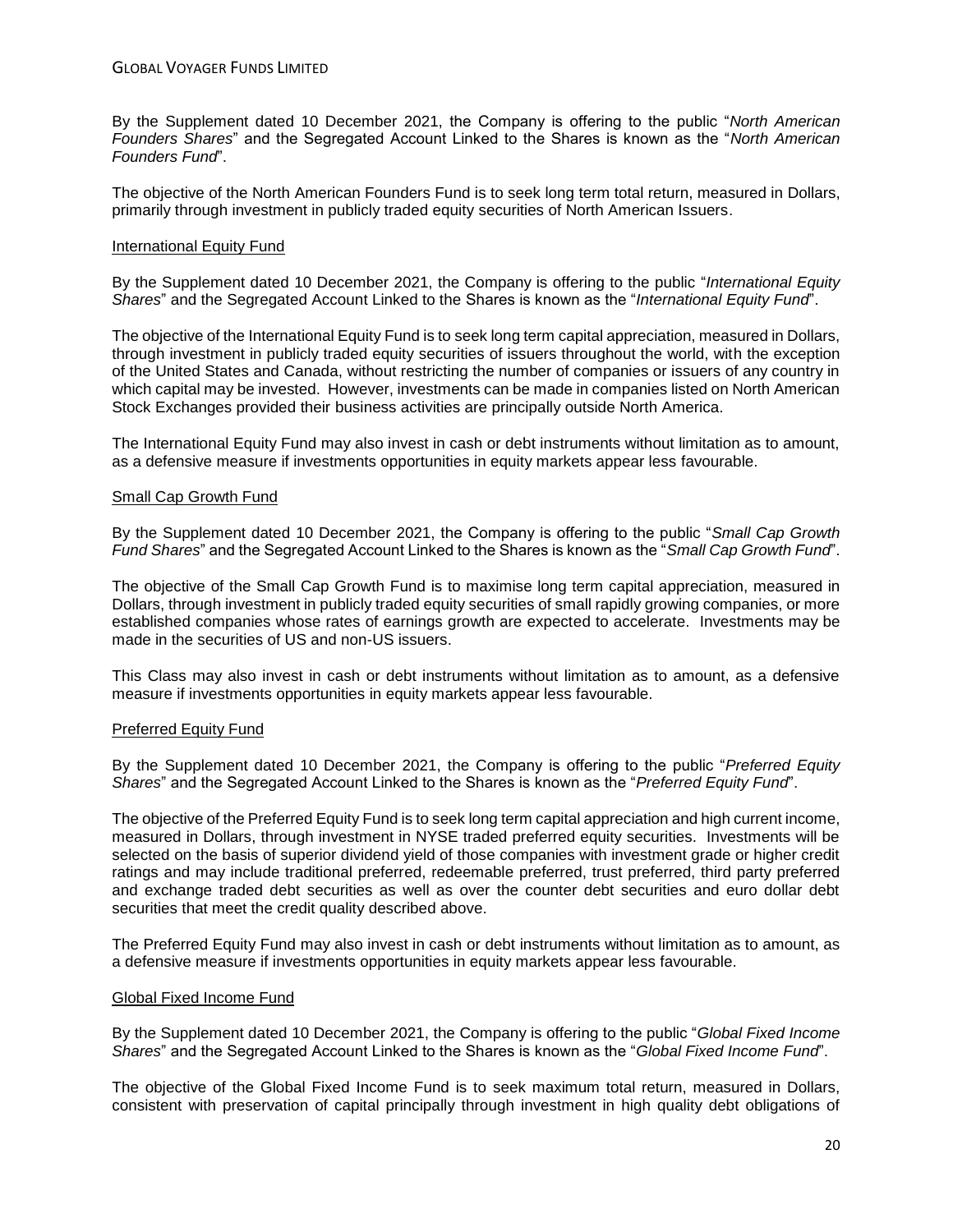issuers throughout the world. Investments will include short and long term debt securities of, or guaranteed by, governments, governmental agencies, other governmental entities and supranational entities as well as high quality, publicly traded debt securities of major corporations. Total return is expected to result from a combination of current income, capital appreciation and currency management although the primary investment policy is directed at investing in those countries where there is potential for capital appreciation due to anomalies in yield curves and/or declines in interest rates.

#### Managed Balance Fund

By the Supplement dated 10 December 2021, the Company is offering to the public "*Managed Balance Shares*" and the Segregated Account Linked to the Shares is known as the "*Managed Balance Fund*".

The objective of the Managed Balance Fund is to seek medium to long term capital and income appreciation through investments across the major global asset classes.

#### High Yield Bond Fund

By the Supplement dated 10 December 2021, the Company is offering to the public "*High Yield Bond Shares*" and the Segregated Account Linked to the Shares is known as the "*High Yield Bond Fund*".

The objective of the High Yield Bond Fund is high current income and capital appreciation through investments in high yield securities of U.S. issuers. The adviser to this fund will seek to achieve the investment objective by generating long term outperformance through tactical allocation of capital toward the best risk-return opportunities available in the USD high yield corporate debt market.

### Insurance Linked Securities Fund

By the Supplement dated 10 December 2021, the Company is offering to the public "*Insurance Linked Securities Shares*" and the Segregated Account Linked to the Shares is known as the "*Insurance Linked Securities Fund*".

The objective of the Insurance Linked Securities Fund is to achieve attractive risk-adjusted returns that are demonstrably uncorrelated with traditional asset classes by investing, directly and indirectly, in a diversified portfolio of insurance-linked investments in catastrophe risk markets (**ILS**) and other investments in catastrophe risk markets, with a particular focus on natural catastrophe risks, and through direct or indirect investments in reinsurance vehicles that write reinsurance or retrocession contracts.

### **Investment Process**

It is intended that the relevant Fund will use the Subscription Proceeds less applicable fees, expenses and accrued expenses standing to the credit of the applicable Fund Account to commence trading in accordance with its investment strategy as set forth in its Supplement.

The manner of processing Redemption Requests in respect of a Fund is set forth in the applicable Fund's Supplement and otherwise the provisions set out in this Prospectus apply.

<span id="page-20-0"></span>In the event of a winding-up of the Company or a Fund, any credit balance in the Fund Account less performance fee, if any, will be distributed to Shareholders in the proportion of the Shares attributed to each Shareholder. Distributions to Shareholders will be made by wire transfer to the bank account of the applicable Shareholder designated in the Subscription Agreement or as subsequently notified to the Administrator in writing by such Shareholder (**Designated Bank Account**). If a Shareholder changes the Designated Bank Account, the Company must be notified in writing as part of the Redemption Request. Upon completion of such a distribution the Shareholder's participation in the relevant Fund will terminate.

The monies in the Fund Account are not distributable before a winding-up of the Company or the relevant Fund except in the case of a Redemption Request.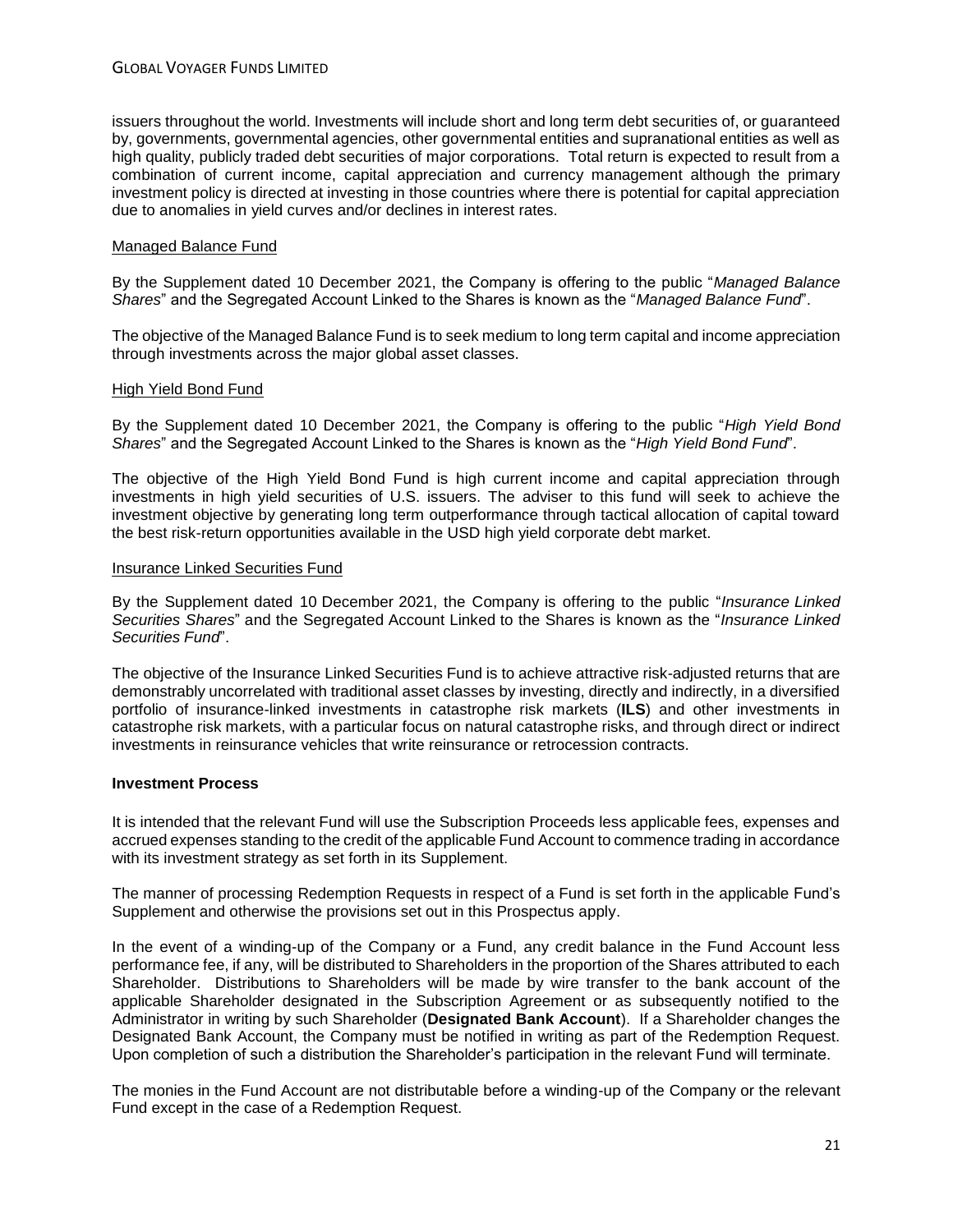If a Shareholder dies, the Directors will, on request made to the Company by the legal personal representatives of such Shareholder with such supporting documentation as the Directors deem satisfactory, transfer the Shares to the beneficiary or beneficiaries of the deceased Shareholder's estate so that the Shares may be redeemed.

## **Efficient Portfolio Management**

Unless specified in the Fund Supplement for a Fund, each Fund is authorised to utilise forward foreign exchange contracts, currency options and other derivative instruments in order to hedge against currency exposures within the Fund. There can be no assurance, however, that currency hedging on behalf of a Fund will be undertaken and, if undertaken, will be successful.

Although it is the normal policy of the Company to deploy its assets as detailed above, it may also retain cash and cash equivalents in the appropriate circumstances. Such circumstances may include but are not limited to the holding of cash on deposit pending investment, to meet redemptions and the payment of expenses.

## **Investment via Subsidiaries**

The Company may invest the assets attributable to each Fund directly in investments purchased and held as part of the relevant Fund's investment objective and policy. The Company nonetheless has the power to establish subsidiaries through which any such investment may be made and reserves the right to utilise this power where this is considered by the Directors to be in the best interests of the Company or conducive to achieving the investment objective and policy of any one or more Funds. The shares and assets of any subsidiary will be held by the Custodian or its agents.

### **Dividend Policy**

Unless otherwise stated in a Supplement in respect of a particular Fund, the Company does not intend to distribute any income or gains from the Company's or a Fund's investments by way of dividend. Further, this does not preclude the Directors from declaring a dividend with respect to one or more classes of Participating Shares at any time in the future if, in their discretion, the Directors consider it appropriate to do so. In the event that a dividend is declared and remains unclaimed after a period of six (6) years from the date of payment of such dividend, such dividend will be forfeited and will revert to the applicable Fund and will be paid to the Manager. Unless otherwise stated in a Supplement in respect of a particular Fund, profits will be re-invested in the relevant Segregated Account in accordance with that Fund's investment objective and policy.

### **RISK FACTORS**

*Applicants should give careful consideration to the factors set out below in evaluating the merits and suitability of an investment in the Company or any of its Funds. The following does not purport to be a comprehensive summary of all of the risks associated with an investment in the Company or a Fund.*

An investment in the Company and any Fund is speculative. Investment should only be made after consultation with independent qualified sources of investment and tax advice. Prospective Shareholders should consider the following risk factors and the risk factors set out in the relevant Supplement before subscribing for Shares. This section does not purport to be an exhaustive list of risks involved in investing in the Shares and some of the risks noted below may pertain more particularly to certain Funds. Specific additional risks which affect certain Funds due to the nature of their investment strategy will be set forth in the relevant Fund's Supplement. There are risks associated with any investment and generally the higher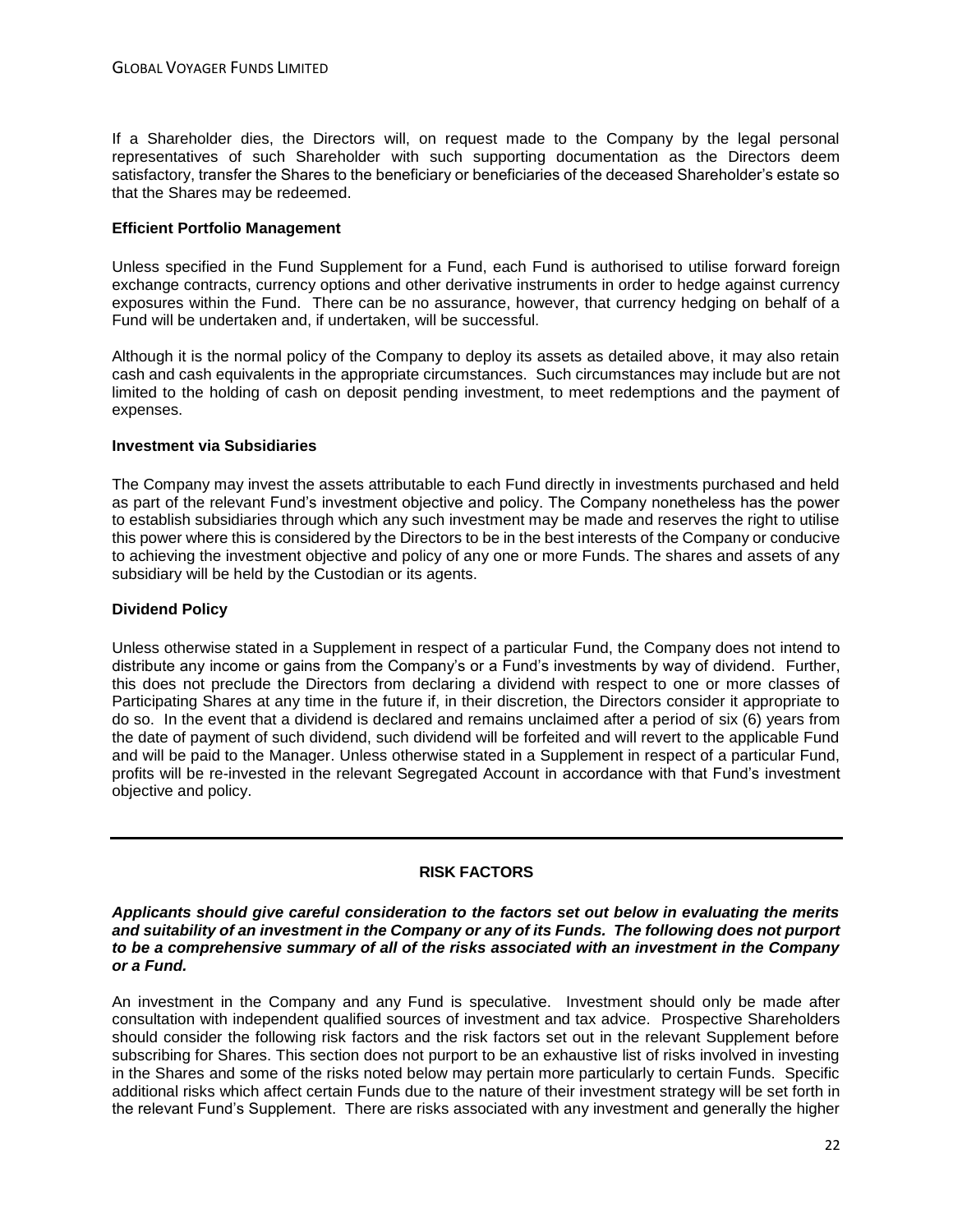the expected return on investment, the higher the risk and the greater the variability of returns. Before making an investment in the Company or any Fund, investors should carefully determine their investment objectives, risk tolerance and expected investment timeframe.

### **In addition, the Supplement for a Fund will set out or reference further risks that may be associated with an investment in that Fund but, again, do not purport to be a comprehensive summary of all the risks associated with an investment in that Fund.**

### **General**

The transactions in which the Funds will engage may involve significant risks. Growing competition may limit the abilities of a Fund to take advantage of trading or investment opportunities in rapidly changing markets. No assurance can be given that investors will realise a profit on their investment. Moreover, each investor may lose some or all of its investment. Due to the nature of a Fund's trading or investment activities, the results of Fund's operations may fluctuate from month to month and from period to period. Accordingly, investors should understand that the results of a particular period will not necessarily be indicative of results in future periods.

## **Legislation and Regulation**

Unanticipated changes in securities/tax laws and/or regulations, accounting standards, financing regulations, or political climate can affect the number of investment opportunities and the profitability of the Company or a Fund, as the case may be. Similarly changes to corporate regulatory laws may have an impact on investors' ability to redeem Shares. The Company reserves the right to alter its investments or restructure its arrangements to prevent any adverse effects from changes to laws or changes to their interpretation.

## **Absence of Operating History**

A Fund may not have an operating history upon which Applicants may base an evaluation of its likely performance. A Fund's results will depend upon the availability of suitable trading or investment opportunities being taken advantage of by the Fund and upon the performance of the Fund's positions.

### **Economic Conditions**

Changes in economic conditions, including, for example, interest rates, inflation rates, employment conditions, competition, technological developments, political and diplomatic events and trends, and tax laws can affect substantially and adversely the business and prospects of the Fund. None of these conditions are within the control of the Manager or the Directors and no assurances are given that the Manager or the Directors will anticipate these developments.

### **Conflicts of Interest**

A Director may hold any other office or place of profit under the Company (other than the office of auditor) in conjunction with his office of Director, or may act in a professional capacity to the Company on such terms as the Directors may determine appropriate. The Directors and the Manager may from time to time act in a similar capacity to or otherwise be involved in trading for individuals, entities, funds or collective investment schemes, some of which may have similar investment objectives to those of the Funds. The Directors and the Manager may thus be subject to potential conflicts of interest with the Company, the Funds or the Shareholders. The Directors, and the Manager will at all times have regard to their obligations to the Company, the Funds and the Shareholders and, in the event that a conflict of interest arises, will endeavour to ensure that such conflicts are resolved fairly.

## **Market Risk**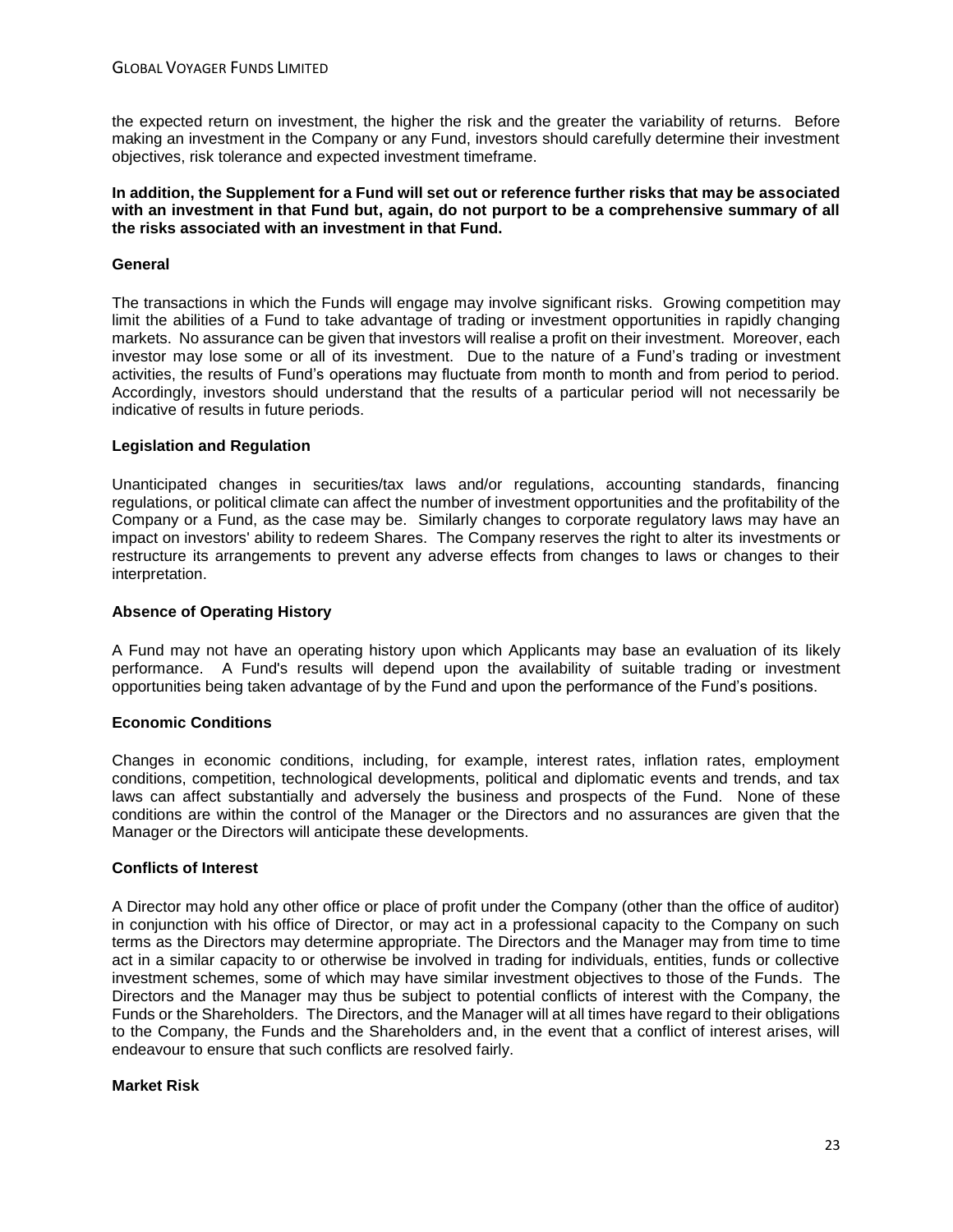Any investment made in a specific group of assets is exposed to the universal risks of the market of such assets. There is no guarantee that losses equivalent to or greater than the overall market will not be incurred by a Shareholder as a result of a Subscription.

Investments made on an international basis may involve certain additional risks including fluctuations in foreign exchange rates and political, economic and social developments or instability in the relevant international capital markets. Capital invested in international markets may be exposed to an increased risk associated with the fact there may often be reduced information available about foreign issuers, many of which will not be subject to uniform and extensive accounting, auditing, reporting and disclosure practices or government supervision and regulation which apply in North America. Furthermore, foreign stock, bond and capital markets may be less liquid and more volatile than North American markets. Finally, underlying international investments will be subject to the laws and regulations of the jurisdictions in which the relevant securities are traded including laws or regulations which relate to foreign investment, currency and exchange controls and convertibility and repatriation of assets and currency.

The Company may use derivatives with the intention to offset or reduce a risk associated with an investment or group of investments. These risks include currency value fluctuations, stock market risks and interest rate changes. In addition, the Company may use derivatives instead of direct investments to reduce transaction costs, achieve greater liquidity, create effective exposure to international financial markets or increase speed and flexibility in making portfolio changes. The Company may seek to enhance the returns to their Funds through the use of derivatives, including by seeking to reduce the potential for loss or by accepting a more certain lower return rather than seeking a less certain higher potential return. Derivatives may be used by the Company to position Funds so that they may profit from declines in financial markets. The Company may make use of listed and over-the-counter derivatives, including options (which a Class may purchase or write), warrants, rights, debt-like securities, futures, options on futures and forward contracts, for hedging purposes, and for non-hedging purposes if cash and securities are set aside to cover the positions.

The Company may invest in, and use, derivative instruments for hedging and non-hedging purposes only to the extent, if any, considered appropriate by the Manager, taking into account various factors including transaction costs. There can be no assurance that the Company's hedging strategies will be effective. There may be an imperfect historical correlation between changes in the market value of the investment or attribute of the investment (including currency exposure) being hedged and the instruments with which the investment or attribute is hedged and any historical correlation may not continue for the period during which the hedge is in place. Hedging against changes in currencies, stock markets or interest rates does not eliminate fluctuations in the prices of portfolio securities or prevent losses if the prices of such securities decline. It may also preclude the opportunity for gain if the value of the hedged currency or stock market should rise or if the hedge interest rate should fall. It may not be possible for the Company to enter into transactions which hedge against generally anticipated changes in currencies, stock markets or interest rates.

In the case of options (whether exchange or over-the-counter) and futures and forward contracts, there can be no assurance that a liquid exchange or over-the-counter market will exist to permit profits to be realised or limit their losses by closing out positions. The Company is subject to the credit risk that its counterparty (whether a clearing corporation in the case of exchange traded instruments or other third party in the case of over-the-counter instruments) may be unable to meet its obligations. In addition, there is the risk of loss of margin deposits in the event of bankruptcy of a dealer with whom the Company has an open position in an option or futures or forward contract. Derivative instruments traded in foreign markets may offer less liquidity and greater credit risk than comparable instruments traded in North American markets. The ability of the Company to close out its positions may also be affected by exchange imposed daily trading limits on options and futures contracts. If the Company is unable to close out a position, it will be unable to realize its profits or limit its losses until such time as the option becomes exercisable or expires or the futures or forward contract terminates, as the case may be. The inability to close out options, futures and forward positions also could have an adverse impact on the Company's ability to use derivative instruments to effectively hedge its Portfolio or implement its investment strategy.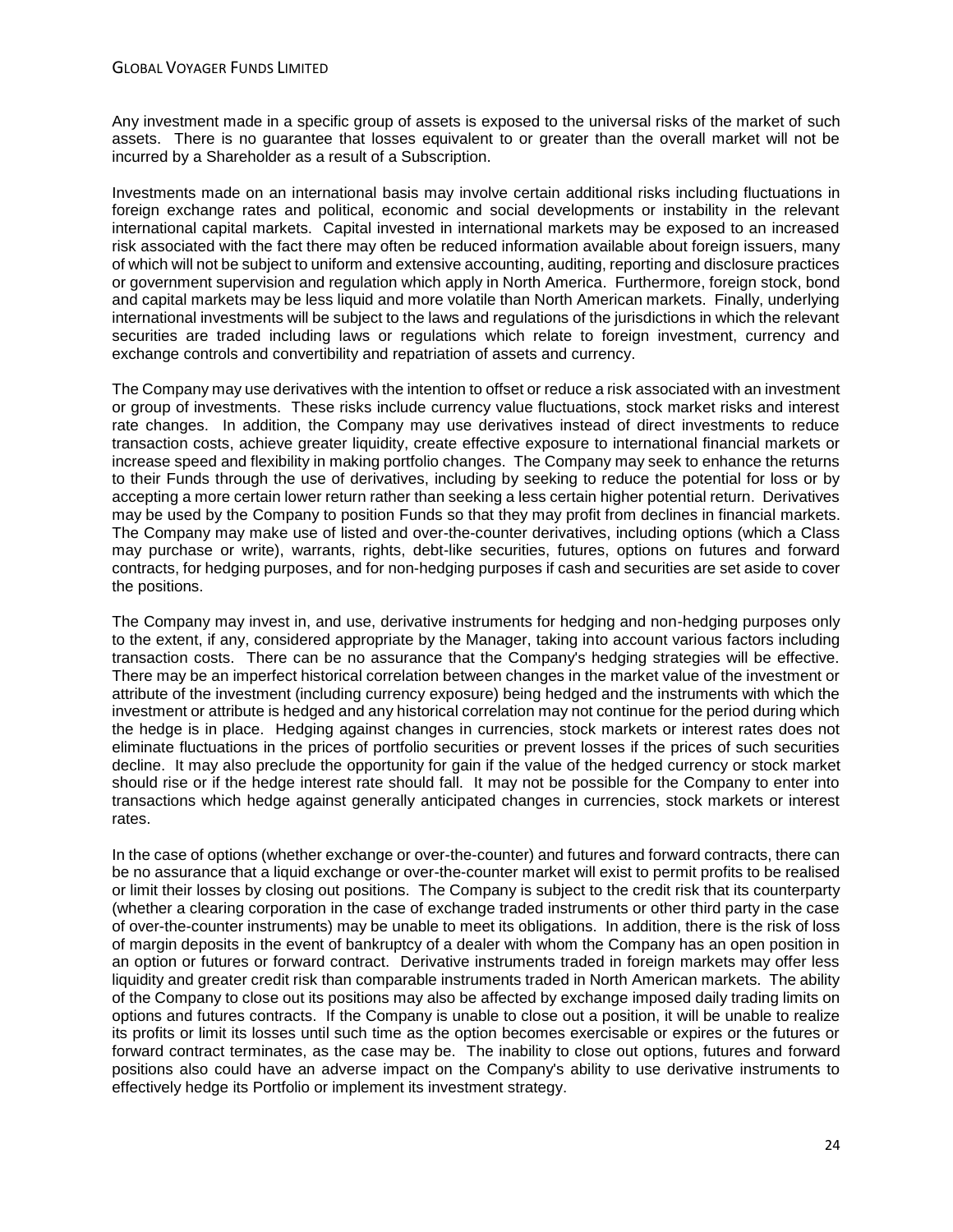Stock index options and futures contracts present the additional risk that index prices may be distorted if trading of certain stocks included in the index is interrupted. Trading in these derivative instruments also may be interrupted if trading is halted in a substantial number of stocks included in the index. If this occurred, the Company would not be able to close out its options and futures positions, and if restrictions on exercise of the options or performance of the futures contracts were imposed, the Company might experience substantial losses.

Shareholders should also be aware that the value of Shares of a Class could be adversely affected by the insolvency or similar financial difficulties affecting any institution with which the cash of the relevant Class has been deposited, or any issuer whose securities are held by the relevant Class.

## **Exchange Rate and Currency Fluctuations**

Fluctuations in the exchange rate against a Shareholder's domestic currency are unpredictable and can have a significant impact on the return on investment to each Shareholder. The currency of the shares of a Fund may be different to the currency of the underlying investment funds invested in by that Fund, some of which may not be freely convertible. The NAV per Share may fluctuate in accordance with changes in the foreign exchange rate between the relevant currencies. It may not be possible or practicable to hedge against the consequent exchange/currency risk exposure. Further where the class or series of Shares are not denominated in US dollars then as the operations and investments will be denominated in US dollars, the holders of such class or series of Shares may be adversely affected by unfavourable movements in exchange rates.

## **Segregated Accounts Company**

The Company is permitted to create Segregated Accounts in order to segregate the assets and liabilities relating to a particular class of Participating Shares from the assets and liabilities relating to each other class of Participating Shares and from the Company's general assets and liabilities. The assets of each Segregated Account are only intended to be used to meet liabilities to creditors in respect of a particular account or Fund and are not intended to be available to meet liabilities to creditors in respect of other accounts or Funds or, except where otherwise agreed, to general creditors of the Company. It is possible, however, that a court could refuse to recognise a Fund as segregated and determine that creditors of the Company could enforce claims against all of its assets.

The SAC Act has application to all Bermuda companies registered under it as a matter of Bermuda law and will be applied by the Bermuda courts in accordance with its terms. However, the Directors are not aware of any formal recognition having been given by the courts of any jurisdiction outside Bermuda to the principles of segregation under the SAC Act nor are the Directors aware of any litigation pending with respect thereto. To that extent, therefore, the application of the SAC Act in jurisdictions outside Bermuda is untested. Accordingly, if the Fund's assets are located in a jurisdiction other than Bermuda and proceedings are brought in respect of them in that jurisdiction; it is not known how the courts of that jurisdiction would deal with the structure contemplated by the SAC Act, which may well be unfamiliar to such jurisdiction. More specifically, courts in a jurisdiction other than Bermuda may not be prepared to accept that creditors in respect of a particular Segregated Account are prevented from gaining recourse to the assets of the other accounts or funds, or that general creditors of the Company as a whole do not have recourse to those assets specifically designated as Segregated Account assets. Similarly, if a liability (e.g. fine or tax) is imposed on the Company by an overseas authority, it is unknown how the courts of a jurisdiction outside of Bermuda would impose or distribute that liability as among the general account of the Company and the Segregated Accounts.

The Directors reserve the right to alter the Company's or a Fund's investments or restructure its arrangements to prevent any adverse effects from changes to laws or changes to their interpretation.

### **Regulation and Domicile Considerations**

The Company is incorporated and registered in Bermuda, and its corporate affairs are governed by its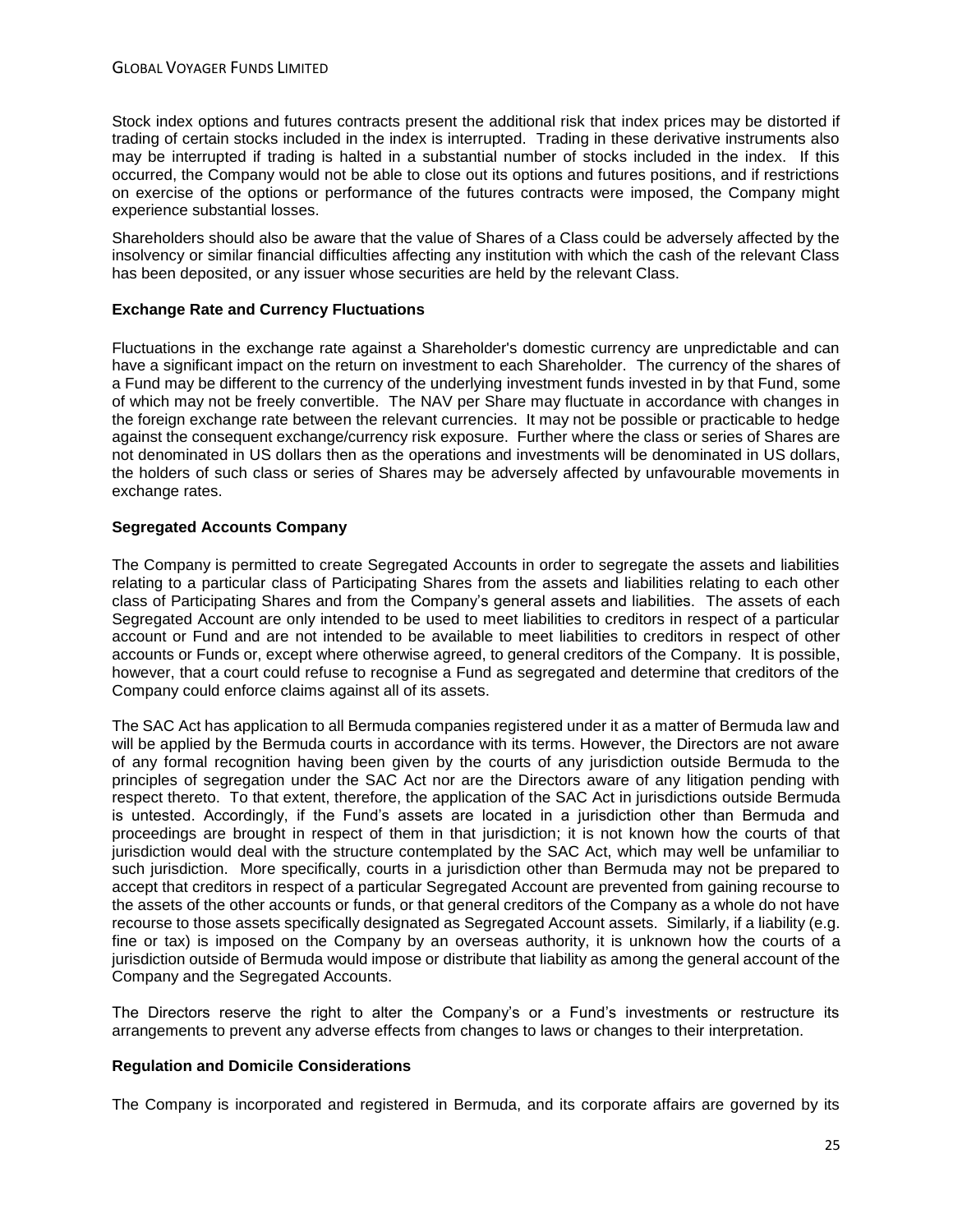Memorandum of Association and Bye-laws and the Companies Act. The laws of Bermuda relating to the protection of the interests of minority Shareholders and to the fiduciary responsibilities of Directors may differ from the laws in other jurisdictions, and the corresponding remedies available to minority Shareholders may differ accordingly.

The rights of the Shareholders and the fiduciary responsibilities of the Directors under Bermuda law may not be as clearly established as under statutes or judicial precedent in other jurisdictions. Shareholders may have more difficulty protecting their interests in the case of actions by the Directors or management than would Shareholders of a company incorporated in other jurisdictions.

Under Bermuda law, the duties of Directors and officers of a company are generally owed to the company only and not to individual Shareholders. Shareholders of Bermuda companies do not generally have rights to take action against Directors or officers of the company, and may only do so in limited circumstances.

## **Effects of Substantial Redemptions**

Substantial redemptions of any of a Fund's Shares could require the Fund or the Manager to liquidate positions or assets more rapidly than would otherwise be desirable, which could adversely affect the value of the Shares. Shareholders' rights to request redemption of Shares may be suspended by the Directors in their discretion during any period of time when the determination of Net Asset Value is suspended. Furthermore, pursuant to the Bye-laws, the Directors may declare a temporary suspension of Net Asset Value valuations and/or redemptions if, in their opinion, it would be prejudicial to the Company or (as the case may be) the Fund to permit the same to occur at a particular time.

## **No Guarantee**

There is no guarantee that implementation of the investment criteria or strategy by a Fund as described in the Supplement relevant to such Fund will not result in losses to Shareholders.

### **Liquidity Risk**

Exists when investments are difficult to purchase or sell, preventing the Fund or the Manager from liquidating assets at a fair price and hence preventing the timely processing of redemptions.

### **Transfer/Resale Risk**

The transfer of Shares is subject to the approval of the Directors and Applicable Laws and regulations. The Shares are not registered under the securities laws of the United States or any other jurisdiction, and may only be resold or transferred in such jurisdictions pursuant to registration or exemption therefrom.

### **No secondary market**

It is unlikely that any active secondary market for Subscriptions or Shares will develop.

### **Past Performance is Not an Indication of Future Results**

No assurance can be given that the strategies employed by the Manager in the past to achieve attractive returns will continue to be successful or that the return on the Company's or a Fund's investments will be similar to that achieved by the Manager in the past.

### **Substantial Charges**

Each Fund will be obligated to pay management fees to the Manager and will each be required to pay its *pro rata* share of all other fees and expenses of the Company. See "FEES AND EXPENSES." In addition, a Fund which invests in an underlying investment vehicle will be subject to management and performance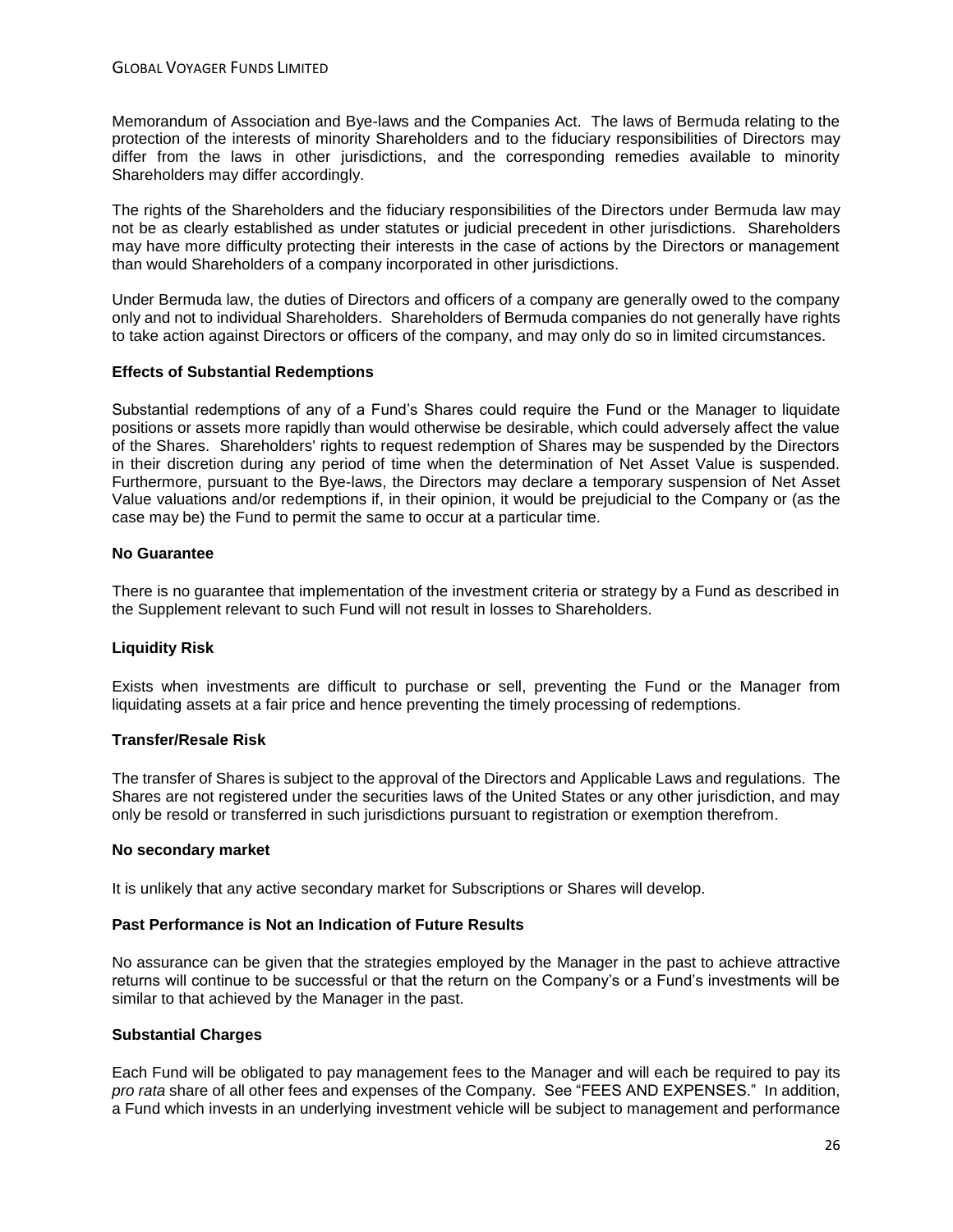fees and pro rata expenses in respect of that Fund.

### **Reliance on the Investment Manager**

The Investment Manager will have exclusive responsibility for managing a Fund's assets. Investors must rely on the judgment of the Investment Manager in exercising these responsibilities. There is a risk that the Manager will not achieve its return and risk objectives or fail to produce positive returns or returns which compare favourably against its peers. The Manager and each of its respective principals are not required to devote substantially all their time to the Company or a Fund, as applicable.

## **Dependence on Key Personnel**

The Manager is or may be dependent on the services of a limited number of persons, and if the services of such key persons were to become unavailable, the Directors might deem it in the best interest of the Company or a Fund to terminate the management agreement between the Company or the relevant Fund and the Manager, as applicable.

## **Side Letters**

The Company or the Manager (for and on behalf of and for the account of a Fund), may from time to time enter into agreements with certain Shareholders that will result in different terms of an investment in the Company than the terms applicable to other Shareholders. As a result of such agreements (**Side Letters**), certain Shareholders may receive additional benefits which other Shareholders may not receive (e.g., additional information regarding the investment portfolio of the Company or in respect of a Fund, different redemption terms, lower management fee rates or performance fees). The Company and the Manager will not be required to notify the other Shareholders of any such agreement or any of the rights and/or terms or provisions thereof, nor will the Company or the Manager be required to offer such additional and/or different terms or rights to any other Shareholder. The Company or the Manager may enter into any such agreement with any Shareholder(s) at any time in the sole discretion of the Board of Directors or the Board of Directors in consultation with the Manager. For administrative reasons, Shares issued to such Shareholders may be issued in separate classes of Shares. It is possible that in the future some regulators may take regulatory action in respect of the use of such Side Letters. As a result, while the Directors may have ensured that the Company and any Fund is in compliance with all relevant laws, regulations and guidelines as regards the entry into Side Letters at the time of such entry, there is the risk that the Company, a Fund, the Directors and/or the relevant Shareholder may be subject to regulatory action in future in connection with the Company or a Fund's Side Letters, or may be forced to rescind some of the Side Letters or certain provisions thereof, affecting the parties to those Side Letters.

# **Litigation and Enforcement Risk**

The Manager might accumulate substantial positions in the securities of a specific company and engage in a proxy fight, become involved in litigation or attempt to gain control of a company. Under such circumstances, the Company conceivably could be named as a defendant in a lawsuit or regulatory action where the Manager manages a separate account on behalf of the Company. During the past few years, there have been a number of widely reported instances of violations of securities laws through the misuse of confidential information. Such violations may result in substantial liabilities for damages caused to others, for the disgorgement of profits realised and for penalties. Investigations and enforcement proceedings are ongoing and it is possible that the Manager and investment vehicles selected for the Company or a Fund may be charged with involvement in such violations. If that were the case, the performance records of the Manager would be misleading. Furthermore, if an investment vehicle in which the Company invested engaged in such violations, the Company could be exposed to losses.

# **Trading Is Speculative**

Securities and futures prices are highly volatile. Price movements for securities and futures are influenced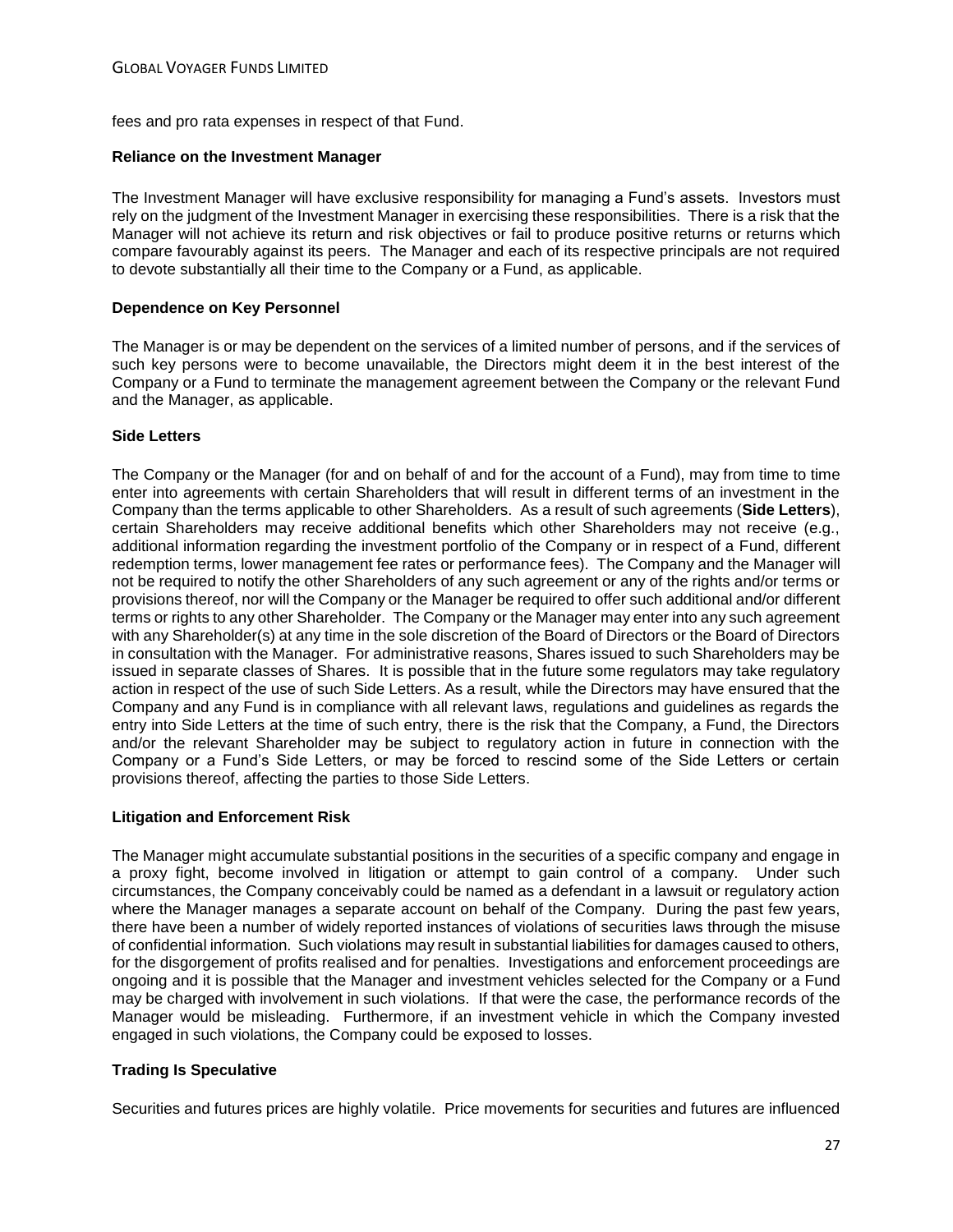by, among other things, government trade, fiscal, monetary and exchange control programs and policies; weather and climate conditions; changing supply and demand relationships; national and international political and economic events; changes in interest rates; and the psychological emotions of the market place. In addition, governments from time to time intervene, directly and by regulation, in certain markets, often with the intent to influence prices directly. The effects of governmental intervention may be particularly significant at certain times in the financial instrument and currency markets, and such intervention (as well as other factors) may cause these markets to move rapidly.

# **Equity Securities Generally**

Certain of the Funds may engage directly or indirectly in trading equity securities. Market prices of equity securities generally, and of certain companies' equity securities more particularly, frequently are subject to greater volatility than prices of fixed-income securities. Market prices of equity securities as a group have dropped dramatically in a short period of time on several occasions in the past, and they may do so again in the future. In addition, actual and perceived accounting irregularities may cause dramatic price declines in the equity securities of companies reporting such irregularities or which are the subject of rumors of accounting irregularities.

## **Equity Securities of Small Capitalisation Companies**

Certain of the Funds may invest directly or indirectly in issuers of equity securities of small capitalised companies. Such securities may be more vulnerable than larger companies to adverse business or market developments, may have limited markets or financial resources and may lack experienced management. In addition, many small and medium-size companies are not well-known to the investing public, do not have significant institutional ownership and are followed by relatively few analysts, and thus there may tend to be less publicly available information concerning such companies compared to what is available for companies that have larger market capitalisations. Finally, some securities traded in the over-the-counter (**OTC**) market may have fewer market makers, wider spreads between their quoted bid and asked prices and lower trading volumes, resulting in comparatively greater price volatility and less liquidity than the securities of companies that have larger market capitalisations or are traded on recognised stock exchanges.

### <span id="page-27-0"></span>**Leverage**

Certain of the Funds may use significant leverage in their trading activities or be subject to the same in the underlying investment vehicles, through various means. Such use of short-term margin borrowings may result in certain additional risks to a Fund. For example, should the securities pledged to a broker to secure a margin account decline in value, the broker may issue a "margin call" pursuant to which additional funds would have to be deposited with the broker or the pledged securities would be subject to mandatory liquidation to compensate for the decline in value. In the event of a sudden precipitous drop in the value of the assets pledged to a broker as margin, assets may not be able to be liquidated quickly enough to pay off the margin debt and a Fund exposed to the same may therefore suffer additional significant losses as a result of such a default, to the extent that the segregated account structure is challenged.

Borrowing money to purchase a security may provide the opportunity for greater capital appreciation but at the same time will increase the risk of loss with respect to the security. Although borrowing money increases returns if returns on the incremental investments purchased with the borrowed funds exceed the borrowing costs for such funds, the use of leverage decreases returns if returns earned on such incremental investments are less than the costs of such borrowings. The amount of borrowings which may be outstanding at any time may be large in relation to a Fund's capital. In addition, the level of interest rates generally, and the rates at which funds can be borrowed in particular will affect the operating results of such a Fund.

## **Risks of Options Trading**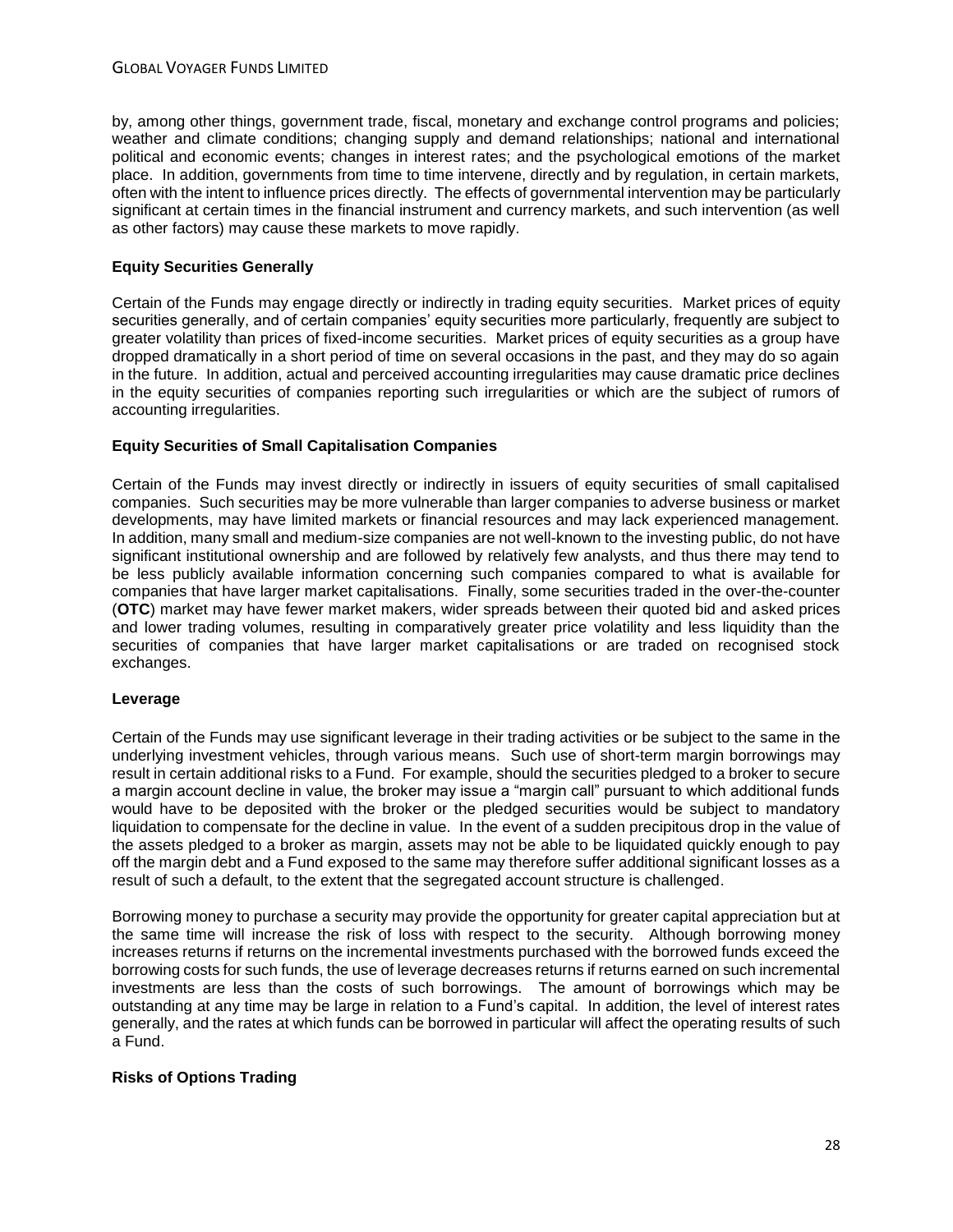A Fund may purchase directly or indirectly options including, without limitation, OTC call options on securities and baskets of securities. In addition, certain of the Funds may directly or indirectly purchase and sell call and put options on securities and futures. Both the purchasing and selling of call and put options entail risks. Although an option buyer's risk is limited to the amount of the purchase price of the option, an investment in an option may be subject to greater fluctuation than an investment in the underlying instruments. In theory, an uncovered call writer's loss is potentially unlimited, but in practice the loss is limited by the term of existence of the call. The risk for a writer of a put option is that the price of the underlying instrument may fall below the exercise price.

## **Risks of Stock Index Options Trading**

Certain of the Funds may directly or indirectly purchase and sell call and put options on both securities and stock indices. A stock index measures the movement of a certain group of stocks by assigning relative values to the common stocks included in the index. Examples of well-known stock indices are the Standard & Poor's Composite Index of 500 Stocks and the FTSE 100.

As the value of an index option depends upon movements in the level of the index rather than the price of a particular stock, whether a gain or loss will be realised from the purchase or writing of options on an index depends upon movements in the level of stock prices in the stock market generally, rather than movements in the price of a particular stock. Successful use of options on stock indices will depend upon the ability of the Manager or the managers of underlying investment funds to predict correctly movements in the direction of the stock market generally. This ability requires skills and techniques different from those used in predicting changes in the price of individual stocks. The effectiveness of purchasing or selling stock index options as a hedging technique will depend upon the extent to which price movements in assets that are hedged correlate with price movements of the stock index selected.

## **Short Selling**

Certain of the Funds may engage directly or indirectly in selling securities short. Selling securities short inherently involves leverage because the short sale of a security may involve the sale of a security not owned by the seller. The seller may borrow the security for delivery at the time of the short sale. If the seller borrows the security, the seller must then buy the security at a later date in order to replace the shares borrowed. If the price of the security at such later date is lower than that at the date of the short sale, the seller realises a profit; if the price of the security has risen, however, the seller realises a loss. Selling a security short which is borrowed exposes the seller to unlimited risk with respect to the security due to the lack of an upper limit on the price to which a security can rise.

### **Restricted Securities**

Certain of the Funds may engage directly or indirectly in investing in restricted or other privately placed securities. Such securities are generally not freely tradable and there may not be a market generally recognised as liquid by dealers or investors in the relevant securities. In addition to liquidity concerns, restricted securities owned by a Fund may involve special registration risks, liabilities and costs, and valuation difficulties. In addition, a Fund will be subject to the risk of breach of the purchase agreements by the issuers of such securities, whether due to bankruptcy, insolvency or other causes.

# **Futures Trading is Highly Speculative**

Certain Funds may allocate a portion of their assets to managers or underlying investment vehicles who trade futures. The low margin deposits normally required in futures trading permit an extremely high degree of leverage. Accordingly, a relatively small price movement in a futures contract may result in immediate and substantial loss or gain to the investors. For example, if at the time of purchase 10% of the price of a futures contract is deposited as margin, a 10% decrease in the price of the futures contract would, if the contract were then closed out, result in a total loss of the margin deposit before any deduction for brokerage commissions. Thus, like other leveraged investments, any futures trade may result in losses in excess of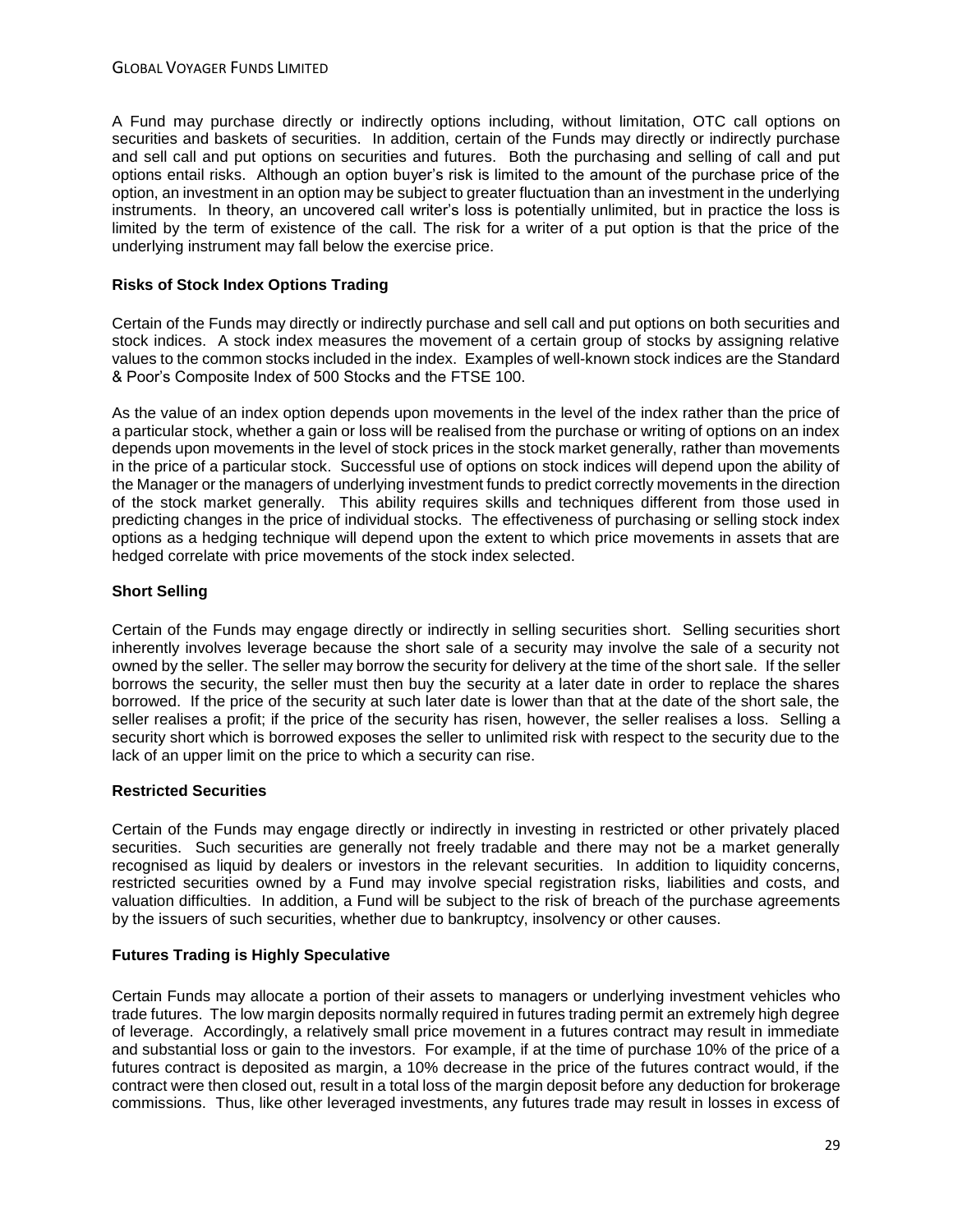the amount invested. Any increase in the amount of leverage applied n trading futures will increase the risk of loss by the amount of additional leverage applied.

## **Forward Contract Trading**

Certain Funds may trade their assets in forward contracts or in underlying funds which engage in forward contract trading. Such forward contracts are not traded on exchanges and are executed directly through forward contract dealers. There is no limitation on the daily price moves of forward contracts, and a dealer is not required to continue to make markets in such contracts. There have been periods during which forward contract dealers have refused to quote prices for forward contracts or have quoted prices with an unusually wide spread between the bid and asked price. Arrangements to trade forward contracts may therefore experience liquidity problems. A Fund which engages in contract trading directly or indirectly will be subject to the risk of credit failure or the inability of or refusal of a forward contract dealer to perform with respect to its forward contracts.

### **Futures Contracts on Financial Instruments**

Certain Funds may directly or indirectly trade futures contracts on financial instruments. These markets may move rapidly from time to time, thereby increasing the possible volatility of a Fund's portfolio.

## **Cash Flow**

Futures contract gains and losses are marked-to-market daily for purposes of determining margin requirements. Option positions generally are not, although short option positions will require additional margin if the market moves against the position. Due to these differences in margin treatment between futures and options, there may be periods in which positions on both sides must be closed down prematurely due to short term cash flow needs. If this were to occur during an adverse move in a spread or straddle relationship, a substantial loss could occur.

## **Trading May Be Illiquid**

Exchanges may limit fluctuations in futures contract prices during a single day by regulations referred to as "daily price fluctuation limits" or "daily limits." During a single trading day, no trades may be executed at prices beyond the daily limit. Once the price of a particular futures contract has increased or decreased to the limit point, positions in the futures contract neither can be taken nor liquidated unless traders are willing to effect trades at or within the limit, which would be unlikely if underlying market prices moved beyond the limit. Futures prices have occasionally moved the daily limit for several consecutive days with little or no trading. In addition, even if futures prices have not moved the daily limit, the Fund or its underlying investment vehicle may not be able to execute trades at favourable prices if little trading in the contracts it wishes to trade is taking place. It is also possible that an exchange may suspend trading, order the immediate settlement of a particular contract or order that trading in a particular contract be conducted for liquidation purposes only. Options trading may be restricted in the event that trading in the underlying instrument becomes restricted, and options trading may itself be illiquid at times, irrespective of the condition of the market of the underlying instrument, making it difficult to offset option positions in order to either realise gain thereon, limit losses or change positions in the market.

### **Price Fluctuations**

A principal risk in trading futures is the traditional volatility and rapid fluctuation in the market prices of futures. The profitability of any Fund's futures trading directly or indirectly will depend primarily on the prediction of fluctuations in market prices. Many fundamental factors influence market prices including, without limitation, the supply and demand of a particular futures contract, weather and climate conditions, governmental activities and regulations, political and economic events, and the prevailing psychological characteristics of the marketplace. The technical trading methods employed by certain of the Funds or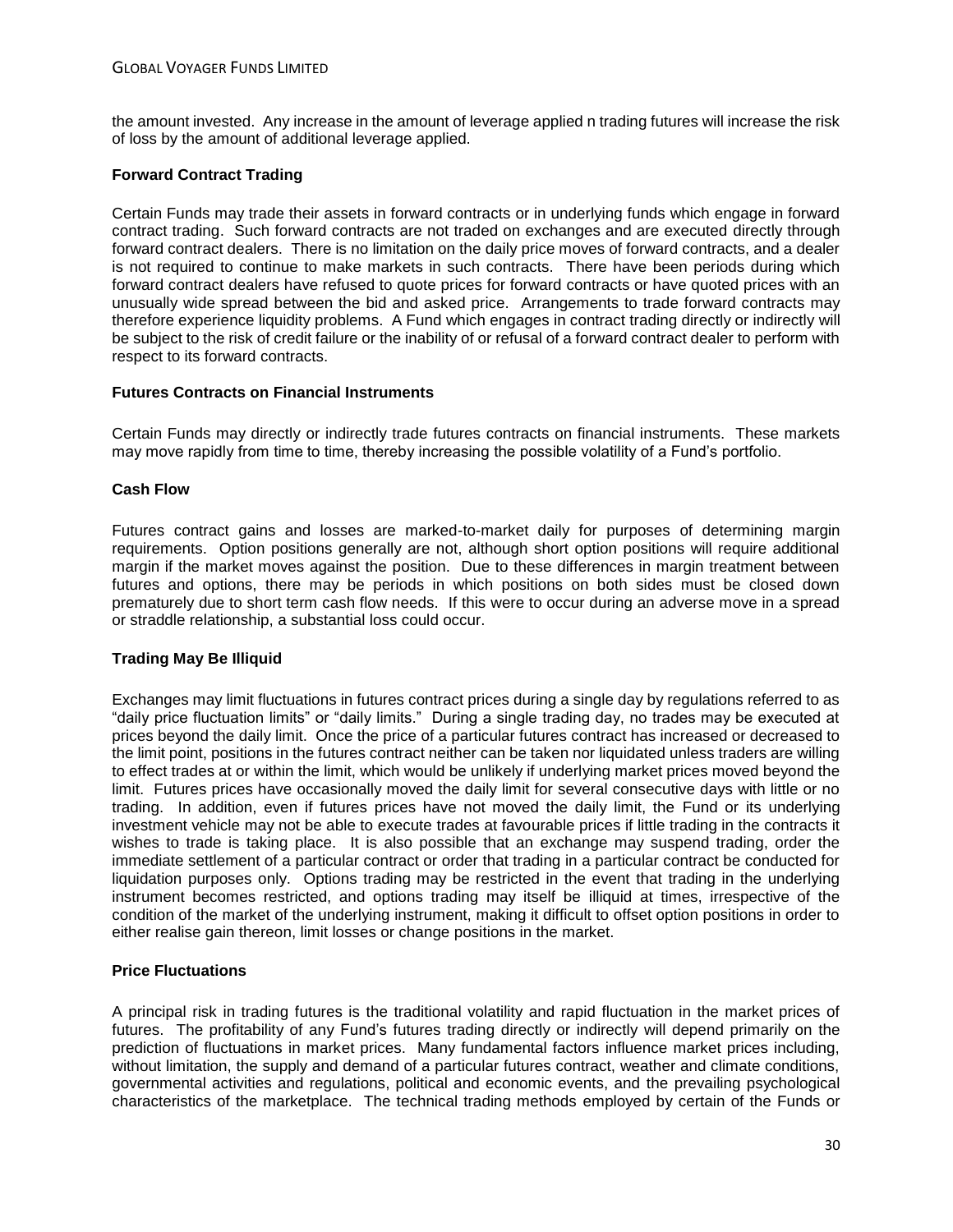their respective underlying investment vehicles may not take account of such fundamental factors except as they may be reflected in the technical input data analysed by the Manager or the underlying managers.

## **Uncovered Risks**

Certain of the Funds may directly or indirectly employ various "risk-reduction" techniques designed in an attempt to minimise the risk of loss in portfolio positions. A substantial risk remains, nonetheless, that such techniques will not always be possible to implement and when possible will not always be effective in limiting losses.

Hedging against a decline in the value of a portfolio position does not eliminate fluctuations in the values of portfolio positions or prevent losses if the values of such positions decline, but a Fund or its underlying investment vehicle may establish other positions designed to gain from those same developments, thus moderating the decline in the portfolio positions' value. Such hedge transactions also limit the opportunity for gain if the value of a portfolio position should increase. Moreover, it may not be possible for a Fund or its underlying investment vehicle to hedge against a fluctuation that is so generally anticipated that a Fund or its underlying investment vehicle are not able to enter into a hedging transaction at a price sufficient to protect from the decline in value of the portfolio position anticipated as a result of such a fluctuation. In addition, a Fund or its underlying investment vehicle may choose not to engage in a hedging transaction if the expense associated with such hedging transaction is perceived as being too costly.

The success of the hedging transactions of the Funds will be subject to the individual abilities of the Manager or managers of its underlying investment vehicle to correctly predict market fluctuations and movements. Therefore, while a Fund or its underlying investment vehicle may enter into such transactions to seek to reduce risks, unanticipated market movements and fluctuations may result in a poorer overall performance for the Fund than if a Fund or its underlying investment vehicle had not engaged in any such hedging transactions. In addition, the degree of correlation between price movements of the instruments used in a hedging strategy and price movements in the portfolio position being hedged may vary.

# **Decisions Based on Technical Analysis**

The trading decisions of certain of the Funds or their underlying investment funds may be based in part on investment strategies which utilise mathematical analyses of technical factors relating to past market performance. The buy and sell signals generated by a technical, trend-following investment strategy are based upon a study of actual daily, weekly and monthly price fluctuations, volume variations and changes in open interest in the markets. The profitability of any technical, trend-following investment strategy depends upon the occurrence in the future of significant, sustained price moves in some of the markets traded. A danger for trend-following traders is "whip-saw" markets, that is, markets in which a potential price trend may start to develop but reverses before an actual trend is realised. A pattern of false starts may generate repeated entry and exit signals in technical systems which only result in unprofitable transactions. In the past there have been prolonged periods without sustained price moves. Presumably such periods will continue to occur. Periods without such price moves may produce substantial losses for such investment strategies. Thus, any factor which may lessen the prospect of such moves in the future (such as increased governmental control of, or participation in, the relevant markets) may reduce the prospect that any trend-following investment strategy will be profitable in the future.

### **Decisions Based on Fundamental Analyses**

The trading decisions of certain Funds or their underlying investment vehicles may be based primarily on investment strategies which utilise fundamental analysis of underlying market forces. Fundamental analysis attempts to examine factors external to the trading market which affect the supply and demand for a particular instrument in order to predict future prices. Such analysis may not result in profitable trading because the Manager or managers of the underlying investment vehicle may not have knowledge of all factors affecting supply and demand, prices may often be affected by unrelated factors, and purely fundamental analysis may not enable the Fund or its underlying investment vehicle to determine quickly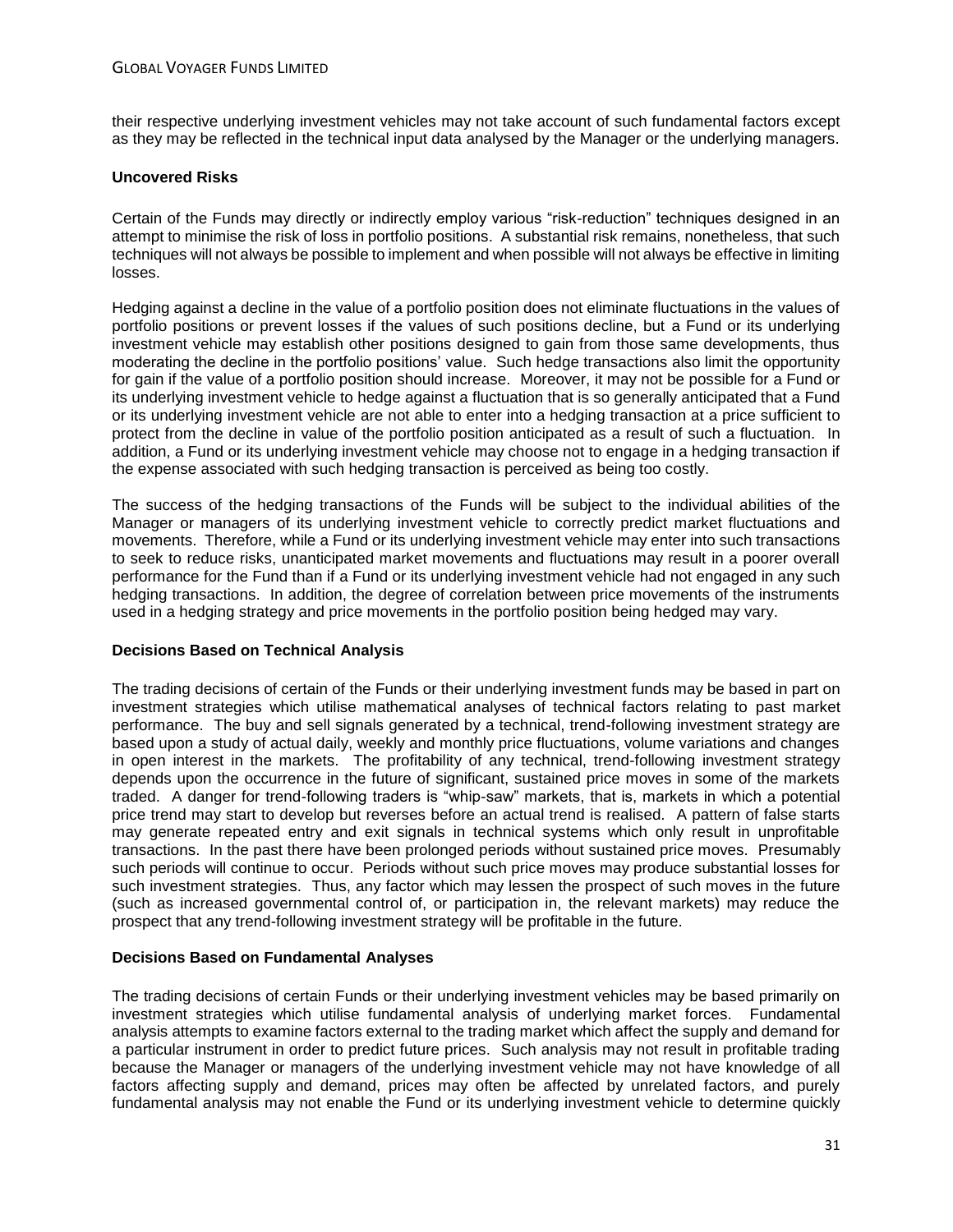that its previous trading decisions were incorrect.

## **Absence of Regulation in OTC Transactions**

Certain Funds may directly or indirectly engage in OTC derivatives transactions. In general, there is less governmental regulation and supervision in the OTC markets than of transactions entered into on an organised exchange. In addition, many of the protections afforded to participants on some organised exchanges, such as the performance guarantee of an exchange clearinghouse, will not be available in connection with OTC transactions. A Fund will therefore be exposed to greater risk of loss through default than if it or its underlying investment vehicle had confined their trading to regulated exchanges.

Where a Fund acquires or values securities in the over-the-counter market there is no guarantee that the Fund will be able to realise such securities at a premium due to the nature of the over-the-counter market.

## **Exchanges and Markets**

Certain of the Funds may directly or indirectly engage in trading on exchanges and markets. Trading on such exchanges and markets may involve certain risks. For example, certain of such exchanges may not provide assurances of the integrity (financial and otherwise) of the marketplace and its participants. There also may be limited regulatory oversight and supervision by the exchanges themselves over transactions and participants in such transactions on such exchanges. Some exchanges are "principals' markets" in which performance is the responsibility only of the individual member with whom the trader has dealt and is not the responsibility of an exchange or clearing association. Furthermore, trading on certain exchanges may be conducted in such a manner that all participants are not afforded an equal opportunity to execute certain trades and may also be subject to a variety of political influences and the possibility of direct government intervention.

### **Trading in Securities**

Certain of the Funds may trade directly or indirectly in securities. In addition to currency exchange risks, such trading requires consideration of certain other risks. With respect to certain countries, there is a possibility of expropriation of assets, confiscatory taxation, political or social instability or diplomatic developments which could affect the prices of securities of issuers located in those countries. There may be limited publicly available information about issuers and entities may not be subject to internationally recognised accounting, auditing and financial reporting standards. Volume of trading may be limited and securities traded in such markets may have limited liquidity and their prices may be more volatile.

### **Emerging Markets Risks**

Certain of the Funds may invest directly or indirectly in securities issued by issuers located in emerging market jurisdictions. Emerging market countries have experienced high rates of inflation and currency fluctuations in recent years and have suffered generally from economic and political instability. Political changes or a deterioration of a country's domestic economy or balance of trade or a change in such countries exchange rates relative to US dollars may affect the willingness or ability of issuers located in such countries to make or provide for timely payments of interest or dividends on securities. There can be no assurance that adverse political and/or economic changes will not cause a Fund or the Company to suffer a loss in respect of its investments.

### **Investing in Securities Markets of Emerging Market Countries**

Most securities markets in emerging market countries have substantially less volume and are subject to less governmental supervision than US and EU securities markets, and securities of many emerging market issuers may be less liquid and more volatile than securities of comparable US or EU issuers. In addition, there is generally less governmental regulation of securities exchanges, securities dealers and listed and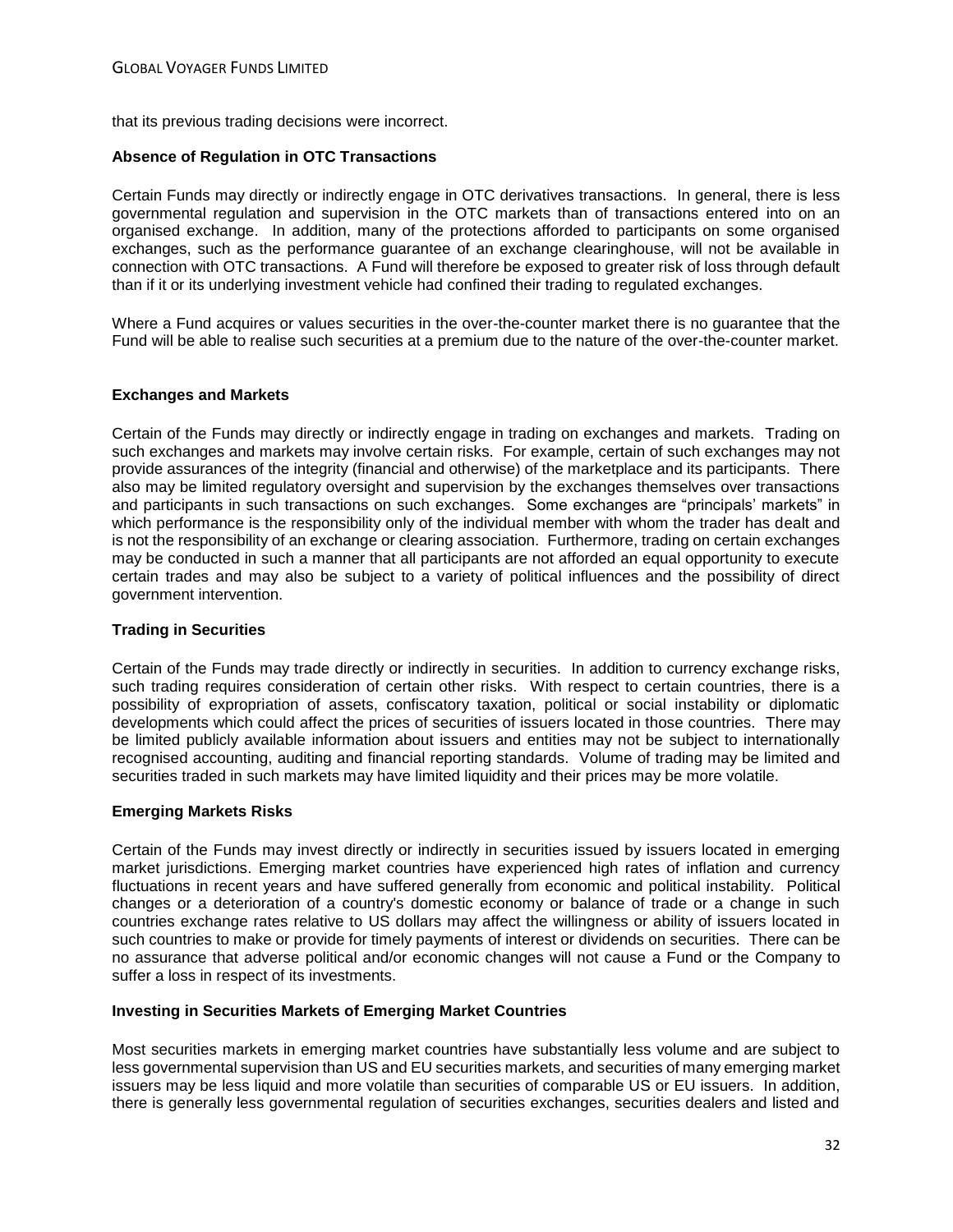unlisted companies in emerging market countries than in the US or the EU.

The emerging markets also have different clearance and settlement procedures and in certain markets there have been times when settlements have been unable to keep pace with the volume of securities transactions, making it difficult to conduct such transactions. Delays in settlement could result in temporary periods when a portion of the Company's or the case may be, a Fund's assets are invested and no return is earned thereon. The inability to make intended purchases due to settlement problems could cause the Manager to miss attractive investment opportunities. Inability to dispose of portfolio securities due to settlement problems could result either in losses to the Company or a Fund (as the case may be) due to subsequent declines in value of the portfolio security or, if a Fund or its underlying investment fund has entered into a contract to sell the security, could result in possible liability to the purchaser.

Information relating to the emerging markets in which the issuers of securities contemplated to be purchased by a Fund or its underlying investment vehicle are located and to particular investments is limited. There is substantially less publicly available information relating to the governments, banks and companies of emerging market countries than there are reports and ratings of US and EU companies and governments. The national income accounting, auditing and financial reporting standards and practices of the countries in which the issuers are located may not be equivalent to those employed in the US or the EU and may differ in fundamental respects, such as accounting for inflation. Inflation accounting may indirectly generate losses or profits. Such securities will not be supported by the full faith and credit of the national government of the applicable country in which an issuer is located. The Company may have limited legal recourse in the event of a default by an issuer of an instrument.

## **Below Investment Grade Securities**

Certain Funds may directly or indirectly invest in fixed-income instruments which are deemed to be the equivalent in terms of quality to securities rated below investment grade by Moody's Investors Service, Inc. and Standard & Poor's Corporation and accordingly involve great risk. Such securities are regarded as predominantly speculative with respect to the issuer's capacity to pay interest and repay principal in accordance with the terms of the obligations and involve major risk to adverse conditions. These securities offer higher returns than bonds with higher ratings as compensation for holding an obligation of an issuer perceived to be less creditworthy. While all security investments have some degree of risk, these types of securities may be subject to greater market fluctuations and risk of loss of income and principal than are investments in lower yield fixed-income securities with higher ratings.

# **Involuntary Liquidation of Shares**

An investor's Shares may be liquidated by the Company through forced redemption for any reason in the sole discretion of the Directors.

### **Possible Effect of Redemptions**

Substantial redemptions of Shares could require the Company or a Fund to liquidate its positions more rapidly than otherwise desirable to raise the necessary cash to fund redemptions and achieve a market position appropriately reflecting a smaller asset base and could make it more difficult for the Company to generate profits or recover losses. These factors could adversely affect the value of Shares redeemed and of the Shares remaining outstanding.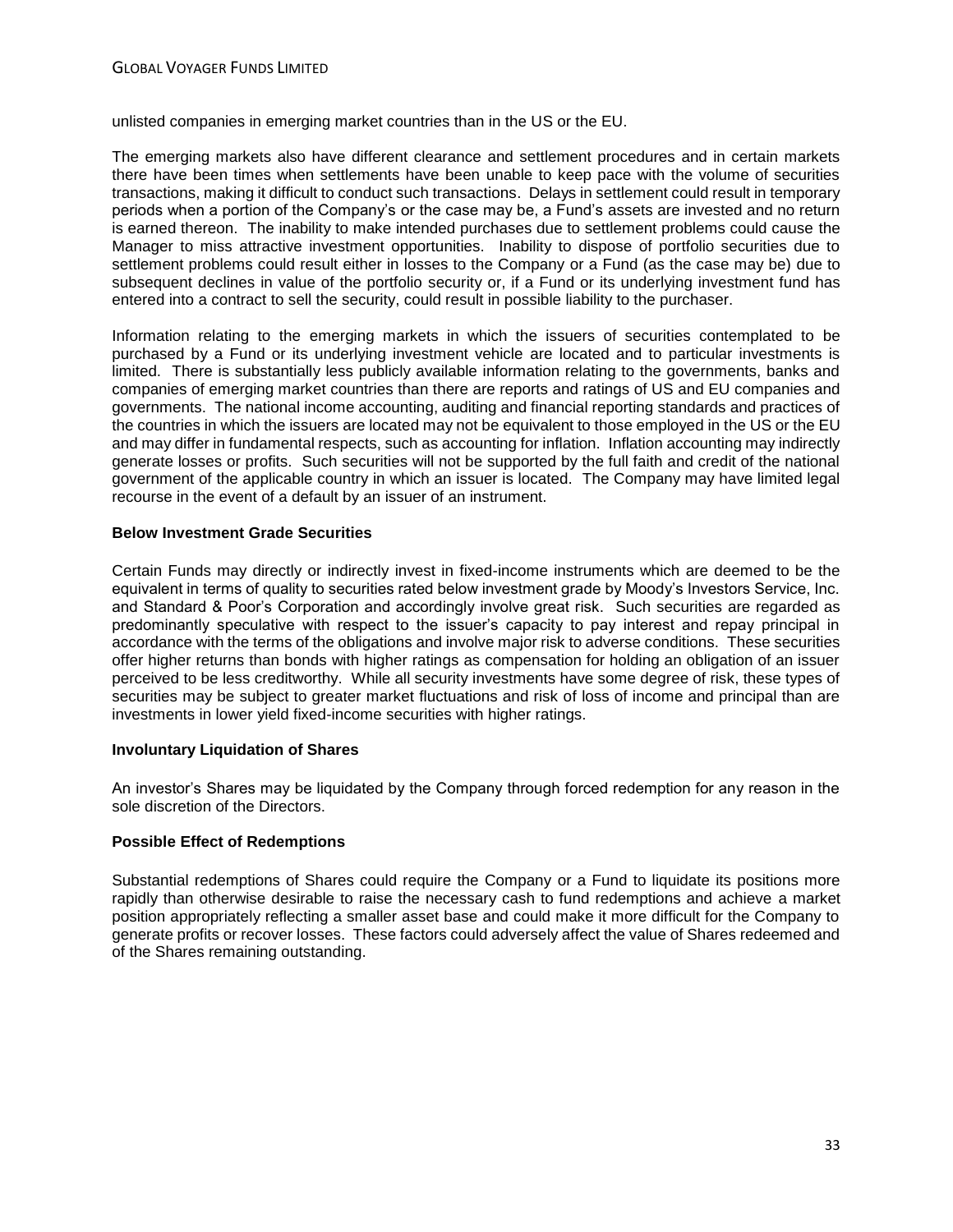# **Litigation**

The Company, or a Fund, might be named as a defendant in a lawsuit or regulatory action stemming from the activities of the Manager. In the event that such litigation did occur, the Company, or the Fund, would bear the additional costs of defending against it and be at further risk if the litigation were lost.

### **Possible Indemnification Obligations**

Under certain circumstances, the Company, or a Fund, may be obligated to indemnify the Manager against any liability it or its affiliates may incur in connection with their relationship with the Company or Fund. In addition, the assets of the Company or a Fund may incur indemnification obligations.

## **Contingent Liabilities**

The Company, or a Fund, may find it necessary upon redemption by a Shareholder to set up a reserve for undetermined or contingent liabilities and withhold a certain portion of the Shareholder's redemption amount. This could occur, for example, in the event the Company's assets cannot be properly valued on the redemption date, or if there is any pending transaction or claim by or against the Company or a Fund.

### **Institutional Risks**

Institutions will have custody of the assets of the Company or a Fund. These firms may encounter financial difficulties that impair the operating capabilities or the capital position of the Company or a Fund. The Manager will attempt to limit the Company's or, as the case maybe, a Fund's transactions to well-capitalised and established brokers in an effort to mitigate such risks.

## **Counterparty Risk**

The Company or, as the case may be, a Fund will be subject to the risk of the inability of counterparties to perform with respect to transactions, whether due to insolvency, bankruptcy or other causes, which could subject the Company or a Fund to substantial losses. In an effort to mitigate such risks, the Manager will attempt to limit the Company's or a Fund's transactions to counterparties which are established, wellcapitalised and creditworthy.

### **Possible Law Changes**

No assurance can be given that legislative, administrative or judicial changes will not occur which will alter, either prospectively or retroactively, the tax considerations or risk factors discussed in this Prospectus.

### **Limited Tax Advice**

No legal opinions or rulings have been sought in respect of the tax consequences, if any, of an investment in any Class of Shares in any jurisdiction other than Bermuda. Potential investors should inform themselves as to the possible tax consequences, the legal requirements and any foreign exchange restrictions or exchange control requirements which they might encounter under the laws of the countries of their citizenship, residence or domicile and which might be relevant to the subscription, holding and disposal of Shares.

## **AIFMD**

The AIFM Directive of the European Union (**EU**) took effect across the EU on 22 July, 2013. The AIFM Directive regulates marketing in the EU of the securities of any alternative investment fund (**AIF**) such as the Company. **However, the Company and, as the case may be, any Fund are not marketed in the EU and there is no intention as of the date of this Prospectus to market the Company nor any Fund in the EU.**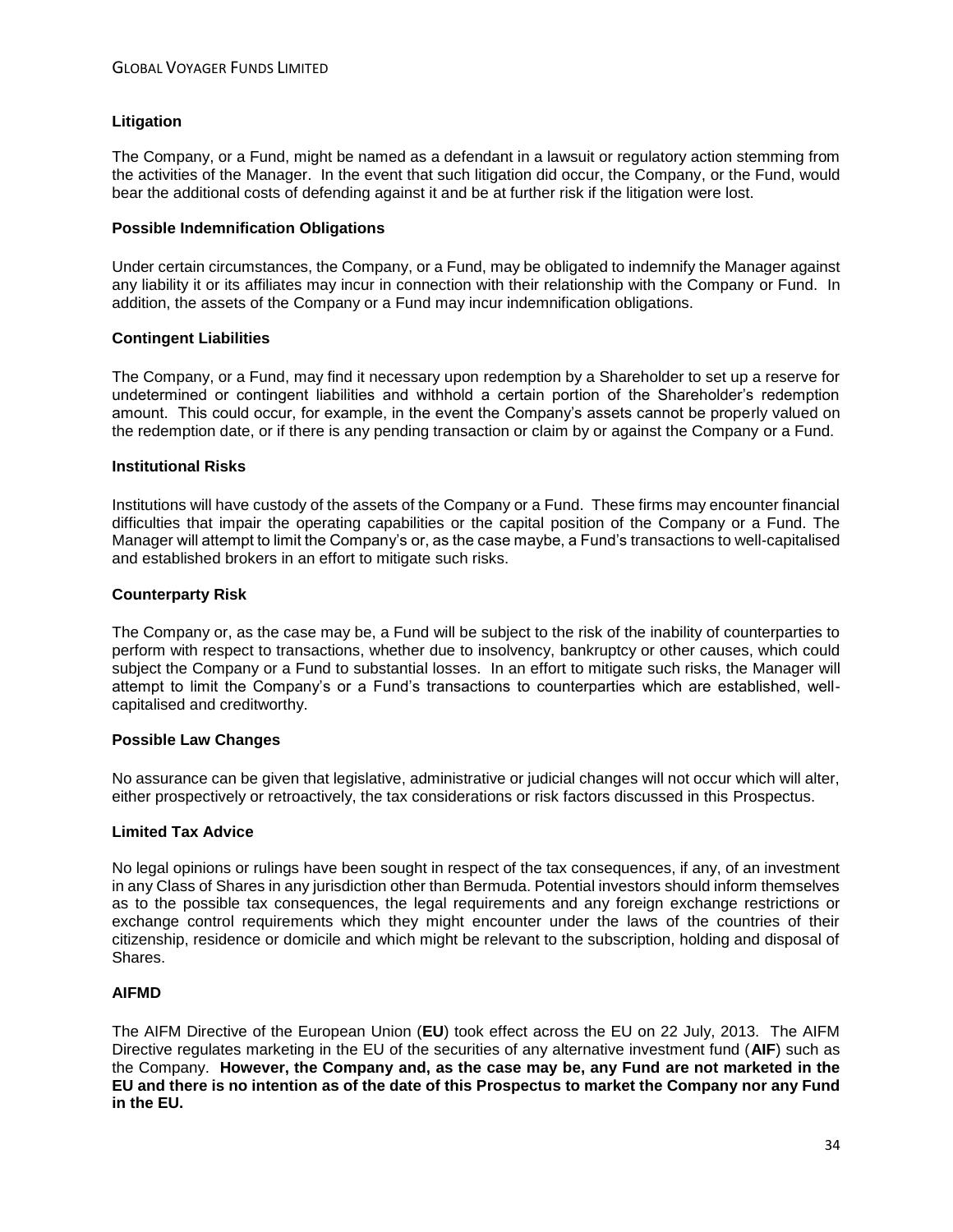If the Company or, as the case may be, a Fund is marketed in the EU at any point prior authorisation will be required. In order to obtain authorisation to market the Company or a Fund in the EU, the Manager will be required to comply with numerous obligations in relation to its own operations and in relation to the AIFs that it manages.

If the Company or a Fund is marketed in the EU, pursuant to the AIFM Directive, the Manager, as a non-EU AIFM marketing a non-EU AIF (*i.e.*, the Company) to persons within the EU, will be required to, among other things: (i) confirm that Bermuda and US regulatory authorities have entered into a cooperation-andinformation-sharing agreement with the regulator of each EU country into which the Company is to be marketed; (ii) confirm that Bermuda is not listed as a non-cooperative country for the purposes of the Financial Action Task Force; and (iii) provide EU investors and the regulators of such investors' EU countries with the Company's annual financial report and certain additional information about the Fund.

It should be noted that, if the Company or a Fund is marketed in the EU, any regulatory changes arising from implementation of the AIFM Directive may increase the expenses of the Company or the Manager related to compliance therewith and may impair the ability of the Manager to market Shares in the EU in the future. As a result, such regulatory changes may have a material adverse effect on a Fund's ability to achieve its investment objectives.

## **Compliance**

The Company must comply with various legal requirements, including without limitation requirements imposed by the securities laws, tax laws (including, without limitation, FATCA and CRS), AML/ATF and pension laws in various jurisdictions. Should any of those laws change over the scheduled term of the Company, the legal requirements to which the Company and the Shareholders may be subject could differ materially from current requirements.

*The foregoing list of risk factors does not purport to be a complete explanation of the risks involved in this offering. Prospective investors should read the entire Prospectus and related Supplements before determining to invest in Shares.*

# **CONFLICTS OF INTEREST**

The Company is subject to various actual and potential conflicts of interest as follows:

# **Other Trading Activities**

The Manager, the brokers, their respective principals, directors, officers, partners, members, managers, shareholders, employees and affiliates (collectively, "*principals and affiliates*"), trade or may trade for their own accounts, and certain of such persons have sponsored or may in the future sponsor or establish other public and private investment funds. The Manager all trade for accounts other than the Company's, including for their own accounts, and the Manager will remain free to trade for such other accounts and to utilise trading strategies and formulae in trading for such accounts which are the same or different from the ones the Manager will utilise in making trading decisions for the Company. In addition, and if and when applicable, in their respective proprietary trading, the Manager, the brokers and their respective principals and affiliates may take positions the same as, different than or opposite to those of the Company or a Fund and each may trade ahead of the Company or a Fund. The records of any such trading will not be available for inspection by Shareholders except to the extent required by law. All such trading may increase the level of competition experienced by client accounts including with respect to order entry and the allocation of executed trades. In addition, the brokers effect transactions for customers in addition to the Company or a Fund. Since the identities of the purchaser and seller are not disclosed until after a trade, it is possible that the brokers could affect transactions for such persons in which the other parties to the transactions are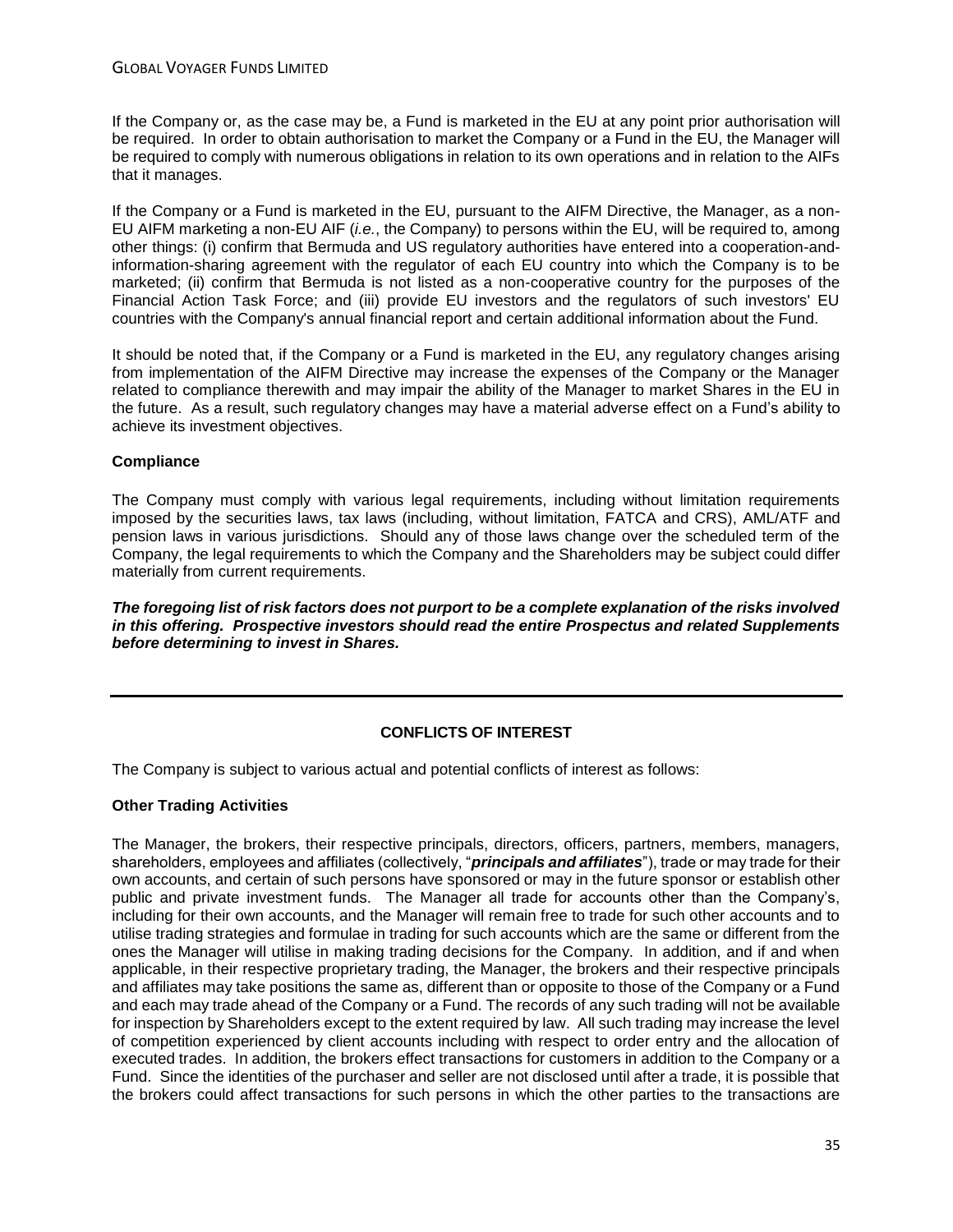## GLOBAL VOYAGER FUNDS LIMITED

principals and affiliates or customers of the brokers or the Company or a Fund. Such persons might also compete with the Company or a Fund in making purchases or sales of futures without knowing that the Company or a Fund is also bidding on such futures. Since similar orders (e.g., market orders) for the same futures are filled in the order in which they are received by a particular floor broker, transactions for any of such persons might be effected when similar trades for the Company or a Fund are not executed or are executed at less favorable prices.

As a result of price volatility, occasional variations in liquidity, and differences in order execution, it is impossible for the Manager to obtain identical trade execution for all their clients. When block orders are filled at different prices, the Manager will assign the executed trades on a systematic basis among all client accounts. Trades for any proprietary accounts of the Manager that parallel those of the Manager's clients will be subject to the same allocation procedures. In addition, because the Manager may receive differing compensation from its clients they may have a financial incentive to favour the accounts where its compensation is greater.

As the Manager may be willing to accept more risk than they believe is acceptable for clients, and because they may test new trading methodologies, positions in the Manager proprietary accounts may be inconsistent or opposite to those of clients. In addition, the Manager may trade certain futures for its own accounts that, by virtue of speculative position limits or perceived illiquidity, are deemed by the Manager to be inappropriate for client accounts. As a result, the performance of the Manager's own accounts may differ from the performance of client accounts.

The Manager/ may advise and intend to advise additional collective investment vehicles and customer accounts in the future. Trading orders for such accounts may be similar to those of the collective investment vehicles or accounts managed by the Manager and they may occur contemporaneously. Due to circumstances beyond the Manager's control, such as unexpected inflows and outflows of funds into the collective investment vehicles managed by them on behalf of the Company or a Fund, or other collective investment vehicles which are managed in accordance with the similar investment strategy, variations in return may from time to time arise, which the Manager will use all reasonable endeavors to minimise, but for which they cannot be held accountable.

### **Other Business Activities**

The Administrator, the Directors and the Manager and each of their respective principals and affiliates will not be devoting their time exclusively to the management of the Company or a Fund. Therefore, each of these persons will have conflicts of interest in allocating management time, services and functions among the various entities for which they provide services.

### **Board Memberships**

Officers, directors and employees of the Company, the Manager and their respective principals and affiliates from time to time may serve on various committees and boards of exchanges and assist in making rules and policies of those exchanges. In such capacity, they have a fiduciary duty to the exchanges on which they serve and are required to act in the best interests of such organisations, even if such action may be adverse to the interests of the Company.

# **Performance Fees**

The performance fee arrangements made between the Company and the Manager in respect of each Fund (if any) may create an incentive for the Manager to make trading decisions that are more speculative or subject to a greater risk of loss than would be the case if no such arrangement existed.

### **Retained Earnings**

To the extent that increases in the Net Asset Value are retained by the Company rather than paid out as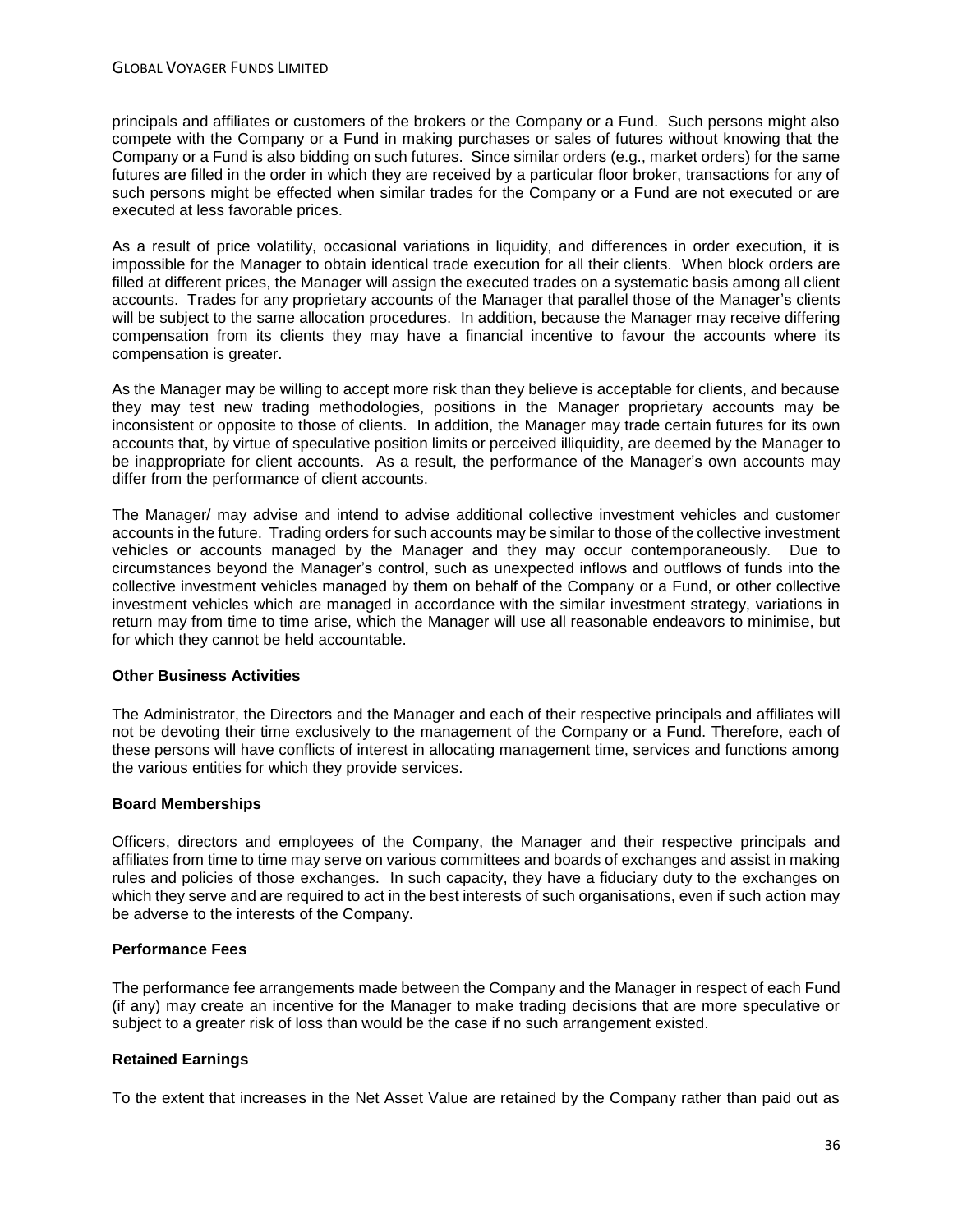dividends, the Net Asset Value of the Company or a Fund will be greater, thereby increasing the amount of the management fees payable to the Manager.

### **Directors**

A Director may hold any other office or place of profit under the Company (other than the office of auditor) in conjunction with his office of director or may act in a professional capacity to the Company on such terms as the Directors may determine. No Director shall be disqualified by his office from contracting with the Company in any capacity, nor shall any such contract or arrangement entered into by the Company in which any Director is in any way interested be liable to be avoided, nor shall any Director so contracting or being so interested be liable to account to the Company for any profit realised by any such contract or arrangement by reason of such Director holding that office if he shall declare the nature of his interest.

A Director, notwithstanding his interest, may be counted in the quorum present at any meeting at which he or any other Director is appointed to hold any such office of place of profit under the Company or at which the terms of any such appointment are arranged, and he may vote on any such appointment or arrangement other than his own appointment or the arrangement or terms thereof.

There shall be no less than two Directors of the Company. Directors are elected, and can be removed, by a majority vote in number of holders of the Shares. The Bye-laws permit the Directors to receive remuneration for their services to the Company in their capacity as Directors and reimbursement for their expenses in connection with attendance at meetings and performance of duties to the Company.

There are no existing or proposed service contracts between any of the Directors and the Company.

## **Placement Agents**

Certain placement agents may be paid ongoing compensation while investors introduced to the Company by them are Shareholders of the Company. Accordingly, such placement agents will have a conflict of interest in advising investors whether to purchase or redeem Shares.

# **Common Counsel**

In connection with the offering of Shares pursuant to this Prospectus and any Supplement, the Company and the Manager have been represented by the same legal counsel namely BeesMont Law. To the extent that this offering could benefit by further independent review, such benefit will not be available in this offering. BeesMont Law has not represented investors in the Company in connection with this offering.

# **PROFILES**

This section sets out the various participants engaged in the operation of the Company.

# **Directors**

The Company has three (3) Directors, each of whom serves in accordance with the laws of Bermuda and with the Bye-laws. The Directors have overall responsibility for the management and control of the Company. The Directors may delegate the responsibility for the day-to-day investment management and administration of the Company to the Manager and the Administrator, respectively. The Manager and the Administrator will provide such other information as may from time to time be reasonably required by the Directors for the purpose of managing and administering the Company or, as the case may be, the Funds.

For the purposes of this Prospectus, the address of each Director is the registered office of the Company. All Directors of the Company are non-executive. The Directors do not serve under service contracts and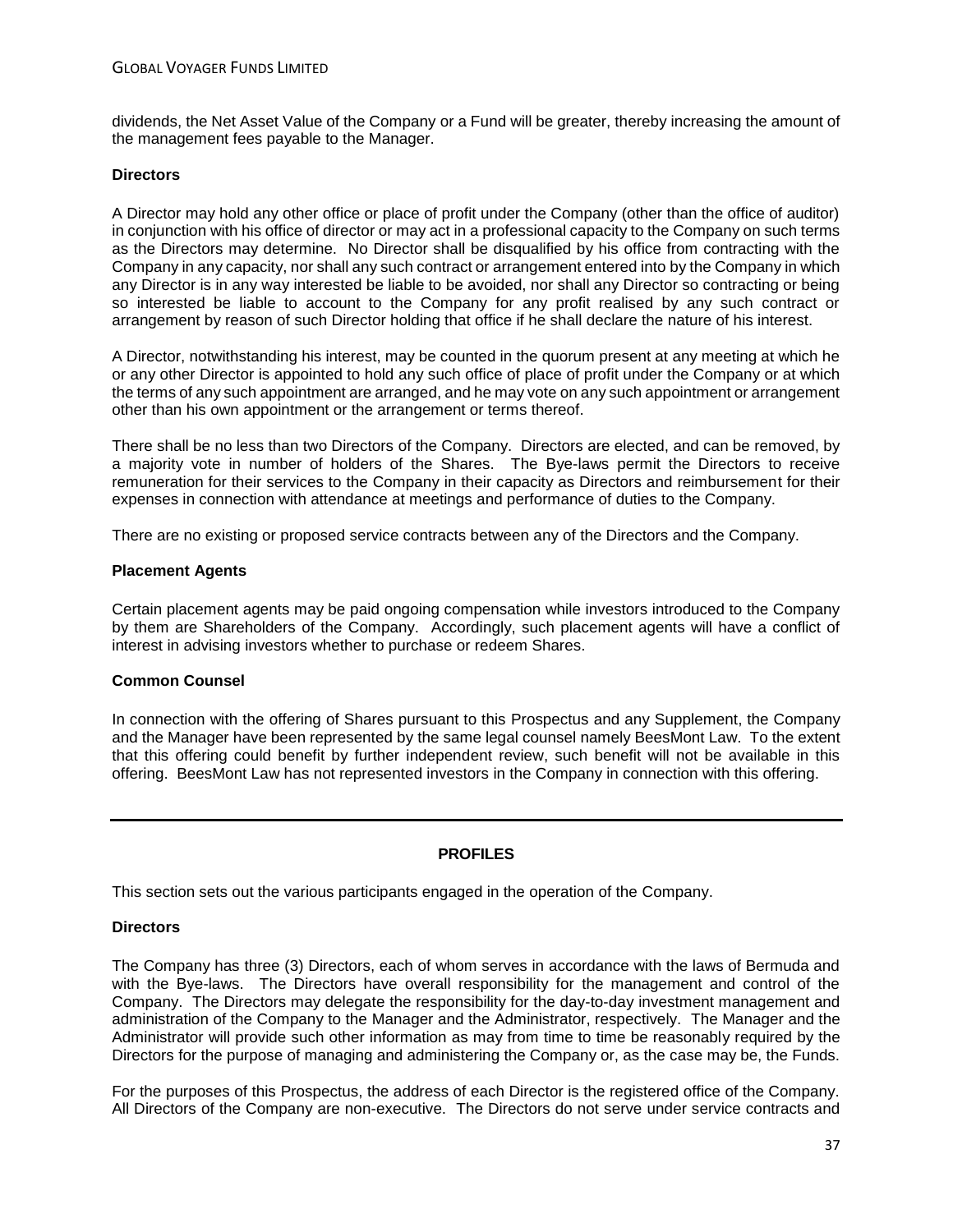there is no provision in the Bye-laws requiring a Director to retire by reason of any age limit and nor is there a share qualification for Directors.

A brief biographical description of the Directors of the Company follows:

### **Ian Truran**

Ian Truran is the Chief Executive Officer of Clarien Bank Limited, and Chairman of its subsidiaries, including Global Voyager Funds Limited (formerly Clarien Alternative Investment Fund Limited).

Mr. Truran oversees the strategic direction of Clarien, a \$1.2 billion Bermuda-based bank with approximately 200 employees, providing full-service banking, asset management and trust services.

Truran joined Clarien Bank Limited (formerly Capital G Bank Limited) in September 2001 and has held the position of CEO since May 2010. Prior responsibilities included the sales and service components of the Bank with oversight of Branch Banking, Private Banking, Personal Lending, Business Banking, Credit Risk Management and Compliance.

Having worked in banking for over 25 years, Mr. Truran held different positions with other Bermuda based banks before joining Clarien. He is an active member of the community serving as an Executive

Member of the Bermuda Chamber of Commerce from 2006 until 2010, a member of Bermuda's Board of

Education from September 2013 – 2015. He was appointed President of Bermuda Equestrian Federation in 2015 having served on the Board since 2005.

A Bermudian, Mr. Truran graduated with a Bachelor of Commerce from Dalhousie University in 1992, a diploma from the ABA Stonier Graduate School of Banking in 2013 and a Wharton School of Business Leadership Certificate in 2013.

### **Bruce Jackson**

Bruce Jackson joined Clarien Bank in June 2019 in the role of Chief Wealth Management Officer, responsible for Private Banking, Trust and Clarien Investment Management. He holds an Honors Bachelor degree in Business Administration from the Richard Ivey School of Business at the University of Western Ontario (HBA) (1986). He holds a Chartered Financial Analyst (CFA) designation (1990).

Bruce began his 33-year-career as an Equity Analyst with Wood Gundy, a leading Canadian stock brokerage and investment banking firm, where he specialised in Global Energy research from 1986-1988. After fifteen years as an institutional investment banker, he formed an investment management firm called Barrantagh Investment Management in 2002 to create discretionary energy portfolios for Global Family Office, high net worth, mutual fund and institutional clients. Throughout his career, Bruce has advised pension, union, First Nation, corporate, government and not-for-profit clients, and led a global Fintech company in the asset management industry. Bruce also founded a Cayman Fund Corporation in 2006, called Barrantagh One, which invested in public and private energy companies on behalf of sixteen large Caribbean and European Family Offices. He has contributed his expertise in Global Asset Allocation, Foundation and Trust governance, compliance and investment management to his not-for-profit endeavors, including acting as President and Chairman of Canada's National Ballet School from 2010 to 2013.

### **Steven Gooden**

Steven Gooden is the Chief Executive Officer of NCB Capital Markets Limited, which under his leadership has expanded into the southern and eastern Caribbean via the establishment of hubs in the Cayman Islands, Trinidad & Tobago and Barbados. His strategic focus is to drive product penetration throughout the Group and to expand the company's reach across the region. Mr. Gooden's ascension to executive management was at 26 years old when he was appointed in 2006 as General Manager for Pan Caribbean Asset Management Limited, then Jamaica's leading fund management companies. In 2009, he rejoined NCB Capital Markets as Vice President, Investments and Trading where he successfully integrated the investment management functions of the Group's subsidiaries with combined assets exceeding US\$2 billion. Mr. Gooden is a holder of the Chartered Financial Analyst (CFA) designation (2006) has a M.Sc. in Finance and Economics (2001), a B.Sc in Economics and Accounting (2000). He has also participated in executive development courses at Chicago Booth and Wharton Business Schools covering Strategy, Change Leadership and Mergers & Acquisitions.Steven Gooden sits on the Board of Directors of several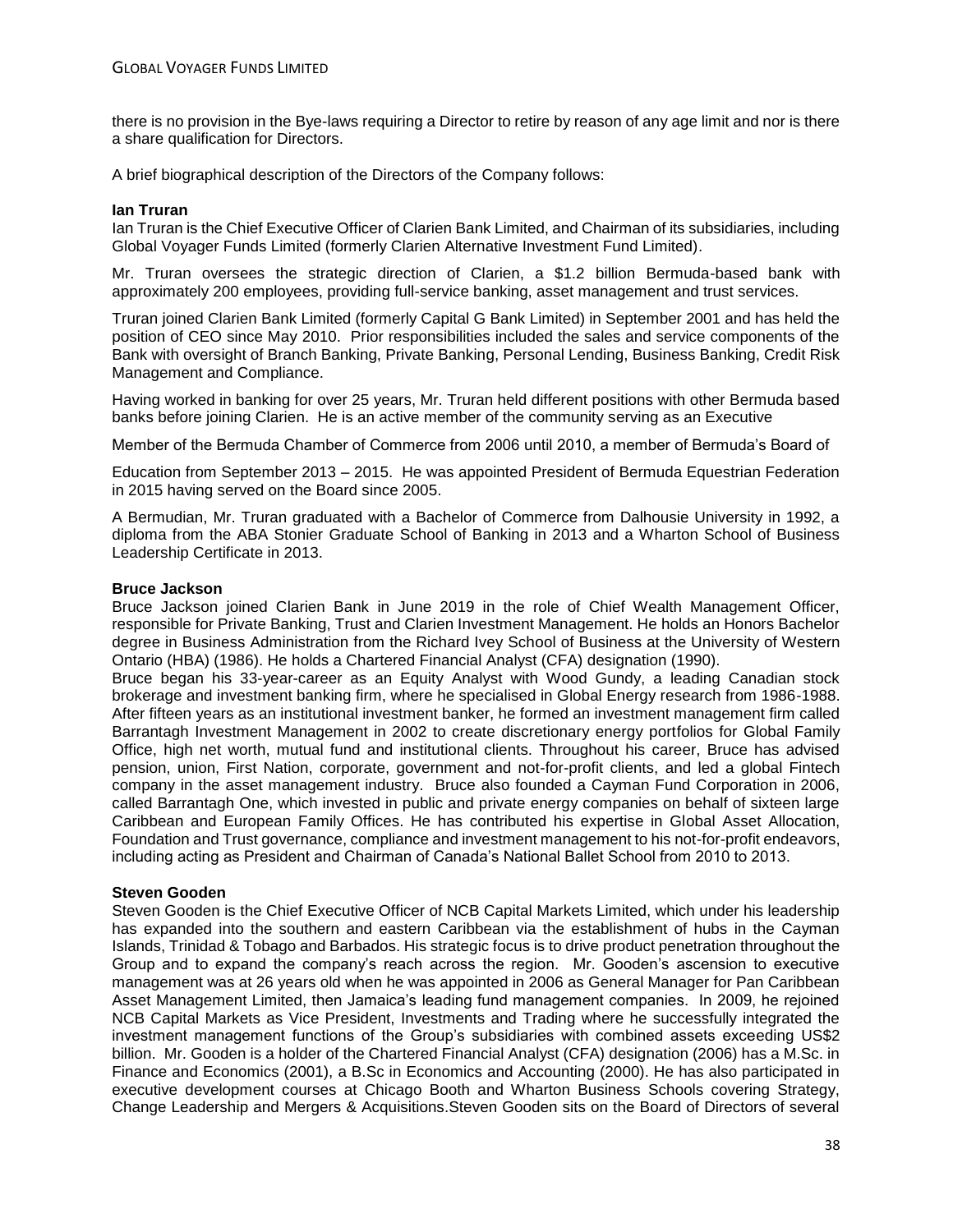companies within the NCB Group, the Jamaica Stock Exchange Limited and the Caribbean Mezzanine Fund I Limited. Additionally, he is the Chairman NCB Global Finance (T&T) Ltd, NCB Capital Markets (Barbados) Limited, Elite Diagnostics Limited and Limnars & Bards Limited, as well as President of the Jamaica Securities Dealers Association.

### **Vishram Sawant**

Vishram Sawant is a strategic finance executive with more than 20 years of diversified experience in Financial Services industry. Prior to Joining Clarien Bank in May 2018, he has been working with organisations including Scotia Bank from 2017-2018, ING Bank from 2008-2015 and Deloitte from 2004- 2007.

During his career, he has managed diverse areas of financial management such as Financial Accounting & Reporting, Planning & Forecasting, Performance Management & Executive Decision Support functions. Vishram is also specialised in Treasury finance including Hedging and Investment Accounting.

Vishram has strong technical knowledge in IFRS and has in depth understanding of banking industry's business processes, unique performance drivers and linkages between Finance, Treasury & Risk management activities (ALM & Balance Sheet Management).

Vishram is a chartered Accountant from India (1987) along with CIMA (UK) (1999), CPA (Colorado) (2006) and a CFA charter holder (2006).

If a Director wishes to resign his or her office then the Company shall be given not less than 60 days' prior written notice of such intention unless the Board shall accept a lesser notice period.

The Directors may be remunerated from fees payable by the Company. The Directors may also under the provisions of the Bye-laws be paid all travelling, hotel and other expenses properly incurred by them in attending and returning from meetings of the Directors or any committee of the Directors or general meetings of the Company or in connection with the business of the Company or of the assets of the relevant Fund. The Directors may grant special remuneration to any Director who is required to perform any special or extra service to or at the request of the Directors.

The Bye-laws provide that, in relation to any claim, provided a Director has carried out his duties or activities on behalf of the Company, in the absence of fraud or dishonesty, the Directors (or any one of them) may be reimbursed out of the assets of the Company against all costs, charges, losses, expenses and liabilities incurred by them (or him or her) in the execution and discharge of their (or his or her) duties, including any liability incurred in defending any proceedings (whether civil or criminal) which relate to anything done or omitted or alleged to have been done or omitted by them (or him or her).

### **Manager**

Clarien Investments Limited has been appointed as Manager to the Company in respect of the Funds created and offered from time to time pursuant to an Investment Advisory agreement with the Company dated 24 July, 2015 (**Management Agreement**).

Clarien Investments Limited is a limited liability company incorporated under the laws of Bermuda on 27 May, 1997 and holds an investment management license issued by the BMA pursuant to the Investment Business Act 2003 as amended. The Manager is the investment subsidiary of Clarien Bank Limited and provides discretionary investment services, custodian and advisory services. The Clarien group of companies has operations in Bermuda.

The Manager was established in the mid-1990s to provide discretionary investment services for the Gibbons family and provide retail investment services to clients of the deposit company. The investment aspect of the business has grown substantially since that time. As at the date of this Prospectus, the Manager's services include discretionary investment management, custody, brokerage and mutual funds.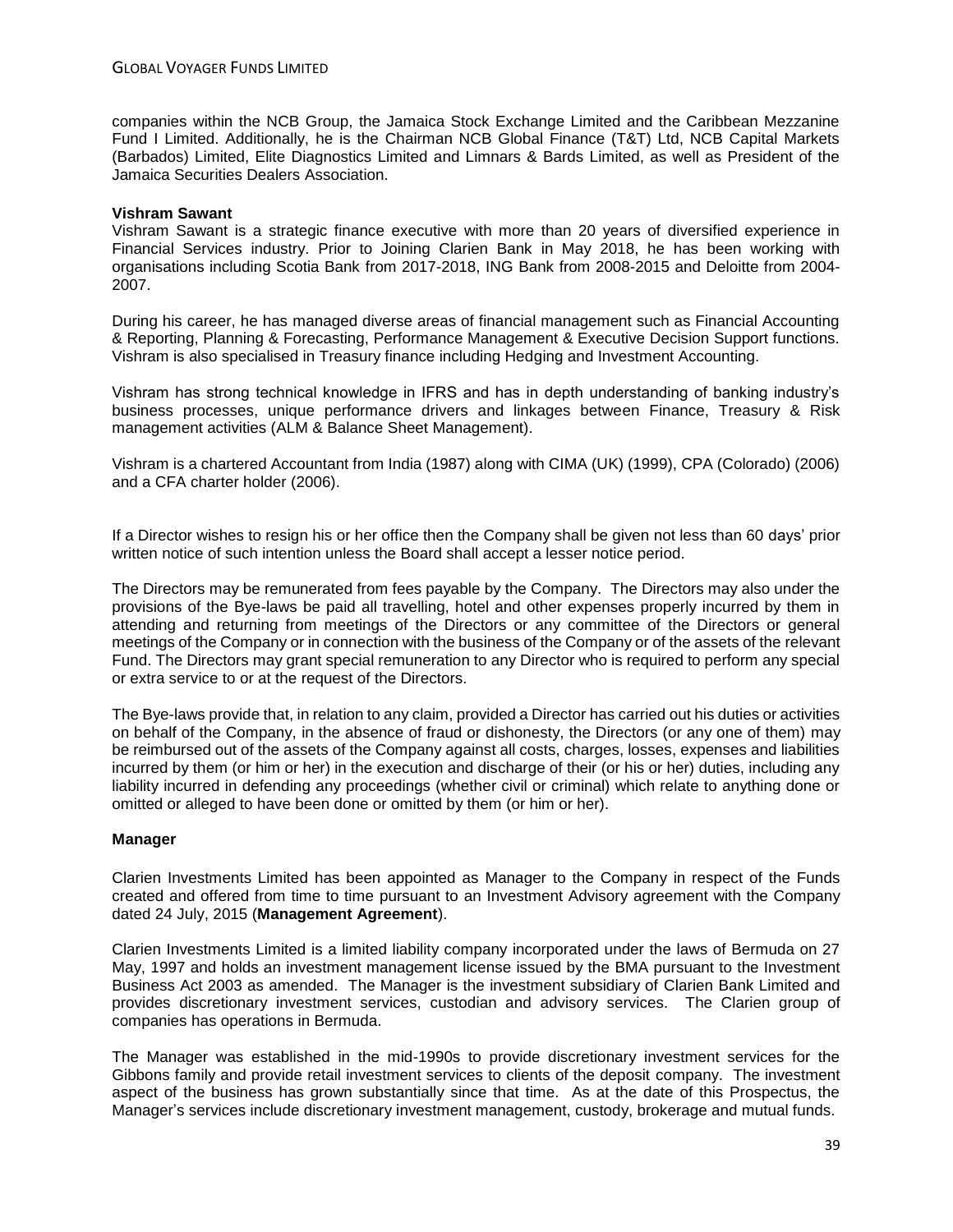As of September 30, 2021 the manager had US dollars \$995 million in assets under management. Pursuant to the Management Agreement, the Manager is responsible for the management of the Company and the supervision of the administration of the Company. The Manager may appoint one or more advisers to whom it may delegate all or part of the day to day conduct of its investment management responsibilities in respect of any Class of Shares. The Management Agreement provides indemnities in favour of the Manager against all liabilities, actions, proceedings, claims, costs, demands and expenses (other than out of pocket expenses incurred in the performance of its duties) which may be brought against or incurred by the Manager by reason of its performance or non-performance of its duties, except those that arise from the fraud, bad faith, willful default or gross negligence of the Manager or its agents.

The Management Agreement can be terminated by either party on ninety (90) days' notice and summarily by the Company in the case of material breach by, or liquidation of, the Manager.

The Manager is entitled to receive a quarterly management fee from the Company. The Manager pays the fees of the advisers out of such fees and the fees of any approved sub-advisers.

The Company will be categorised as a non-EU AIF, and Clarien Investments Limited with respect to the promotion of the Shares of the Company and/or each Fund as a non-EU AIFM, for the purposes of the AIFMD. As such, neither the Company nor Clarien Investments Limited will be required to seek authorisation under the AIFMD. Clarien Investments Limited intends to comply with the conditions specified in the AIFMD in order that the Company and/or each Fund may be marketed to professional investors in EU States, subject to compliance with the other conditions specified in the AIFMD and the relevant provisions of the national laws of such EU States.

The Manager has five (5) Directors, each of whom serves in accordance with the laws of Bermuda and with the Bye-laws. The Directors have overall responsibility for the management and control of the Manager. For the purposes of this Prospectus, the address of each Director is the registered office of the Manager.

A listing and brief biographical description of the Directors of the Manager follows:

### **Ian Truran**

See biographical description under Profiles.

#### **Bruce Jackson**

See biographical description under Profiles.

#### **Steven Gooden**

See biographical description under Profiles.

#### **Minish Parikh**

Minish joined Clarien Bank in January 2017, and has more than 30 years' experience of handling business operations and technology functions in multi-national organisations. As Chief Operations Officer, Minish is responsible for planning, organising, and controlling all the day-to-day operational activities of the Bank under the direction of the Chief Executive Officer. He also provides advice, support and services to the wider Clarien Group. Prior to joining Clarien, Minish served in several key roles for Canadian Imperial Bank of Commerce (CIBC), appointments in Canada and Barbados from 2007 to 2015.

### **Robert Almeida**

Mr. Almeida is Managing Partner of Portland Private Equity (PPE), an institutional private equity fund manager that is focused on investments in the Caribbean, Central America and Andes regions and an investor in Clarien Group Limited. As Senior Vice President and Portfolio Manager with Portland Investment Counsel, Mr. Almeida has been a co-manager with PPE Chairman Michael Lee-Chin on the AIC and now Portland Advantage Fund. In the 1990s as Vice President Development & Re-engineering at Loblaw Companies, he led a strategic transformation process and went on to lead the startup of President's Choice Financial and served as its first President.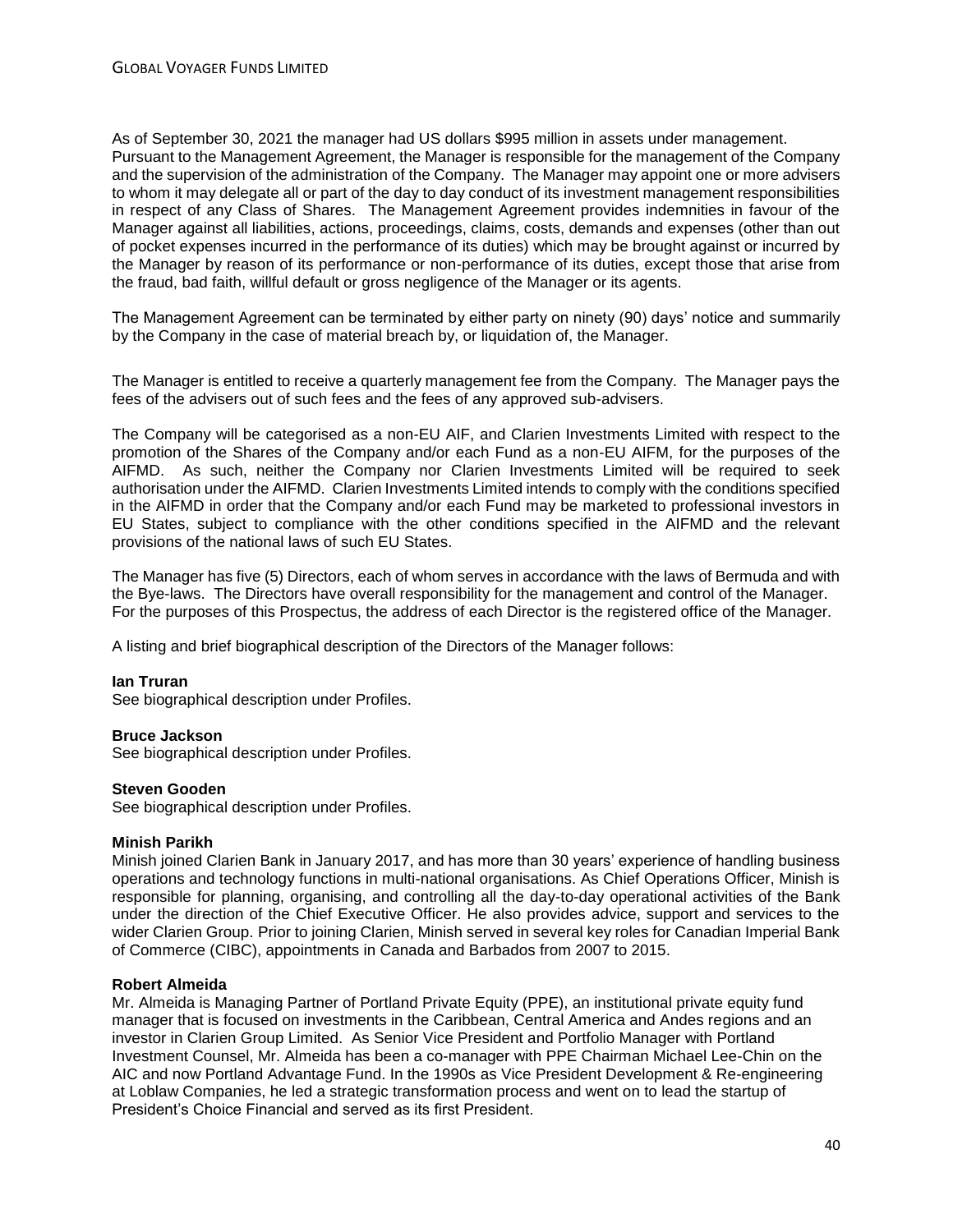### **Tuula Jalasjaa**

Ms. Jalasjaa has 23 years of experience in the banking and wealth management industry, most recently as Managing Director & Head of HollisWealth and CEO of Hollis Bank from 2013-2016. She held a number of senior roles within the Scotiabank, including responsibility for Scotia's Private Investment Counsel, management of the Institutional Investment Management distribution group and President of Scotia Asset Management US from 2008-2013. Before joining Scotia Private Client Group, Ms. Jalasjaa was Vice President of Strategic Business Development for Global Transaction Banking at Scotiabank from 2005 to 2008.

## **Third Party Investment Advisers**

One or more third party investment advisers may be appointed by a Fund or by the underlying investment fund in which a Fund invests. It is expected that investment advisers appointed from time to time by the Fund or any underlying investment fund will be disclosed in the annual report relating to each Fund.

## **Administrator**

For the purpose of calculating the net asset value of a Fund the Administrator shall, and shall be entitled to, rely on, and will not be responsible for the accuracy of, financial data furnished to it by the Manager and/or any independent third party pricing and valuation services selected by the Company. Provided, however, that the Administrator shall inquire into the accuracy or completeness of such information if it has a reasonable basis to believe such information is inaccurate. If the Manager is responsible for or otherwise involved in the pricing of the Fund's investments or other assets, the Administrator may accept, use and rely on such prices in determining the net asset value of the Fund and shall not be liable to the Company, the Fund or Shareholders or any other person in so doing.

The Administrator is a service provider and does not have any responsibility or authority to make investment decisions, nor render investment advice, with respect to the assets of any Fund or the Company. The Administrator has no responsibility for monitoring compliance by any Fund, the Company or the Manager with any investment policies or restrictions to which they are subject. The Administrator accepts no responsibility or liability for any losses suffered by any Fund or the Company as a result of any breach of such policies or restrictions by any Fund, the Company or the Manager.

### **Secretary**

The Company's Assistant Secretary is Geoffrey Faiella.

The responsibilities of the Assistant Secretary of the Company include maintaining the Company's share register and the register of director and officers of the Company, maintaining the Company's minute books and other statutory records, and convening and preparing minutes of meetings of the Directors and Shareholders.

Mr. Faiella is a qualified Barrister and Attorney and ICA-qualified Compliance and Risk professional.

# **SAR**

<span id="page-40-0"></span>Clarien Bank Limited has been appointed by the Company to act as the Segregated Accounts Representative (**SAR**). The SAR is under a duty to make a written report to the Registrar of Companies in Bermuda within 30 days after (a) the SAR reaches the view that there is a reasonable likelihood of a Fund or the general account of the Company becoming insolvent, or (b) it comes to the SAR's knowledge or he or she has reason to believe that certain failures to comply with the SAC Act have occurred or that the Company has become involved in any criminal proceedings in Bermuda or elsewhere.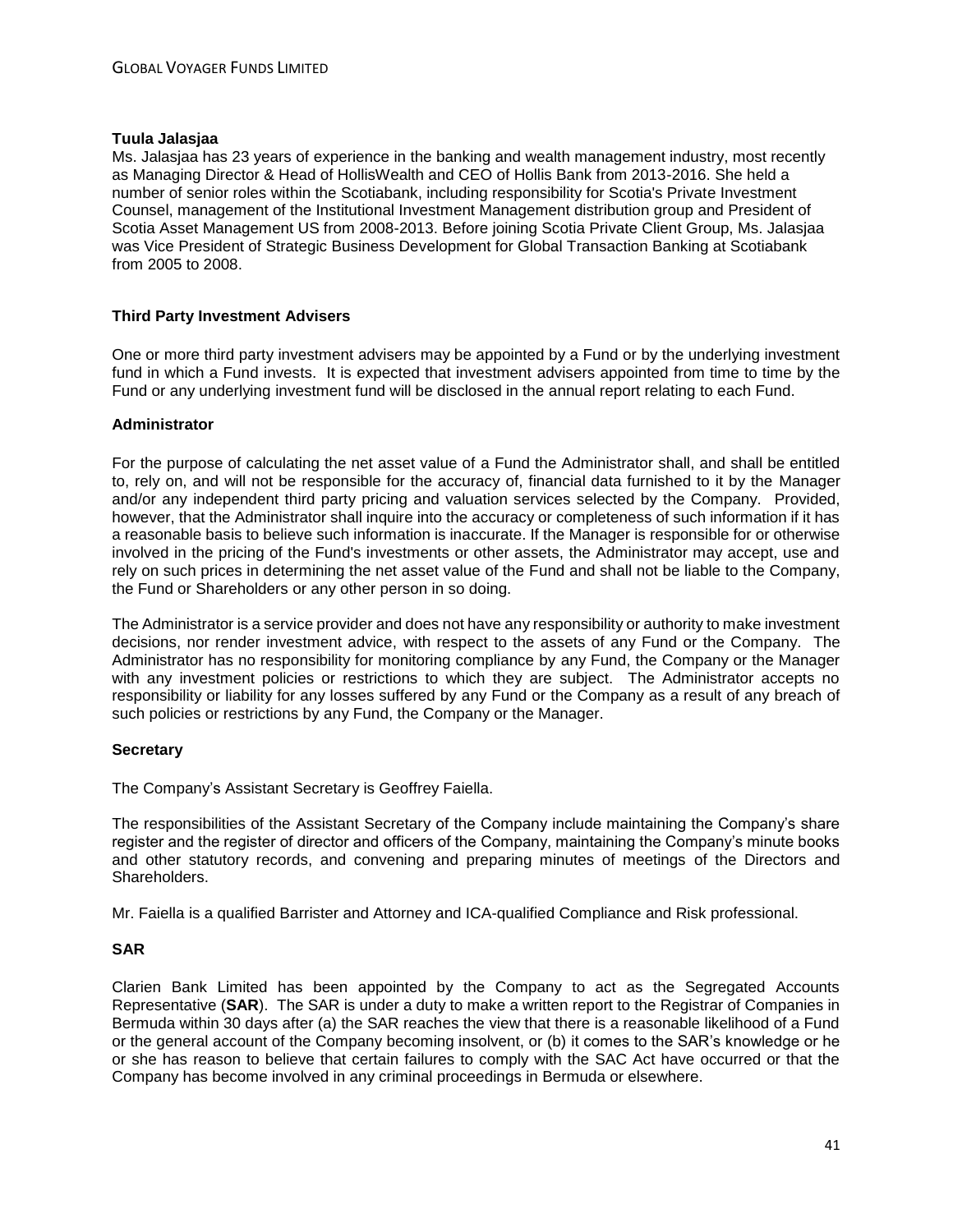# **Custodian**

The custody assets of each Fund are held by the Custodian for the account of the Fund, as appropriate, or by sub-custodians appointed by the Custodian which are, *inter alia*, responsible for the custody of assets and receipt of income, except where a prime broker has been appointed by the Company.

Neither the Custodian nor the Banker is responsible for the preparation of this Prospectus and accepts no responsibility for any information contained herein. The Custodian/Banker does not have any responsibility or authority to make investment decisions, nor render investment advice, with respect to the assets of any Fund or the Company.

## **Auditor**

The independent auditors to the Company are PricewaterhouseCoopers Ltd., Bermuda.

The Auditors have given and have not withdrawn their written consent to the inclusion of their name and references to them within this Prospectus.

## **Legal Advisers**

BeesMont Law of 3<sup>rd</sup> Floor, 73 Front Street, Hamilton HM 12, Bermuda has been appointed counsel to the Company as to matters of Bermuda law as to which the Company consult their attorneys.

In connection with the preparation of this Prospectus, BeesMont Law has relied upon the information provided to it by the Manager, and has not made any systematic effort to verify the information contained herein. In addition, BeesMont Law has been engaged to act on behalf of the Company and not on behalf of the shareholders.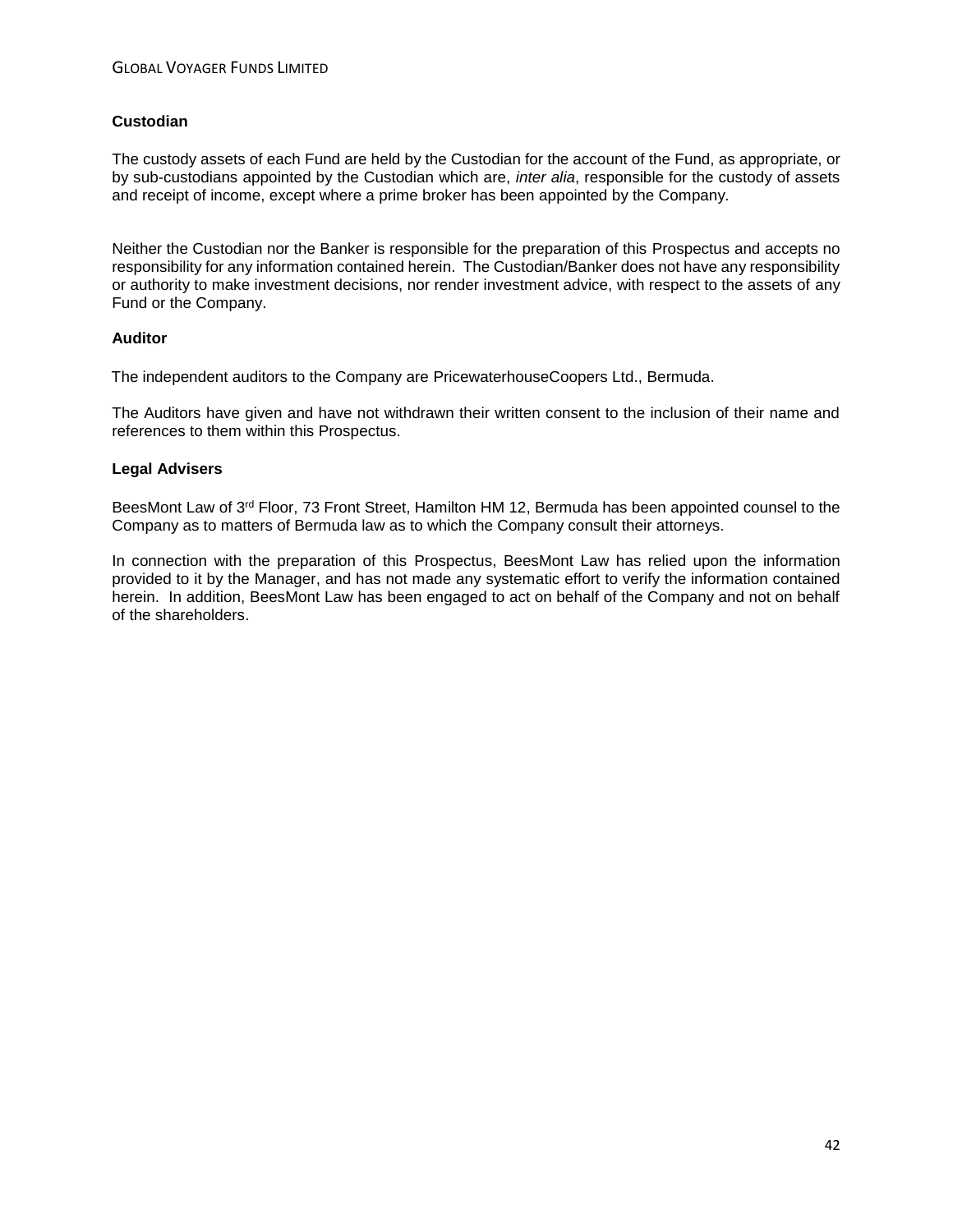### **FEES AND EXPENSES**

#### **Manager's Fees**

The Company will pay the Manager in respect of a Fund a Management Fee at an annual rate of a percentage of the Net Asset Value of the applicable Fund which shall be payable monthly in arrears from the Fund Account (as more particularly set forth in the Fund Supplement).

#### **Expenses**

*Establishment expenses*: Establishment expenses allocated to a Fund will be expensed as they arise as set forth in the Fund Supplement. Any additional establishment expenses will be paid by the Manager and not reimbursed from the Company or any other Fund.

*Operating expenses*: These expenses are paid by each Fund and are (*inter alia*) the legal, accounting and administrative fees in respect of that Fund and include the apportioned fees of the Administrator and Auditor.

*General expenses*: Each Fund will pay its administration expenses not captured above and its apportioned share of the costs of administering the Company (for this purpose, expenses may be recognised on an accruals basis or as incurred, depending upon the nature of the expenses).

#### **Other Fees and Expenses**

The Company is obligated to pay all fees and expenses incurred in the ordinary course of its business, including, without limitation, legal fees and expenses, expenses of the continuous offering and marketing of Shares, fees and expenses related to currency hedging transactions, filing fees and expenses, administration fees and expenses, accounting, audit and tax preparation expenses, data processing costs, software and software development expenses, the Directors' fees, tax, interest expenses, insurance expenses, custody fees and bank charges and litigation and extraordinary expenses, if any. All fees and expenses which are specific to a Fund or to a series or class of Shares within a Fund will be charged to such Fund, series or class.

### **Commissions**

Save as disclosed in this Prospectus, no commissions, discounts, brokerages or other special terms have been granted by the Company in connection with the issue or sale of any Shares. No person has, or is entitled to be given, an option to subscribe for any Shares or loan capital of the Company. The Manager may from time to time and at its sole discretion and out of its own resources decide to rebate to some or all investors (including the Directors) or to their agents or to third-party intermediaries part or all of the Subscription Fee and/or Management Fee.

## **SHARE DEALINGS**

Any variations in respect of share dealings for a particular Fund the information set out below will be set forth in the Fund Supplement.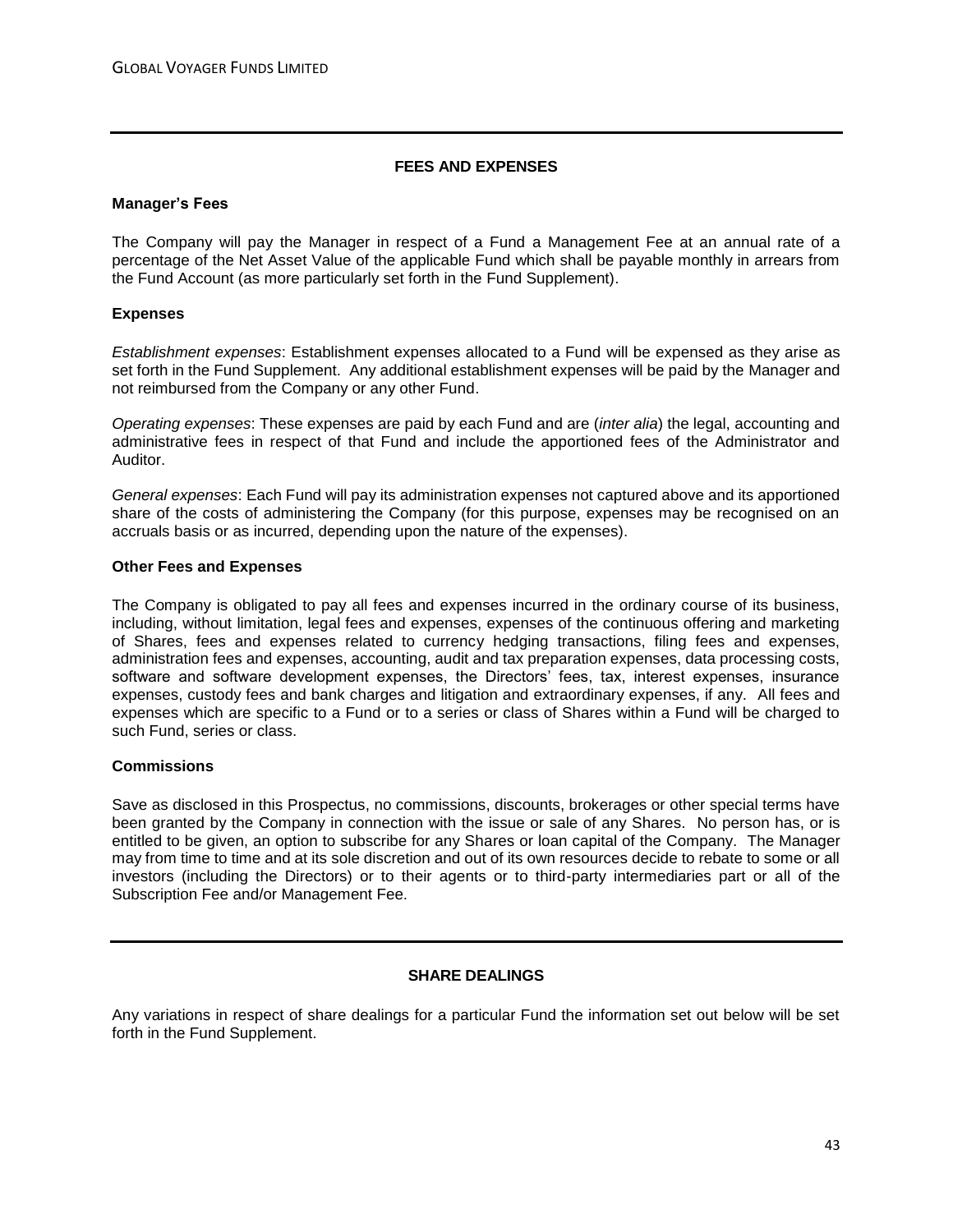# **Subscription for Shares**

### Admission

The Shares shall be offered to persons who are "Eligible Investors" as more particularly considered on page [52.](#page-51-0)

<span id="page-43-0"></span>It is the responsibility of each prospective applicant for Shares (**Applicant**) to ensure that the purchase of Shares does not violate any Applicable Laws in the Applicant's jurisdiction of residence or any other jurisdiction in respect of whose laws that Applicant may be subject. Persons interested in purchasing Shares should inform themselves as to the legal requirements within their own countries for the purchase of Shares and any foreign exchange restrictions with which they must comply.

The Directors may impose restrictions on ownership of the Shares and may compel a Shareholder to compulsorily redeem some or all of its Shares for any reason. The Directors retain the discretion to reject the subscription of any potential investors as well. Generally, the Directors will act for the purposes of ensuring that no Shares are acquired or held by any of the following persons:

- (a) any person in breach of the law or requirements of any country or governmental authority;
- (b) any person or persons in circumstances (whether directly or indirectly affecting such person or persons and whether taken alone or in conjunction with any other persons, connected or not, or any other circumstances appearing to the Directors to be relevant) which in the opinion of the Directors might result in the Company or the relevant Fund incurring any liability to taxation or suffering any other pecuniary or other disadvantage which the Company might not otherwise have incurred or suffered; or
- (c) such other category of person or persons as the Directors may from time to time specify, including without limitation due to failure to comply with FATCA, the CRS and/or any AML/ATF requirements.

### Application Procedure

The following procedure applies to the application for subscription for Shares is as set out below, save as otherwise set forth in any Fund Supplement:

*Subscription Agreement:* Applications for Shares should be made, subject to the provisions of any relevant Supplement, by completing and signing the Subscription Agreement in respect of a particular Fund which must be received by the Administrator, together with cleared funds, not later than:-

- $\triangleright$  in the case of an Initial Subscription Period, on the last Business Day of the Initial Subscription Period in accordance with the relevant Supplement (unless otherwise determined by the Directors).
- <span id="page-43-2"></span><span id="page-43-1"></span> $\triangleright$  In the case of a subscription after expiration of the Initial Subscription Period, prior to the applicable Dealing Day provided that cleared funds are received by no later than the preceding Valuation Day in accordance with the relevant Supplement (unless the Directors otherwise determine in their discretion) (**Subscription Period**).

References in this Prospectus to "**Initial Subscription Period**" for a Fund are to the relevant periods identified in the applicable Supplement.

Applicants are required to specify on application a Designated Bank Account into which the proceeds of any redemption may be sent by the Administrator. This Designated Bank Account must be in the name of the Applicant. Third party accounts will not be acceptable. Any subsequent change of such instruction must be in writing and duly signed by the Shareholder. Instructions must be signed by authorised signatories.

Applicants are advised that the Shares are issued subject to the provisions of the Company's Constitutional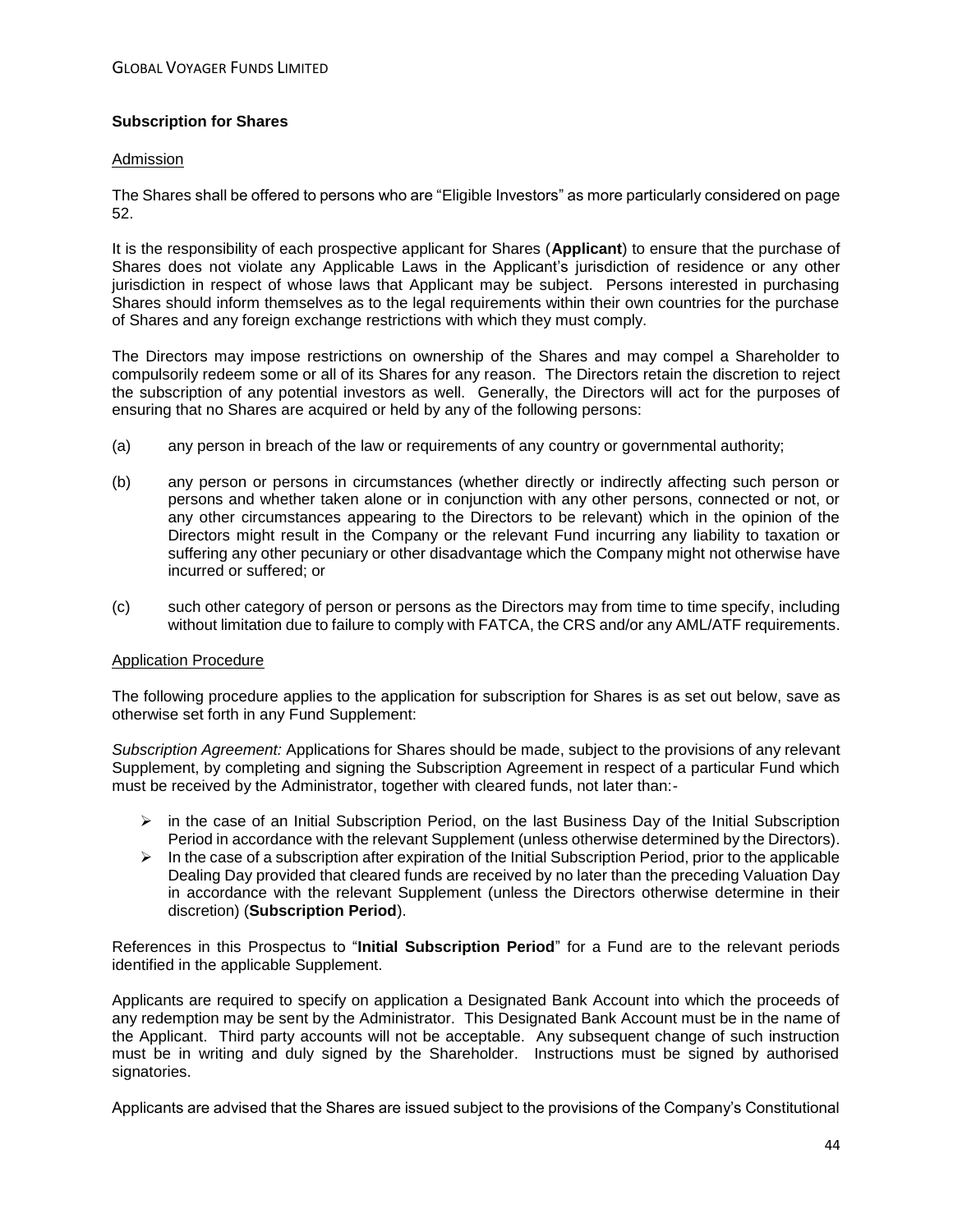Documents. Fractional Shares may be issued.

*Subscription Amounts:* When applying for Shares or a series thereof, Applicants must initially apply for the minimum amount specified in the relevant Fund's Supplement. If a Subscription is received in a currency other than US dollars that subscription will automatically be converted upon receipt by the Fund into US dollars at the Shareholder's cost at the then prevailing exchange rate available to the Fund. The resultant subscription proceeds will be deposited into the Fund Account. The Directors have absolute discretion to accept or reject subscriptions and to accept subscriptions greater or smaller than the minimum subscription, in either instance without ascribing any reasons therefor. Each Applicant will pay an upfront Subscription Fee in respect of his or her Subscription, which will be deducted from that Subscription.

*Acceptance:* The Administrator (for and on behalf of the Company) will notify successful Applicants of their acceptance (as provided in the Fund Supplement and/or Subscription Agreement). Once a Subscription Agreement has been received and accepted by the Company, it will be irrevocable. The Company reserves the right in its entire discretion to reject any application in whole or in part, in which event the Subscription Proceeds or any balance will be returned without interest by wire transfer to the Designated Bank Account at the Applicant's risk and at the expense of the Applicant. Shares will not be allotted or issued without a completed and duly signed Subscription Agreement, receipt of cleared Subscription Proceeds and any documents of verification or identity that may be requested by the Administrator (see *"AML/ATF and FATCA/ CRS Compliance"* below).

*Minimum Amount:* The minimum amount which, in the opinion of the Directors, must be raised with respect to the offer of the Shares is nil.

*Investment:* As soon as is reasonably practicable following the receipt and acceptance of Subscriptions, it is intended that the Manager will use the Subscription Proceeds less applicable fees, expenses and accrued expenses will, subject to the approval of the Board of Directors, implement the investment strategy of the Fund.

*Share Certificates:* Ownership of Shares will be evidenced by an entry in the Company's Register of Shareholders, which shall constitute conclusive evidence as to ownership, and will be confirmed by the Administrator. An advantage of this, apart from avoiding the inconvenience of lost or damaged certificates, is that Shareholders will be able to redeem Shares by fax or email (followed by delivery of original documents). By comparison, where share certificates are issued, the Administrator may decline to process Redemption Requests until it receives the relevant share certificates with written instructions signed by the Shareholder together with completed and signed Redemption Request.

In the case of an Applicant acting in a special capacity (for example, as a trustee), certificates may, at the request of the Applicant, record the capacity in which the Applicant is acting. Notwithstanding the record of any such special capacity, the Company is not bound to investigate or incur any responsibility in respect to the proper administration of any such trust. The Company will take no notice of any trust applicable to any Shares whether or not it had notice or such trust.

### **AML/ATF and FATCA/CRS Compliance**

As part of the Company, the Administrator, its affiliates, subsidiaries or associates responsibility for the prevention of money laundering and terrorist financing, the Company, the Administrator, its affiliates, subsidiaries or associates will require a detailed verification of an investor's identity and the source of payment.

<span id="page-44-0"></span>Under the Bermuda Anti-Money Laundering/Anti-Terrorist Financing (**AML/ATF**) regulations, a regulated institution is one subject to the laws of a jurisdiction with equivalent regulations and is bound by the laws of such jurisdiction to conduct AML/ATF due diligence, not one which does so voluntarily.

In addition to the information required under the Subscription Agreement, the Company, the Administrator, its affiliates, subsidiaries or associates reserve the right to request such further information as is necessary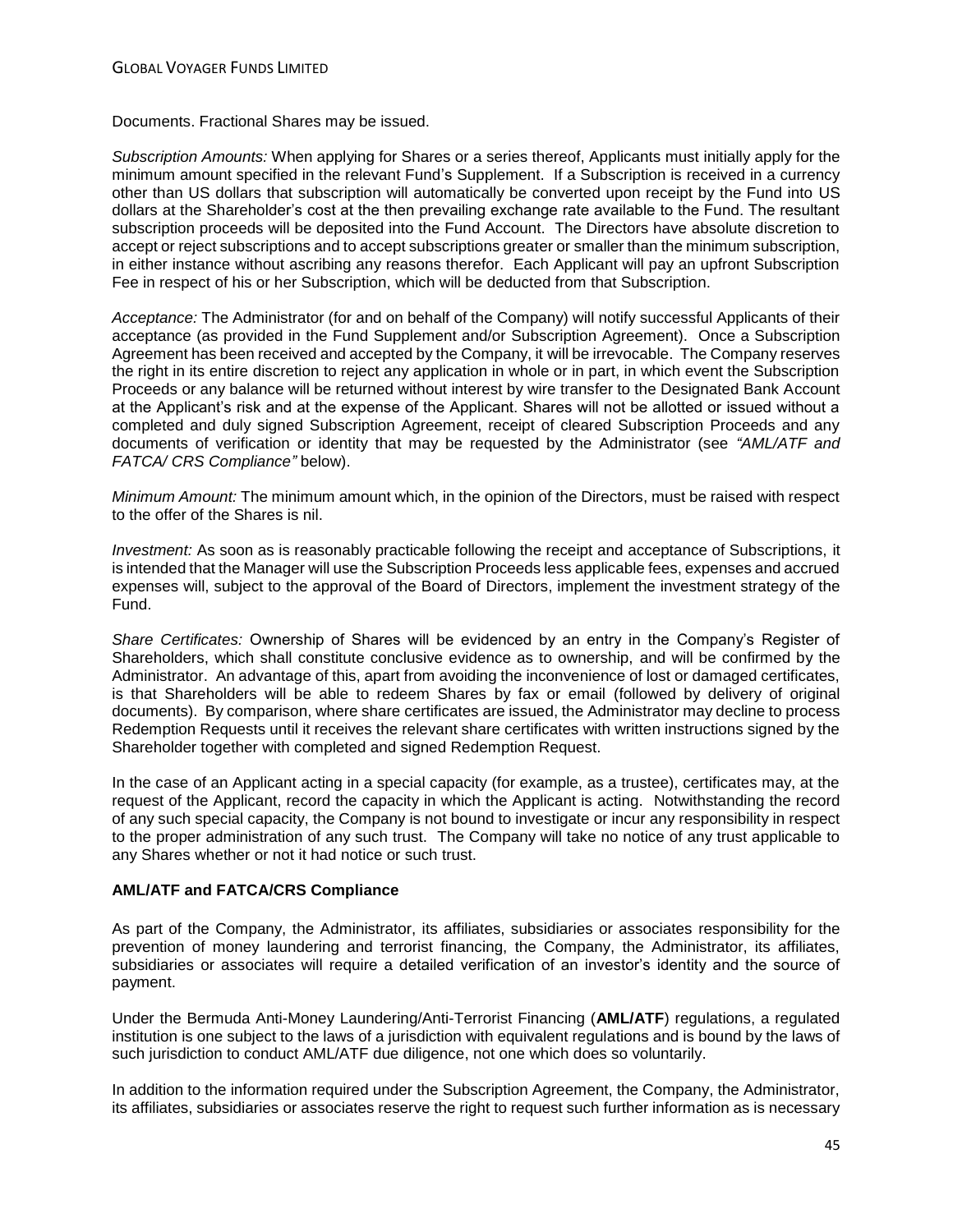to verify the identity of a prospective investor. The Company also reserves the right to request such evidence of identification in respect of a transferee of the Shares. In the event of delay or failure by the prospective investor or transferee to produce any information required for verification purposes, the Company, the Administrator, its affiliates, subsidiaries or associates may refuse to accept the application, refuse to allot the shares and reject the subscription moneys relating thereto or (as the case may be) to register the relevant transfer and (in the case of a subscription of Shares) any funds received will be returned without interest to the account from which the monies were originally debited.

The Company, the Administrator, its affiliates, subsidiaries or associates also reserve the right to refuse to make any redemption payment or distribution to a Shareholder if there is any suspicion or if they are advised that this might result in a breach or violation of any applicable AML/ATF regulations in any relevant jurisdiction or if such refusal is considered necessary or appropriate to ensure the compliance by the Company, the Administrator, its affiliates, subsidiaries or associates with any Applicable Law.

The Company reserves the right, to the extent permitted under Applicable Law, to use any information that is gathered as part of its AML/ATF procedures also for compliance with tax related information reporting requirements, including without limitation, FATCA and the CRS.

Pending the provision of evidence satisfactory to the Administrator, the evidence of title in respect of Shares may be retained at the absolute discretion of the Administrator. The Company, the Administrator, its affiliates, subsidiaries or associates shall be held harmless by a potential investor against any loss arising as a result of a failure to accept or process the subscription, redemption or transfer if the information requested is not provided by the investor.

In the Subscription Agreement, each investor will be required to acknowledge that the Manager and the Administrator, in the performance of their respective delegated duties, shall not be subject to any claim by the subscriber against any loss arising as a result of a failure to process the subscription, if such information as has been requested by the Manager or, as the case may be, the Administrator has not been provided on a timely basis.

Any person who is resident of any applicable jurisdiction (including the Company, its Directors, the Administrator, its affiliates, subsidiaries or associates, respectively) who has a suspicion that a payment to the Company (by way of subscription or otherwise) contains the proceeds of criminal conduct is required to report such suspicion pursuant to Applicable Law.

# **Redemptions**

### Voluntary Redemption

Redemptions are permitted subject to the specific redemption conditions of the applicable Supplement for each Fund.

*Redemption Procedure*: To redeem Shares the holder thereof must comply with the following redemption procedures save as otherwise set forth in any Fund Supplement. Subject thereto, a Redemption Request must be submitted subject to, and in accordance with, the following provisions:

- (i) the Redemption Request must be signed by or on behalf of the registered Shareholder;
- (ii) the executed Redemption Request must be received by the Administrator on behalf of the Company prior to the applicable Valuation Day in accordance with the relevant Supplement. If the Redemption Request is received after that day then it will be held over until the next Valuation Day and treated as Redemption Request on that subsequent Valuation Day;
- (iii) Redemption Requests may be sent by fax to the fax number specified therein or scanned and emailed to the Administrator to the email address specified therein, at the risk of the Shareholder, followed by delivery to the Administrator of the original documents;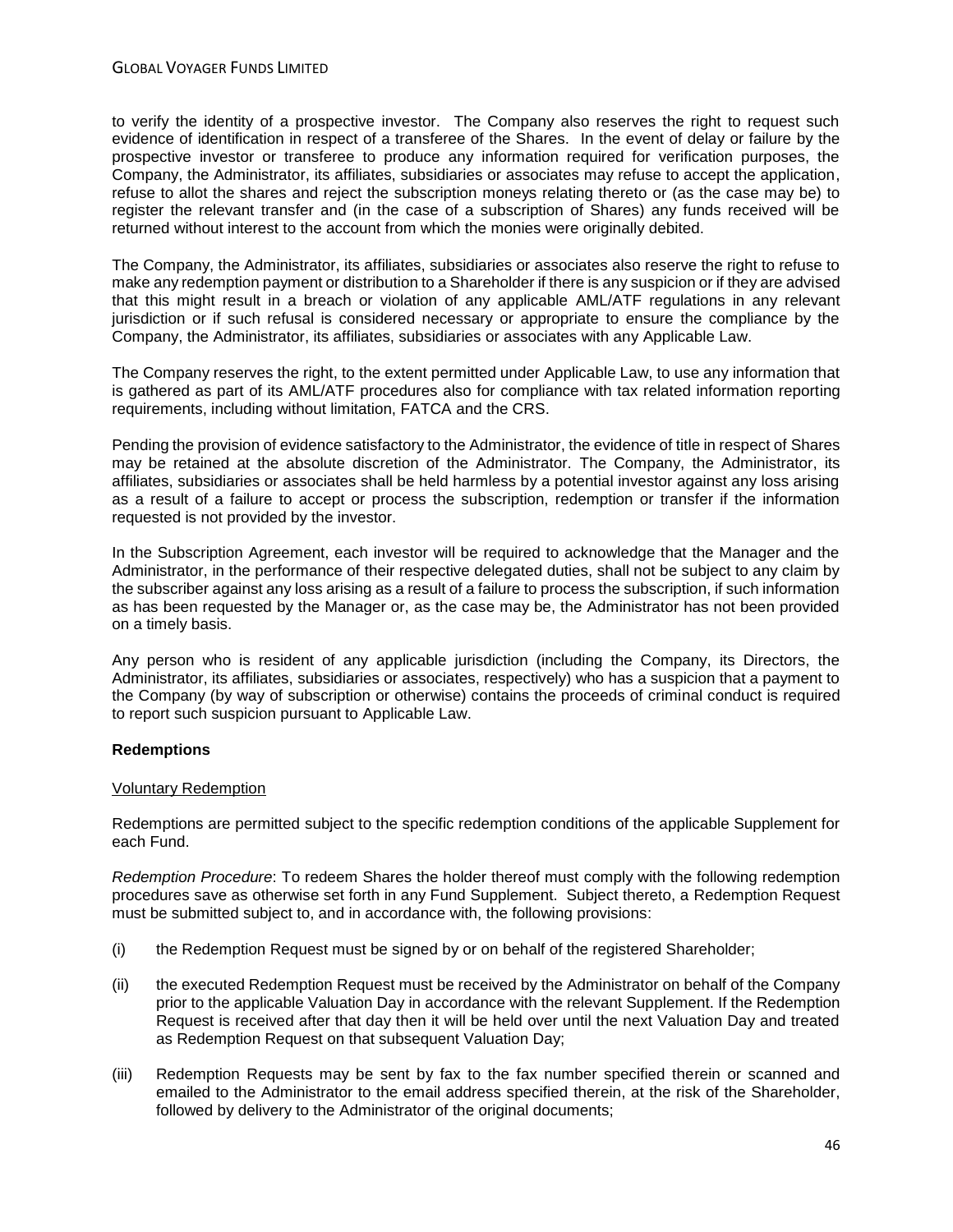- (iv) Redemption Requests will only be accepted where cleared and completed documents are in place from the original subscription. Furthermore, the Board reserves the right to accept or reject any redemption request for failure to comply with the AML/ATF regulations; and
- (v) will be irrevocable once it is submitted to the Administrator and so may not be withdrawn except with the consent of the Directors.

The Directors may, in their discretion, waive the time limits within which a Redemption Request must be received by the Administrator.

<span id="page-46-0"></span>*Redemption Price*: Shares will be redeemed at a price per share equal to the Net Asset Value per Share, (referred to herein as the "**Redemption Price**") as determined in accordance with the Bye-Laws. Payment of the Redemption Price will be made (at the applicable Shareholders risk and expense) by wire transfer, to the Designated Bank Account of the applicable Shareholder in US dollars in which the Shares were originally subscribed.

Shareholders' rights to request redemption of Shares may be suspended by the Directors in their discretion during any period of time when the determination of Net Asset Value is suspended. See "Suspension of Determination of NAV and of Dealings" below. Further pursuant to the Bye-laws, the Directors may declare a temporary suspension of redemptions if, in their opinion, it would be prejudicial to the Company to permit the same to occur at a particular time.

In addition, the Directors are not obliged to satisfy a Redemption Request that has been received or is deemed to have been received on any Dealing Day on which the total Redemption Requests received or deemed to have been received on that day comprise more than 10% of the Shares in issue or more than 10% of the Net Asset Value of that Fund. If this occurs, the Directors may (i) satisfy each Redemption Request pro rata based on the overall amount of such Redemption Request up to an aggregate amount for all Redemption Requests equal to 10% of the Shares in issue or up to an aggregate redemption value equal to 10% of the Net Asset Value of the Fund, as applicable, and (ii) deem the remaining proportion of those Redemption Requests to have been received on the next Dealing Day(s).

### Compulsory Redemption

The Directors may compel a Shareholder to redeem some or all of its Shares for any reason, and the Company reserves the right to require the redemption of Shares of any Class acquired or held by any person who is not an Eligible Person or in circumstances which appear to the Directors to be in breach of any Applicable Law or requirement or which, in the opinion of the Directors, may result in the Company or the Shareholders suffering taxation or other pecuniary disadvantages which it would not have suffered if such person (whether alone or together with other persons) ceased to be a holder of Shares in the capital of the Company. If the Company elects to exercise such right, the Directors may give notice to such person requiring him to give a request in writing for the redemption of his holding of Shares or to transfer his holding of such Shares to a person who is legally qualified to hold the same.

If such notice is not acted upon within five (5) days of its dispatch, such Shareholder will be deemed to have delivered a written redemption request to the Company requesting the redemption of the Shares specified in such notice. Further the Company shall be entitled to appoint any person to sign on behalf of such Shareholder such documents as may be required for the purposes of such compulsory redemption or transfer.

By giving any holder of Ordinary Shares not less than five (5) days written notice prior to any Valuation Day, the Directors, in their absolute discretion may compulsorily redeem all (but not some) Shares of any Class remaining in issue if at any time in the opinion of the Directors, in consultation with the Manager, the Net Asset Value of the relevant Class falls below an amount at which it is practical to meet its investment objective.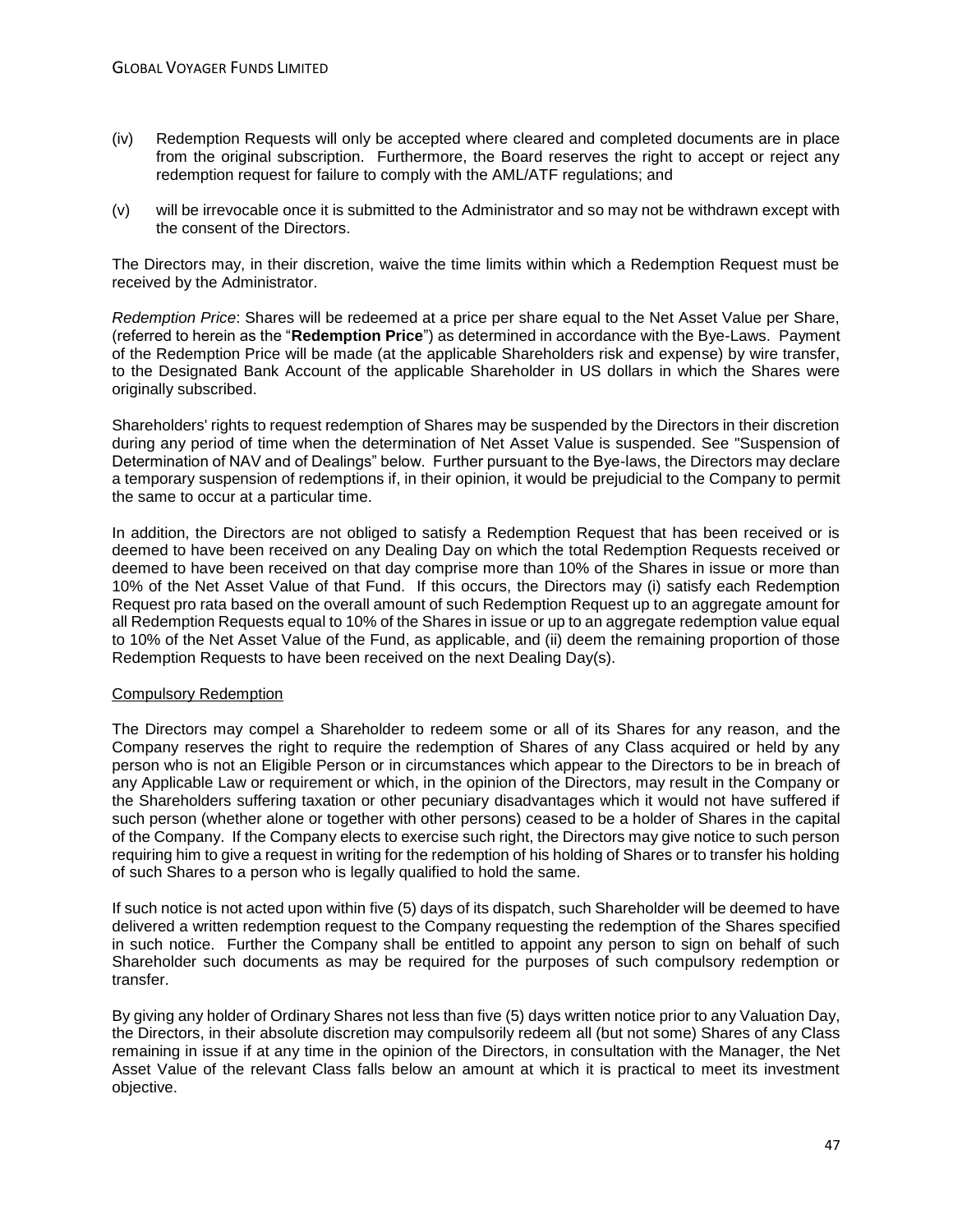The Company's ability to comply with FATCA and the CRS will depend on each Shareholder providing the Company with information that the Company requests concerning the direct and indirect owners of such Shareholder. If a Shareholder fails to provide the Company with any information requested, the Company may exercise its right to redeem such Shareholder's Shares compulsorily and/or create a separate class or series of Shares for which such Shareholder's Shares are compulsorily exchanged after deduction of an amount equal to any withholding attributable to such Shareholder's failure to provide the requested information from the compulsory redemption proceeds which are applied towards the issue of shares of the new class or series of Shares.

If a person becomes aware that he is holding or owning Shares in breach of any such restriction, he is required either to deliver to the Company a written request for redemption of the Shares or to transfer the Shares to the person who is an Eligible Investor (see "*Transfer of Shares*" for other restrictions on transferring Shares).

The Redemption Price of the Shares to be compulsorily redeemed will be calculated by reference to the Net Asset Value per Share as at the first Valuation Day following the decision of the Company to compulsorily redeem.

### Suspension of Redemption Rights

Shareholders' rights to request redemption of Shares may be suspended by the Directors in their discretion during any period of time when the determination of Net Asset Value is suspended (see "*Suspension of Determination of Net Asset Value and of Dealings")*. Further pursuant to the Bye-laws, the Directors may declare a temporary suspension of redemptions if, in their opinion, it would be prejudicial to the Company to permit the same to occur at a particular time.

## **Transfer of Shares**

The provisions regarding restrictions on transfers of Shares by Shareholders are set forth in the relevant Supplements.

# **DETERMINATION OF NET ASSET VALUE**

# **Determination of Net Asset Value**

The Net Asset Value per Share of a Fund will be determined on each Valuation Day in accordance with the Bye-laws, this Prospectus and each Supplement, as applicable.

The Net Asset Value of a Fund will be determined by deducting the value of all liabilities of that Fund (including without limitation, the Management Fee, any performance fee and any applicable accrued but unpaid expenses and such amount in respect of contingent or projected expenses as the Directors consider reasonable) from the value of all the assets of that Fund (including any unamortised expenses), both calculated on an accrual basis as of the date of calculation.

The assets of a Fund include the market value of all assets of the Fund (including without limitation, cash and cash equivalents, accrued interest and the market value of all open positions and other assets if any). The liabilities of a Fund include all accrued, contingent and other liabilities of the Fund including the cost of closing out the open option positions. A Fund's Supplement will include further information regarding the valuation of assets and liabilities specific to the applicable Fund.

In the case of any asset for which price quotations are not available or for which price quotations appear inaccurate, the fair value shall be determined in such a manner as the Company shall determine in accordance with IFRS after consultation with the Administrator or their respective affiliates.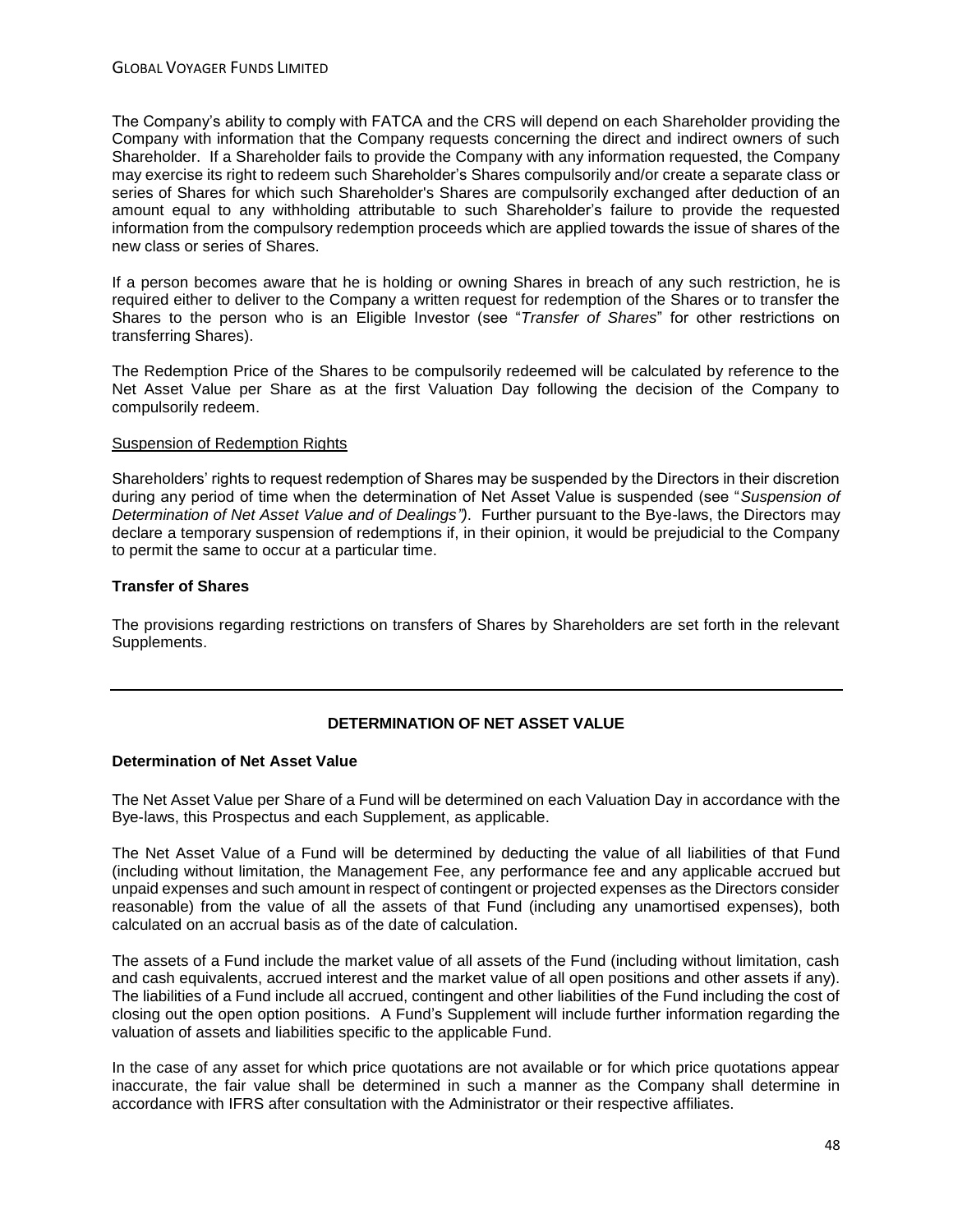The Directors may, in their discretion, permit some other method of valuation to be used if they believe that such valuation better reflects the fair value of a Fund's assets and is in accordance with IFRS. The Directors may rely upon information from the Manager and the Administrator or their respective affiliates in determining the value of the assets held for the relevant Fund. A Fund's income and expenses (including fees) will be determined on an accrual basis.

The Net Asset Value per Share shall be determined by dividing the Net Asset Value of a Fund by the number of Shares then outstanding. The Net Asset Value per Share is available from the Administrator and from the registered office of the Company.

## **Suspension of Determination of Net Asset Value and of Dealings**

The Directors may (but shall not be obliged to) suspend the determination of the Net Asset Value per Share at any time:

- (a) during which any stock exchange, board of trade or other inter-dealer market or contract market on which any of the Company's or any Fund's positions are listed, quoted, traded or dealt in is closed other than for customary weekends or holidays, or during which trading on such exchange or market is restricted or suspended;
- (b) when extraordinary market conditions or periods of delay exist outside the control of the Company;
- (c) during which there exists any state of affairs which, in the opinion of the Directors, constitutes an emergency as a result of which the disposition of the Company's or any Fund's positions is not reasonable or practicable, or would be seriously prejudicial to the Class(as) or its Shareholders;
- (d) when circumstances exist as a result of which in the opinion of the Directors it is not reasonably practicable for the Company to dispose of investments comprised in a Fund or as a result of which any such disposal would be materially prejudicial to Shareholders;
- (e) during which there is any breakdown in any of the means normally employed in determining the price or value of any Fund position, or of current prices or on any stock exchange, or when for any other reason the prices or values of Fund positions or any other investment owned by the Company or any Fund cannot reasonably be promptly and accurately ascertained;
- (f) during which the Company is unable to repatriate funds required for the purpose of making payments due on redemption of the Shares or during which any transfer or funds involved in a realisation or acquisition of investments or payments due on redemptions of Shares cannot in the opinion of the Directors be effected at normal rates of exchange;
- (g) during which any Company or any Fund has insufficient assets, in the view of the Directors, to discharge its liabilities on a Dealing Day on which a redemption is to be effected;
- (h) during which any Company or any Fund has any contingent liabilities, the amount of which cannot then be ascertained; or
- (i) at such other times as the Directors, in their sole discretion, determine that it is in the best interests of Company or any Fund to suspend such determination.

When the determination of the Net Asset Value of the Shares has been suspended, Shares may not be issued or redeemed.

Whenever a suspension of the determination of the Net Asset Value per Share is declared, then as soon as may be practicable after any such declaration, the Administrator shall give notice to all Shareholders of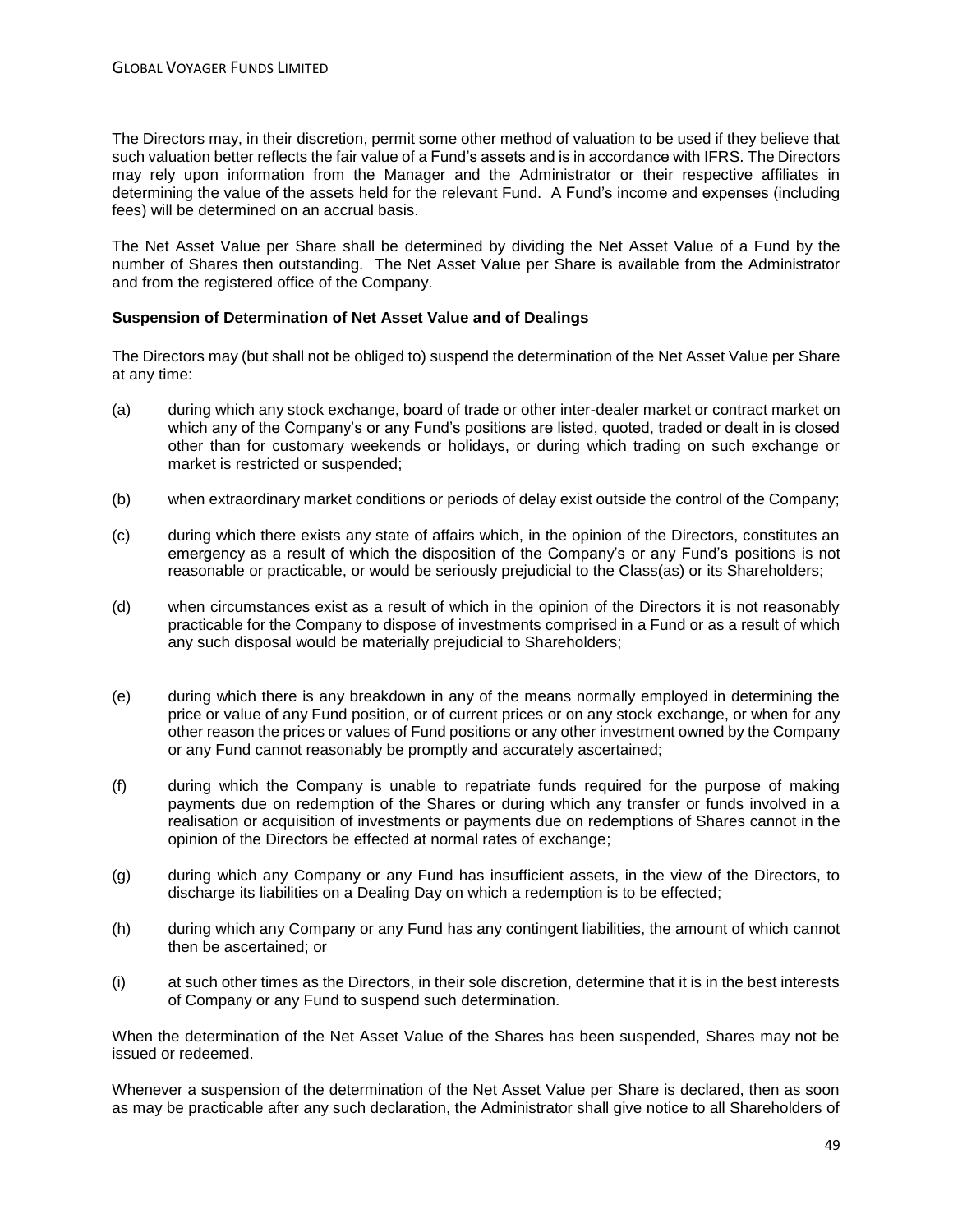the affected Class of Shares requesting redemption of Shares stating that such declaration has been made. During any period when the determination of the Net Asset Value per Share is suspended, no Shares may be issued or redeemed.

Any suspension made by the Board shall take effect at such time as the Board shall specify but not later than the close of business on the Business Day next following the declaration and thereafter there shall be no determination of Net Asset Value until the Board shall declare such suspension at an end except that this suspension shall terminate in any event on the earlier of:

- (a) the first Business Day on which the condition giving rise to the suspension shall have ceased to exist;
- (b) the first Business Day on which no other condition under which suspension is authorised shall exist; or
- (c) the day that is forty (40) Business Days after the first Dealing Day after the suspension was declared.

The Administrator must calculate and publish a Net Asset Value within forty-two (42) days of the first Valuation Day after the suspension was declared**.**

## **TAXATION**

The following comments are based on advice received by the Directors regarding current law and practice in Bermuda. Investors should appreciate that the taxation, exchange control or other consequences for investors may be otherwise than as stated below.

**Investors should consult their professional advisers on the possible tax consequences of their subscribing for, purchasing, holding, selling or redeeming Shares under the laws of their countries of citizenship, residence, ordinary residence or domicile.**

The tax and other matters described in this Prospectus do not constitute and should not be considered as legal or tax advice to investors.

### **Bermuda**

At the date of this document, there is no Bermuda income, corporation, or profits tax, withholding tax, capital gains tax, capital transfer tax, estate duty or inheritance tax payable by the Company or its Shareholders who are not ordinarily resident in Bermuda. The Company is not subject to stamp duty on the issue, transfer or redemption of its Shares.

The Company has received from the Minister of Finance of Bermuda under the Exempted Undertakings Tax Protection Act 1966, as amended, an assurance that, in the event of there being enacted in Bermuda any legislation imposing tax computed on profits or income, or computed on any capital assets, gain or appreciation or any tax in the nature of estate duty or inheritance tax, such tax shall not until 31 March, 2035 be applicable to the Company or to its operations, or to the shares, debentures or other obligations of the Company except insofar as such tax or duty applies to persons ordinarily resident in Bermuda and holding such shares, debentures or other obligations of the Company or any land leased or let to the Company.

The Company is liable to pay the following annual fees:

(a) As an exempted mutual fund company, the Company is liable to pay the Bermuda Government an annual fee of BM\$1,995, based upon its current authorised share capital.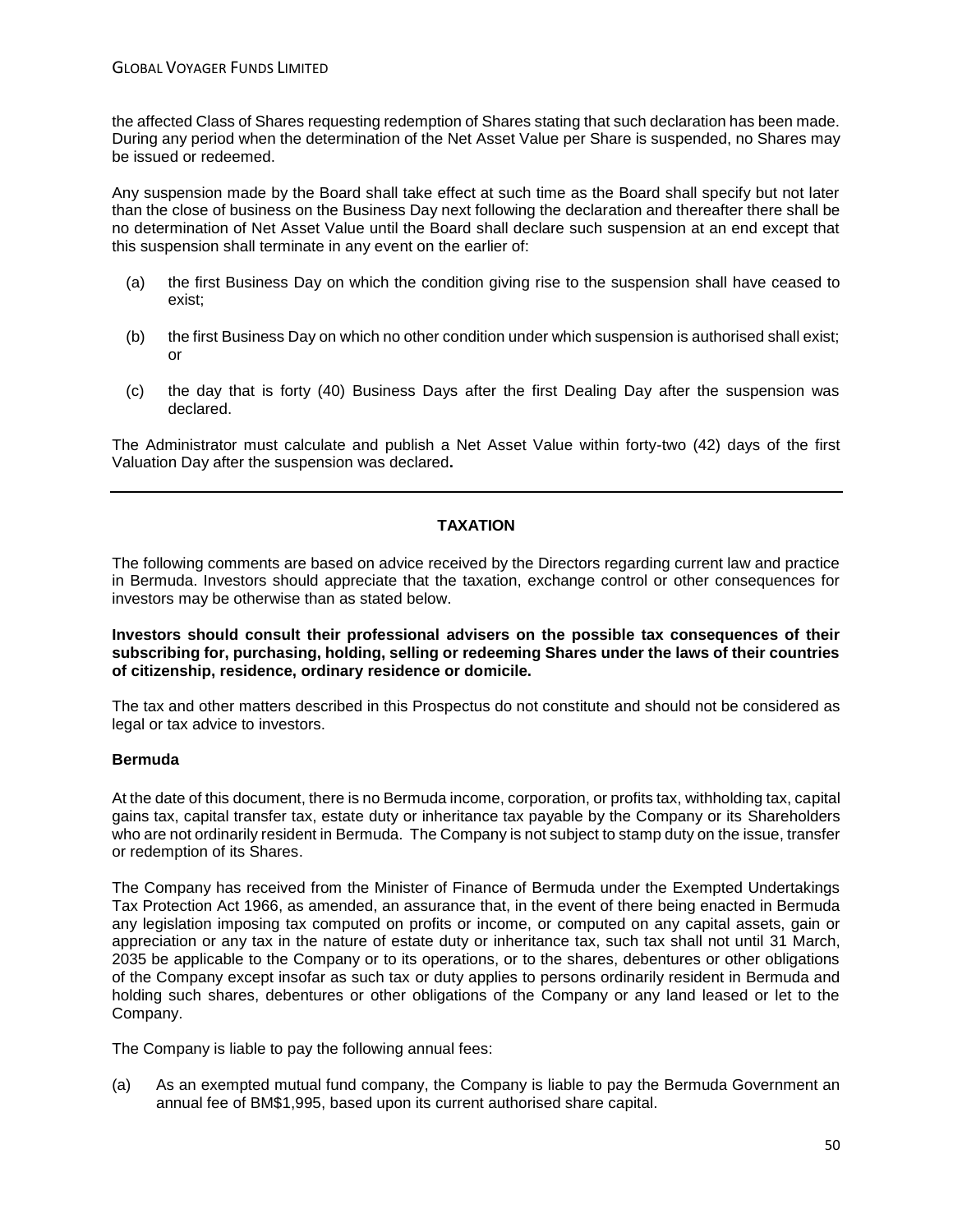- (b) As a Standard Fund, the Company is liable to pay an annual fee of BM\$1,720 to the BMA.
- (c) As a segregated accounts company the Company is liable to pay an annual fee of BM\$280 in respect of each Segregated Account operated by the Company, subject to a maximum annual fee of BM\$1,120 in the aggregate.

### **Exchange Control**

The Company has been classified as non-resident of Bermuda for exchange control purposes by the BMA whose permission for the issue of Shares in the Company has been obtained. The transfer of Shares between persons regarded as resident outside Bermuda for exchange control purposes and the issue and redemption of Shares to or by such persons may be effected without specific consent under the Exchange Control Act 1972 of Bermuda and regulations made thereunder.

The Company, by virtue of being non-resident in Bermuda for exchange control purposes, is free to acquire, hold and sell any currency other than Bermuda dollars and investments (other than real property in Bermuda) without restriction.

### **Other Jurisdictions**

The central management and control and the day-to-day management of the Company are undertaken in Bermuda and it is not intended that the Company will operate in such a manner as to be engaged in a trade or business, directly or through a branch or agency, in any other jurisdiction. Accordingly, it is not expected that the Company will be subject to foreign taxation other than withholding taxes on certain investment income.

# **FATCA**

Under provisions of US federal income tax law commonly referred to as the Foreign Account Tax Compliance Act (**FATCA**), certain withholdable US-source payments made to foreign financial institutions (**FFIs**), such as the Company, are subject to a 30 percent US withholding tax. Payments that are not USsource payments may be subject to FATCA withholding beginning in 2017.

FFIs may avoid this withholding tax by entering into an agreement with the US Internal Revenue Service (**IRS**) or pursuant to an applicable intergovernmental agreement (**IGA**) between the jurisdiction of formation of the Company and the United States. The Company is located in Bermuda, which has entered into a "Model 2" IGA, pursuant to which reporting is made directly by Bermuda FFIs to the IRS, rather than to the domestic tax authority in Bermuda. The Company has been registered with the IRS.

FFIs can avoid the withholding tax under FATCA without entering into an IRS agreement if the FFI is treated as "deemed compliant" under one or more regulatory tests for determining deemed compliance. The Company intends to operate in a manner such that it would be deemed compliant under FATCA. No representation is possible with respect to whether the Company can qualify for deemed compliant status under any deemed compliant category.

Specifically, the Company has obtained registered deemed-compliant status as a "qualified collective investment vehicle". A FFI may be classified as a qualified collective investment vehicles and therefore deemed compliant under FATCA if: (1) the FFI is regulated as an investment fund in its country of organisation; (2) the FFI is an FFI under FATCA solely because it is an investment fund engaged primarily in the business of investing in certain types of assets or managing funds; (3) each direct holder of the FFI's shares or debt (if such debt has a value exceeding US\$50,000) meets specified criteria (discussed in the next paragraph), and (4) each FFI within the FFI's expanded affiliated group is either a participating FFI or a deemed compliant FFI.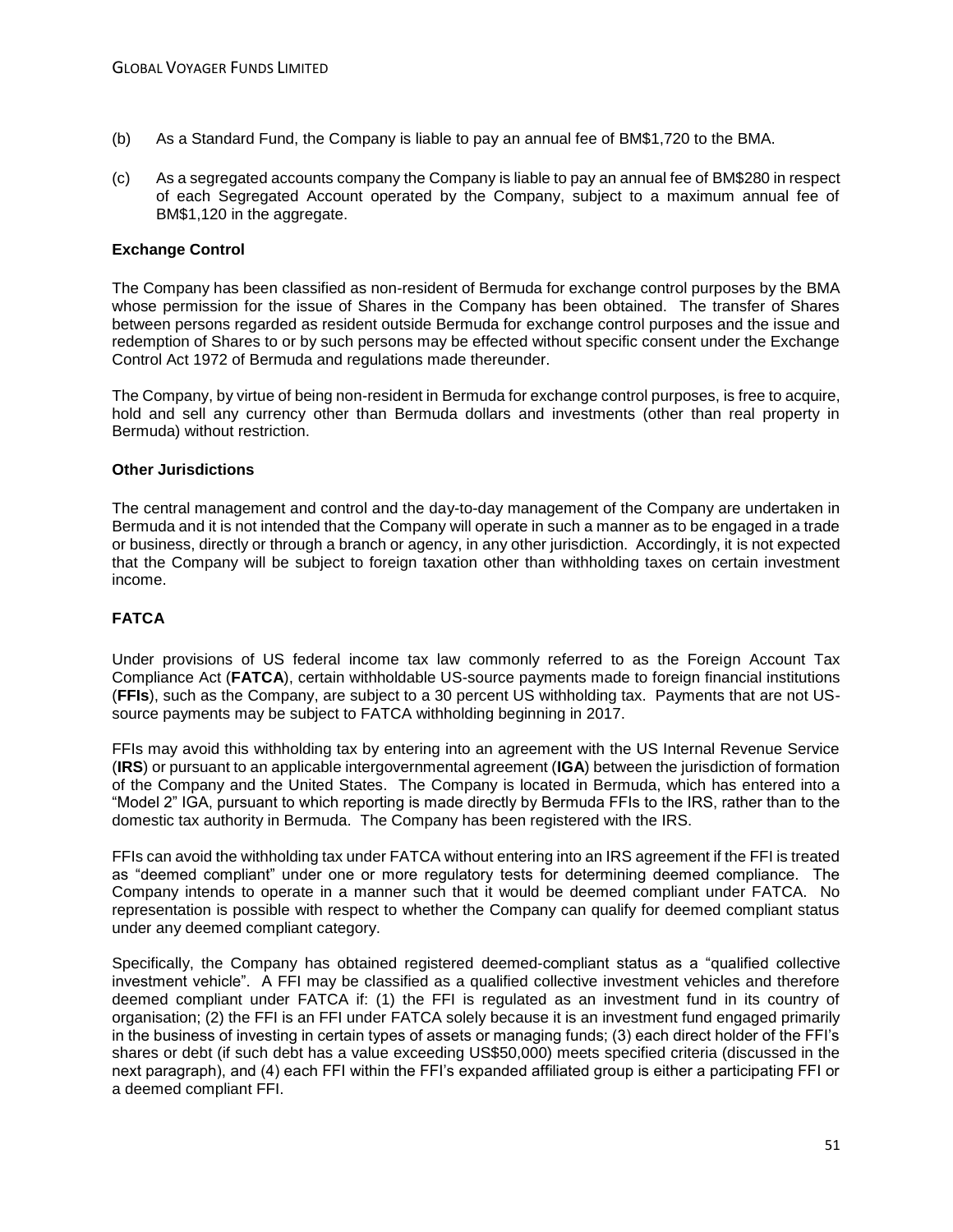To achieve deemed compliance for the Company, among other requirements, each direct holder of the Company's shares or debt (if such debt has a value exceeding US\$50,000) must be a participating FFI, registered deemed-compliant FFI, or a class of certain exempt beneficial owners or exempt U.S. persons such as publicly traded corporations, US banks, securities dealers or brokers, US mutual funds, and US tax exempt entities. Direct interests in the Company, therefore, may not be purchased, held, acquired, or otherwise subscribed for by non-US financial institutions that are not participating FFIs, exempt beneficial owners, or registered deemed-compliant under FATCA. Specifically, the definition of a Restricted Person in this Prospectus is intended to exclude all Persons whose investment in the Company would render it unable to qualify for status as a registered deemed-compliant FFI under FATCA.

## <span id="page-51-0"></span>**Eligible Investors**

An eligible investor for the purposes of this Prospectus shall be a person who is not a Restricted Person (**Eligible Investor**).

The Shares will only be offered to Eligible Investors for whom such an investment would be considered suitable having regard to the risk factors, objective and policies of the Company and any particular Fund, as applicable.

<span id="page-51-1"></span>Unless otherwise agreed to by the Company, each prospective investor is required to certify that the Shares are not being acquired directly or indirectly for the account or benefit of a Restricted Person. The term "**Restricted Person**" as used in this Prospectus shall include and mean: (i) any U.S. Person as defined below; (ii) any U.S. Person for Tax Purposes; (iii) any Restricted Entity as defined below; (iv) any Person that fails to agree to the requirements set forth in "Tax Withholdings and Compliance Provisions" below; and (v) such other persons as may be deemed to be Restricted Persons by the Board from time to time.

For the purposes of this Prospectus, "**U.S. Person**" means:

- (a) any natural person resident in the United States;
- (b) any partnership or corporation organised or incorporated under the laws of the United States;
- (c) any estate of which any executor or administrator is a U.S. Person;
- (d) any trust of which any trustee is a U.S. Person;
- (e) any agency or branch of a foreign entity located in the United States;
- (f) any non-discretionary account or similar account (other than an estate or trust) held by a dealer or other fiduciary for the benefit or account of a U.S. Person;
- (g) any discretionary account or similar account (other than an estate or trust) held by a dealer or other fiduciary organised, incorporated or, if an individual, resident in the United States; or
- (h) any partnership or corporation if (i) organised or incorporated under the laws of any foreign jurisdiction and (ii) formed by a U.S. Person principally for the purpose of investing in securities not registered under the United States Securities Act of 1933, as amended (**Securities Act**), unless it is organised or incorporated, and owned, by accredited investors (as defined in Rule 501(a) under the Securities Act) who are not natural persons, estates or trusts.
- "**U.S. Person**" does not include:
- (a) any discretionary account or similar account (other than an estate or trust) held for the benefit or account of a non U.S. Person by a dealer or other professional fiduciary organised, incorporated or, if an individual, resident in the United States;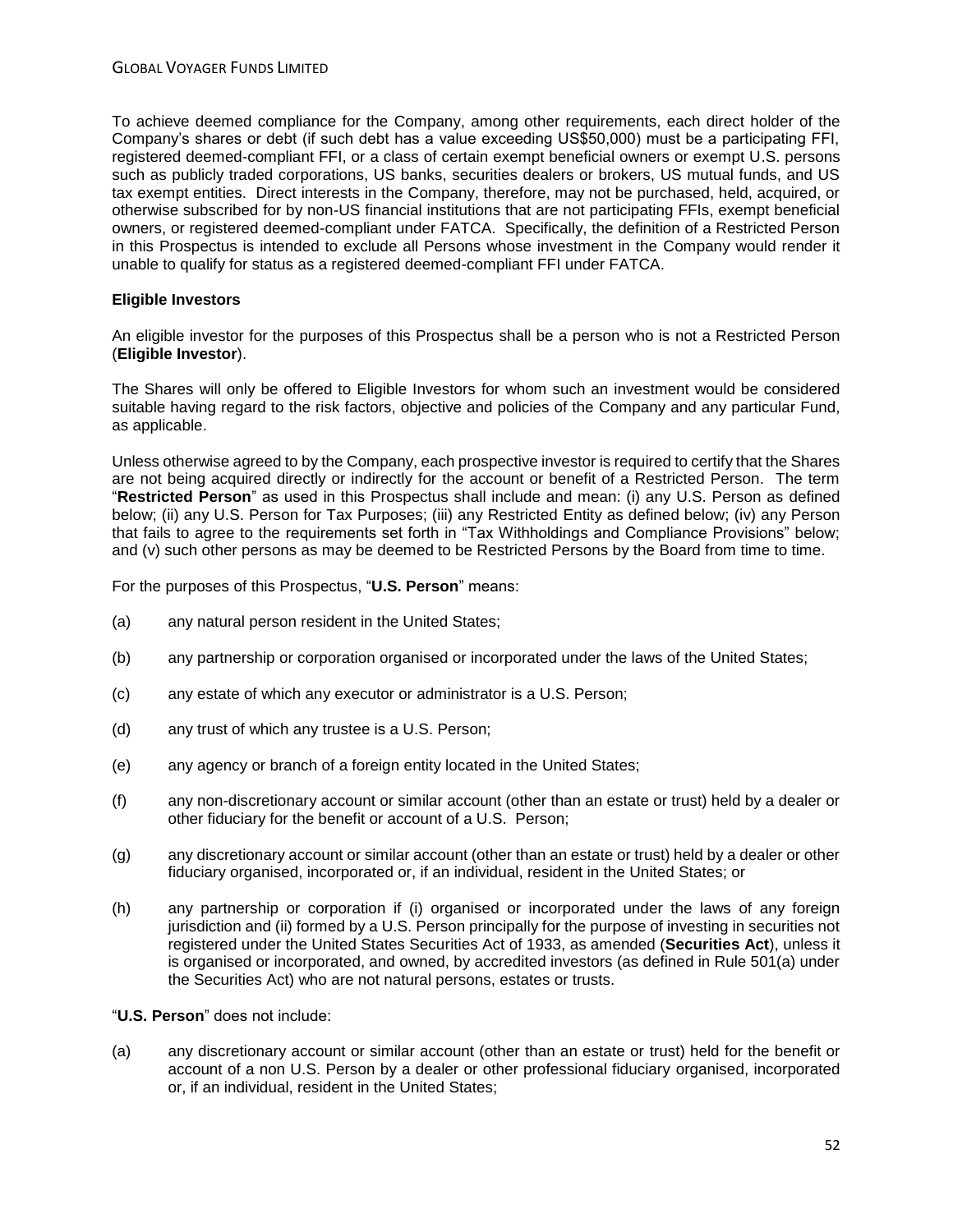- (b) any estate of which any professional fiduciary acting as executor or administrator is a U.S. Person if (i) an executor or administrator of the estate who is not a U.S. Person has sole or shared investment discretion with respect to the assets of the estate and (ii) the estate is governed by foreign law;
- (c) any trust of which any professional fiduciary acting as trustee is a U.S. Person if a trustee who is not a U.S. Person has sole or shared investment discretion with respect to the trust assets, and no beneficiary of the trust (and no settlor if the trust is revocable) is a U.S. Person;
- (d) an employee benefit plan established and administered in accordance with the law of a country other than the United States and customary practices and documentation of such country;
- (e) any agency or branch of a U.S. Person located outside the United States if (i) the agency or branch operates for valid business reasons and (ii) the agency or branch is engaged in the business of insurance or banking and is subject to substantive insurance or banking regulation, respectively, in the jurisdiction where located; or
- (f) the International Monetary Fund, the International Bank for Reconstruction and Development, the Inter-American Development Bank, the Asian Development Bank, the African Development Bank, the United Nations and their agencies, affiliates and pension plans.

For the purposes of this Memorandum, "**Restricted Entity**" means any Person who is not an individual and is not one of the following (as each of the following is defined for purposes of FATCA, including any applicable intergovernmental agreement currently in force between Bermuda and the United States of America or the United Kingdom or any other country implementing the requirements of FATCA):

- (a) an "exempt beneficial owner";
- (b) an "Active NFFE"; or
- (c) a "Financial Institution" that is not a "Nonparticipating Financial Institution".

It is the responsibility of each investor to verify that the purchase and payment for the Shares is in compliance with all relevant laws of the investor's jurisdiction or residence.

The Company shall not be responsible or liable in any manner for non-compliance by any investor not adhering to any Applicable Law. The Company shall rely solely on disclosures made by each investor prior to investments of Shares in the Company and shall not be liable or responsible in any manner to verify the truthfulness of such statements or disclosures.

<span id="page-52-0"></span>The Company's Bye-Laws provide that the Directors have the power to impose such restrictions as they may deem necessary for the purpose of ensuring that no Shares in the Company are acquired or held by any person or persons in circumstances (whether directly or indirectly affecting such person or persons) which, in the opinion of the Directors, might result in prejudice to the tax status of the Company or the Company incurring any pecuniary, fiscal, legal or regulatory disadvantage that the Company might not otherwise have incurred or suffered (a "**Non-Qualified Person**"). In the event that the Company incurs any such tax liability or suffering or any other pecuniary, fiscal, legal or regulatory disadvantage resulting from a Non-Qualified Person being a Shareholder, the Company may require such Person to reimburse the Company for such tax liability, suffering or disadvantage.

The Company's Bye-Laws provide that if it comes to the notice of the Directors that any Shares are held by any such Non-Qualified Person, the Directors may give notice to such Non-Qualified Person requiring the redemption or transfer of such Non-Qualified Person's Shares, or Shares as the case may be, in accordance with the provisions of the Memorandum of Association and Bye-Laws of the Company. A person who becomes aware that he or she is holding Shares under circumstances that render such person a Non-Qualified Person is required either to deliver to the Company a written request for redemption of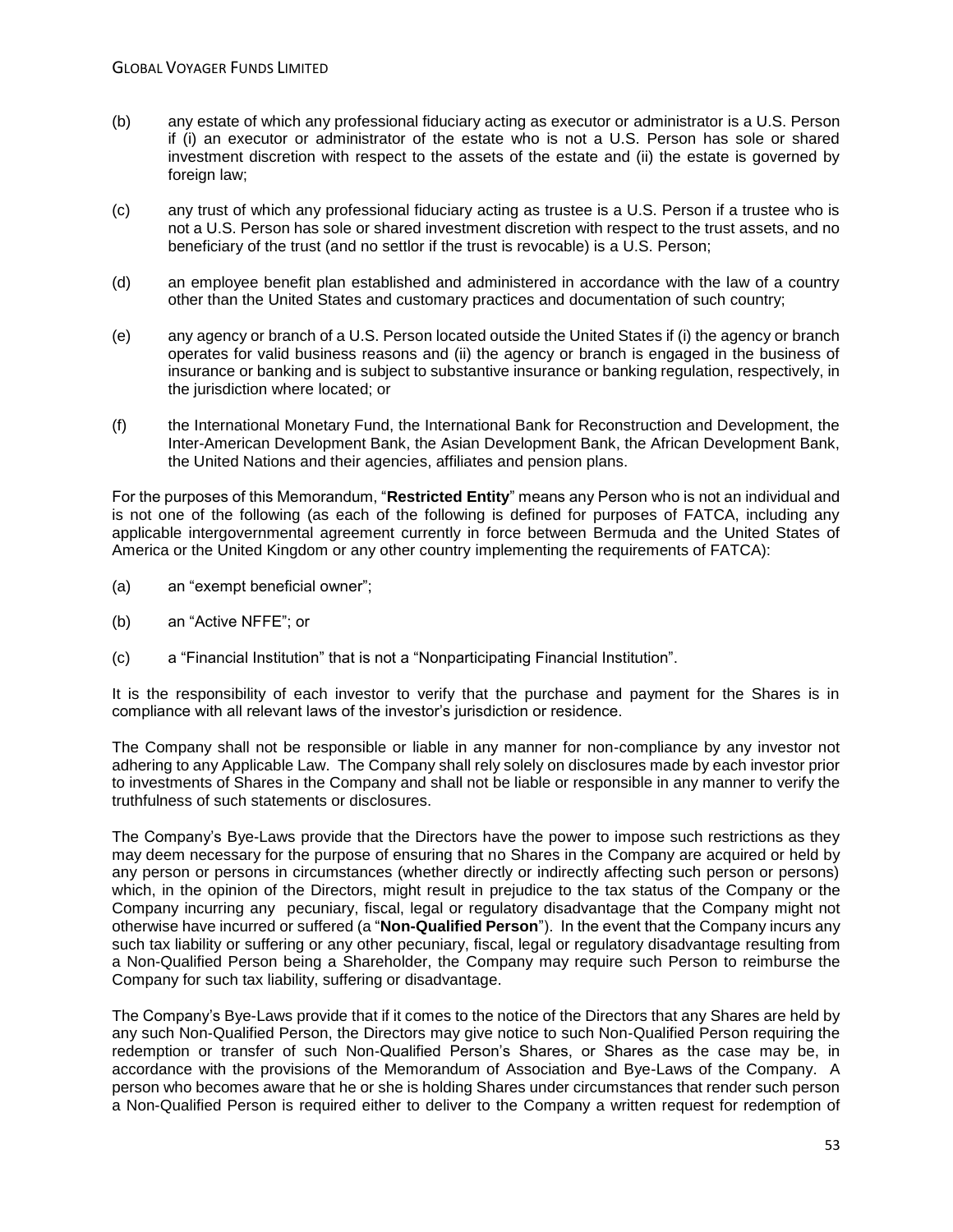such Shares in accordance with the Memorandum of Association and Bye-Laws of the Company or to transfer the same to a person who would not thereby be a Non-Qualified Person.

## **The Common Reporting Standard**

The OECD has issued rules for the Automatic Exchange of Information in Tax Matters which provide due diligence and reporting rules for financial institutions in participating jurisdictions. Together, these rules comprise the 'Common Reporting Standard' which has been implemented in Bermuda pursuant to (i) the Multilateral Competent Authority Agreement on Automatic Exchange of Financial Account Information signed by Bermuda on 29 October, 2014; and (ii) domestic legislation, namely the International Cooperation (Tax Information Exchange Agreements) Act 2005 and the International Cooperation (Tax Information Exchange Agreements) Common Reporting Standard Regulations 2017.

The CRS is based in a large part on the US FATCA regime and provides a uniform set of rules to address (i) the types of information to be exchanged by participating jurisdictions, (ii) the time and manner of exchange and (iii) the due diligence, confidentiality of data and safeguards that must be respected. Financial institutions in participating jurisdictions, such as Bermuda, must file annual information reports with their local tax Authority who in turn exchanges that information with the tax authorities in other participating jurisdictions. In order for the Fund to comply with the CRS regime it may be required to disclose applicable information to the relevant Authority in respect of certain investors that are tax-resident in other participating jurisdictions.

## **Tax Withholding and Compliance Provisions**

Each investor in the Company shall agree to the following tax withholding and compliance provisions, as a requirement for treatment as an Eligible Investor.

1. Provision of Information

You must provide the Company with the Personal Information of yourself, and where reasonably required by the Company, of any Consenting Person, in such form and within such time, as the Company may from time to time require.

When there is a change or addition to the Personal Information of yourself, and, where applicable, any Consenting Person, you must update the Company promptly (and in any event no later than thirty (30) days from the date of the change or addition) of the change or addition.

You must, and, where applicable, procure such other Consenting Person to, complete and sign such documents and do such things as the Company may reasonably require from time to time for purposes of the Company's compliance with Applicable Law.

You agree that the Company may directly require any other Consenting Person to provide or confirm accuracy of their Personal Information without involving you if the Company reasonably considers it to be appropriate.

### 2. Disclosure of Information

You agree that the Company or any Affiliate may disclose the Tax Information of yours and any other Consenting Person to any Authority in any jurisdiction for the purpose of ensuring compliance of the Company and its Affiliates with Applicable Law.

You waive, and, where reasonably required by the Company or any Affiliate, agree to procure any other Consenting Person to waive, any applicable restrictions which would otherwise hinder the Company's or its Affiliates' ability to disclose Tax Information in the manner described in the preceding paragraph.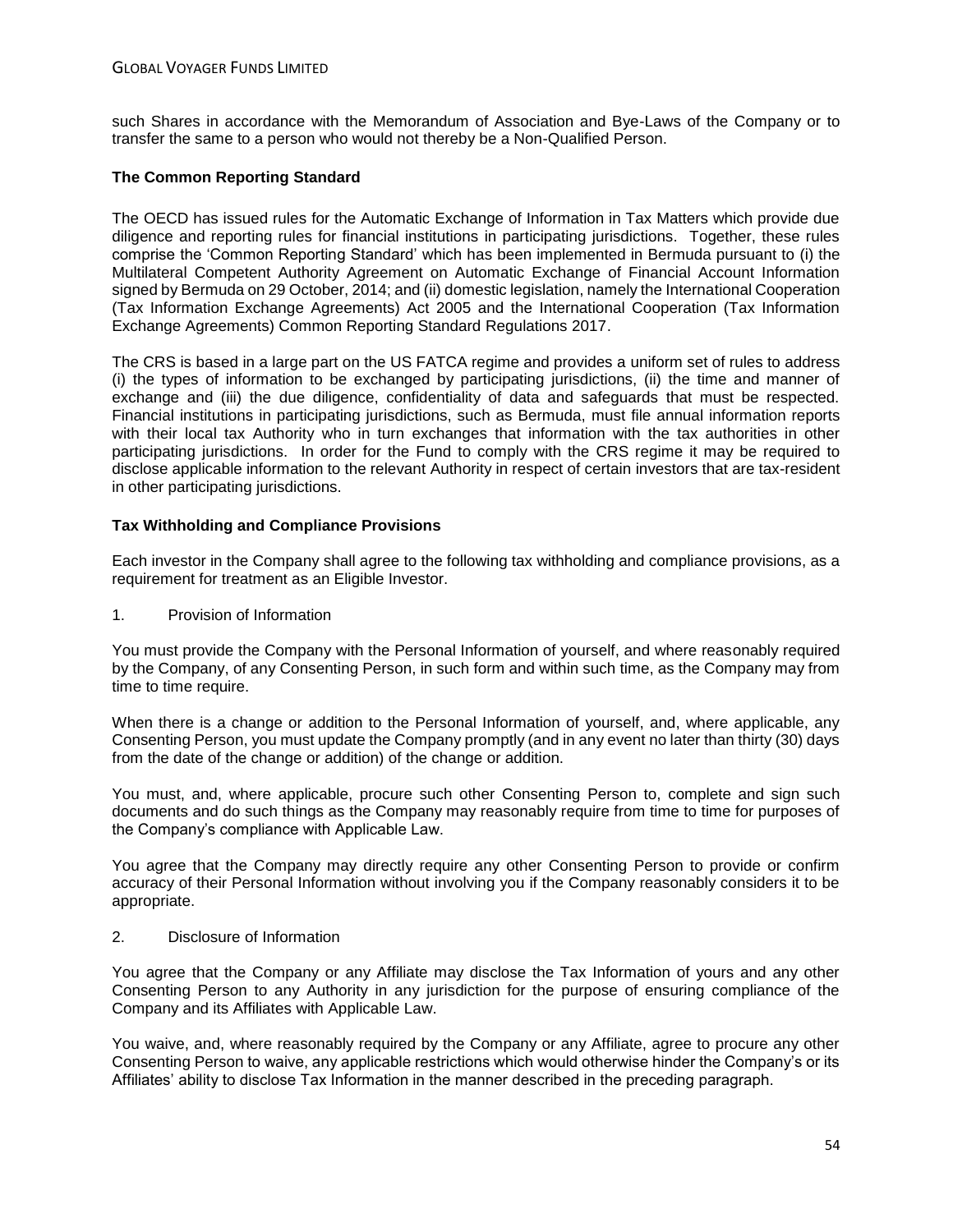You agree that the Company and its Affiliates may directly require any other Consenting Person to agree to the disclosure of Tax Information described above and/or waive any otherwise applicable restrictions on such disclosure, if the Company or its Affiliate reasonably considers it to be appropriate.

3. Failure to Provide Information

You agree that:

- a. where you fail to comply with your obligations under 1 (Provision of Information) above; or
- b. where any of the other Consenting Persons fails to comply with the requirements in 1 (Provision of Information) or 2 (Disclosure of Information); or
- c. where the Personal Information (regardless of whether such Personal Information is in relation to you or any other Consenting Person) is inaccurate, incomplete, or not promptly updated; or
- d. for whatever reason the Company is prevented (under Bermuda law or otherwise) from making disclosure of the Tax Information of yours and/or any other Consenting Person(s) to the relevant Authority as may be required by Applicable Law,

the Company or its Affiliates may take one or more of the following actions at any time: (i) deduct from or withhold part of any amounts payable to you under your Account, to the extent permitted or required by Applicable Law; (ii) terminate your Account, including the repurchase of any Shares or other debt or equity ownership interest you may have in the Company, as well as any associated rights, and discontinue entirely or in part the Company's and its Affiliates' relationship with you; and (iii) provide (whether before or after the termination of your Account) the Tax Information relating to you and/or any of the Consenting Persons to such Authority in any jurisdiction, as may be required for the Company and its Affiliates to ensure their compliance with Applicable Law.

### 4. Confirmations

You confirm and agree that:

- a. without prejudice to your agreement to be bound by the terms of the Account as set out in the Subscription Agreement or other application forms, you confirm you have read this section "Tax Withholding and Compliance Provisions", have received adequate explanation from the Company (or your broker, lawyer, or tax adviser, as applicable), and understand the implications of this section "Tax Withholding and Compliance Provisions" by which you irrevocably agree to be bound;
- b. any agreement, waiver, confirmations given in, or to be given pursuant to, this section "Tax Withholding and Compliance Provisions" are irrevocable;
- c. neither the Company nor any of its Affiliates shall be liable for any costs or loss that you (or any other Consenting Persons) may incur because of the Company or any of its Affiliates taking any actions permitted by or exercising any powers under this section "Tax Withholding and Compliance Provisions";
- d. the amount (if any) payable by the Company where the Company exercises its right to terminate the Account under this section "Tax Withholding and Compliance Provisions" may differ from the amount payable where you surrender or terminate the Account pursuant to other provisions of this Prospectus; and
- e. you must obtain or, as the case may be, have obtained the requisite consent from each Consenting Person for the provision of its Tax Information to us and the disclosure of any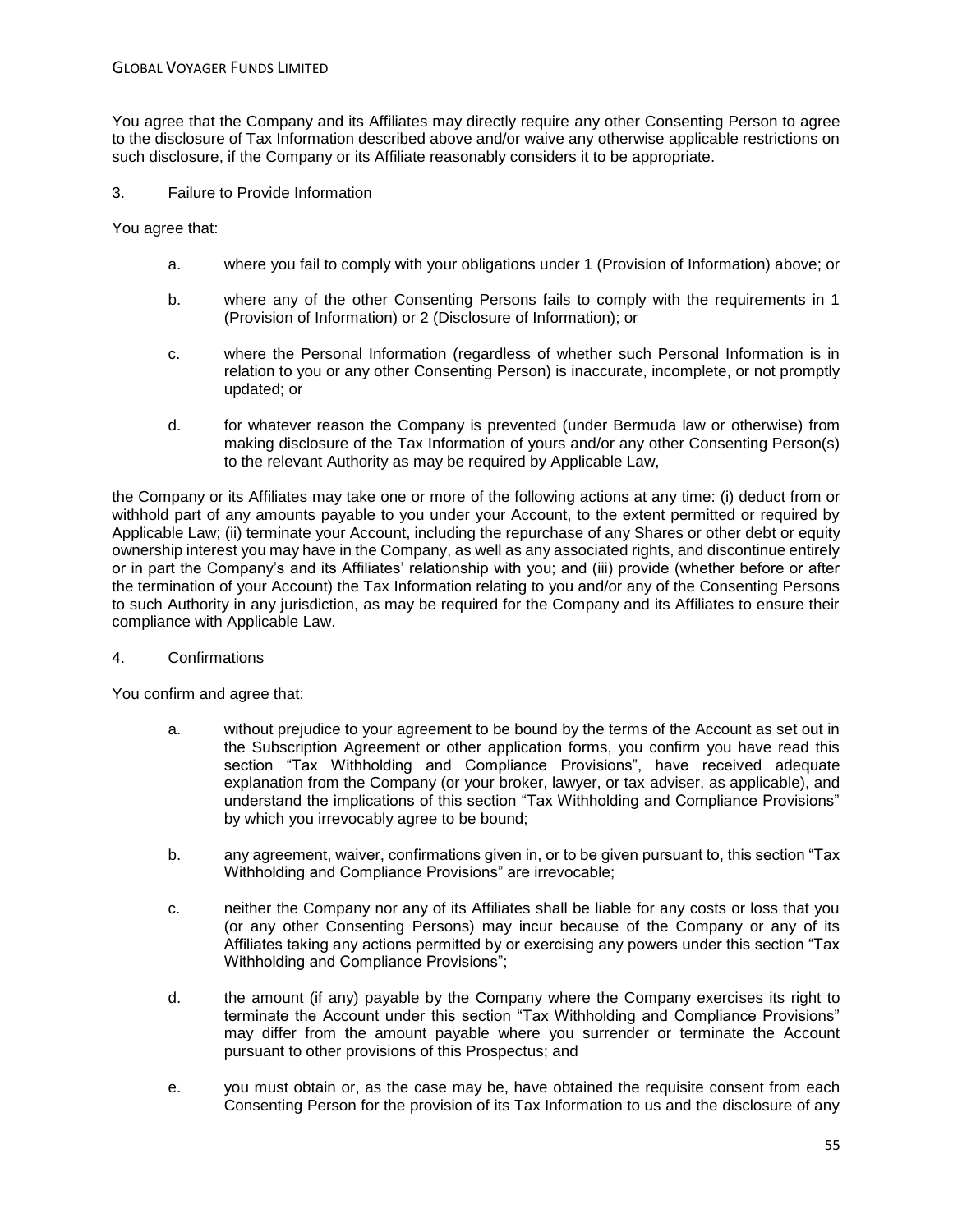of such Tax Information by the Company and/or any of its Affiliates under this section "Tax Withholding and Compliance Provisions";

- f. you must inform each Consenting Person of the Fund's powers under this section "Tax Withholding and Compliance Provisions";
- g. this section "Tax Withholding and Compliance Provisions" is without prejudice, and in addition, to the Company's and its Affiliates' rights or powers under any other provision of this Memorandum; and
- h. Where required or permitted by Applicable Law, the Company and its Affiliates may disclose any and all information related to your Account to any government or tax authority (whether within or outside Bermuda) and whether before or after the exercise of a termination right under your Account by the Company or its Affiliates.

## **Changes in Law**

All laws, including laws relating to taxation in Bermuda (and in other jurisdictions), are subject to change without notice.

**THE TAX DESCRIPTION CONTAINED IN THIS PROSPECTUS (1) MAY NOT BE RELIED UPON, AND WAS NOT INTENDED TO, PROVIDE PENALTY PROTECTION UNDER THE US INTERNAL REVENUE CODE; AND (2) IS WRITTEN TO MARKET THE SHARES.** 

**ALL PROSPECTIVE INVESTORS ARE STRONGLY URGED TO CONSULT WITH THEIR OWN PERSONAL LEGAL AND TAX ADVISERS IN THE COUNTRIES OF THEIR CITIZENSHIP, RESIDENCE AND DOMICILE TO DETERMINE THE POSSIBLE TAX OR OTHER CONSEQUENCES OF PURCHASING, HOLDING AND REDEEMING SHARES UNDER THE LAWS OF THEIR RESPECTIVE JURISDICTIONS.**

# **STATUTORY AND GENERAL INFORMATION**

*The information contained in this section is a summary of certain information about the Company and the Shares and does not purport to be exhaustive. Unless specified otherwise, information contained in this Prospectus is as of the date specified on the cover page. Additional information may be set forth in a Fund Supplement.*

The Company will be incorporated with limited liability in Bermuda under the provisions of the Companies Act. Its constitution is defined in its Memorandum of Association and Bye-laws. The Company's objects, as set out in its Memorandum of Association, are to be and to carry on the business of a mutual fund company and, in furtherance thereof, to acquire, possess, deal in and dispose of securities, currencies, or other assets derivatives instruments and other financial instruments of any kind. The Company is of unlimited duration.

The Company was registered as a Segregated Accounts company under the SAC Act on 21 August, 2015 and the Funds that have been established as at the date of this Prospectus are listed on page [16](#page-15-0) of this Prospectus.

### **The Segregated Accounts Companies Act, as amended**

Under the SAC Act, a mutual fund company may, with the consent of the Minister, apply to operate segregate accounts with statutory divisions between accounts. The effect of the statutory division is to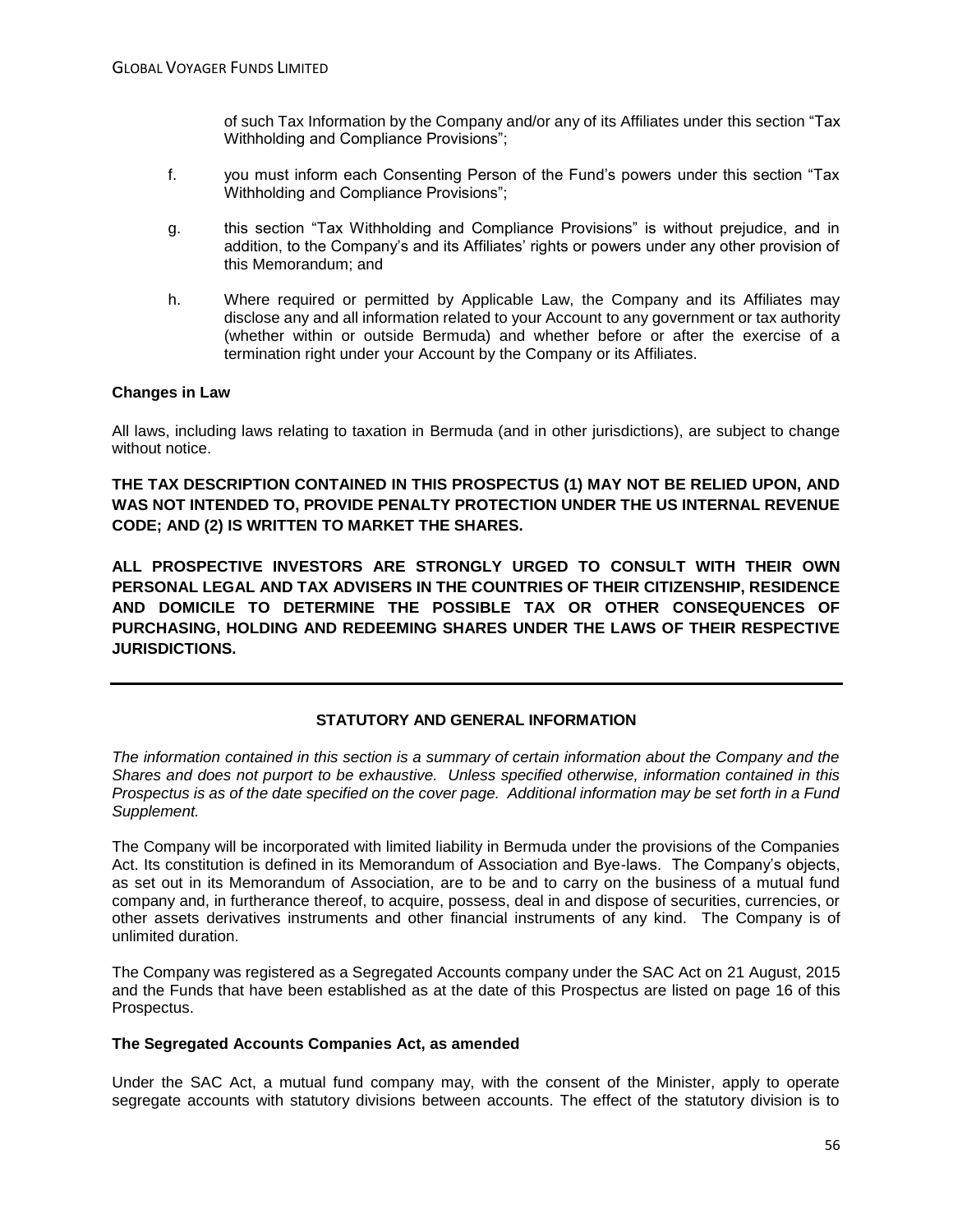protect the assets of one account from liabilities of other accounts. Under the SAC Act, only the assets of a specific Segregated Account may be applied to the liabilities of that account. A Segregated Account is an account containing assets and liabilities that are legally separated from the assets and liabilities of the company's ordinary account, namely, the general account.

The assets and property standing to the credit of a Segregated Account shall be held subject to the laws of Bermuda and the SAC Act for the benefit of the holders of the class of Participating Shares Linked to that account in accordance with the Governing Instruments and no other person shall have any right or interest in the assets forming part of that Segregated Account.

In the event of the commencement of proceedings to wind up or dissolve the Company under Bermuda law during such winding up or dissolution procedure, a liquidator or receiver shall not apply for the property identified as the property of the Segregated Accounts to pay the claims of any other creditor of the Company or any other Segregated Account, other than claims arising in respect of the Segregated Account in question.

The Governing Instruments operate generally to restrict trading activities to those enumerated therein. Any transactions outside of the investment restrictions and guidelines are prohibited by the Governing Instruments.

# **Share Capital and Other Provisions**

### Authorised Capital

The Company has an authorised share capital of US\$12,000 divided into (i) 8,000 Management Shares of par value US\$1.00 each issued to, and held by, the Manager; and (ii) 40,000,000 Participating Shares of par value US\$0.0001 each.

### Participating Shares

The Bye-laws empower the Directors to create and issue different classes of Participating Shares. Further the Bye-laws provide that the unissued Participating Shares of the Company are at the disposal of the Directors who may offer, allot, grant options over or otherwise dispose of them to such persons at such times and for such consideration and upon such terms and conditions as the Directors may determine. All Shares will be issued in registered form only.

Save as mentioned above and otherwise disclosed in this Prospectus:-

- (a) none of the Participating Shares have been issued or agreed to be issued for cash or other consideration and no such Participating Shares are now proposed to be issued;
- (b) no commission, discounts or brokerages or special terms have been granted in connection with the issue or sale of any of the Participating Shares;
- (c) none of the Participating Shares are under option or agreed conditionally or unconditionally to be put under option; and
- (d) no officer of the Company beneficially owns any Shares.

No pre-emption rights exist in respect of any of the Participating Shares either under Bermuda law, the Byelaws or otherwise.

No capital of the Company is under option or is agreed conditionally or unconditionally to be put under option.

### The Different Classes of Shares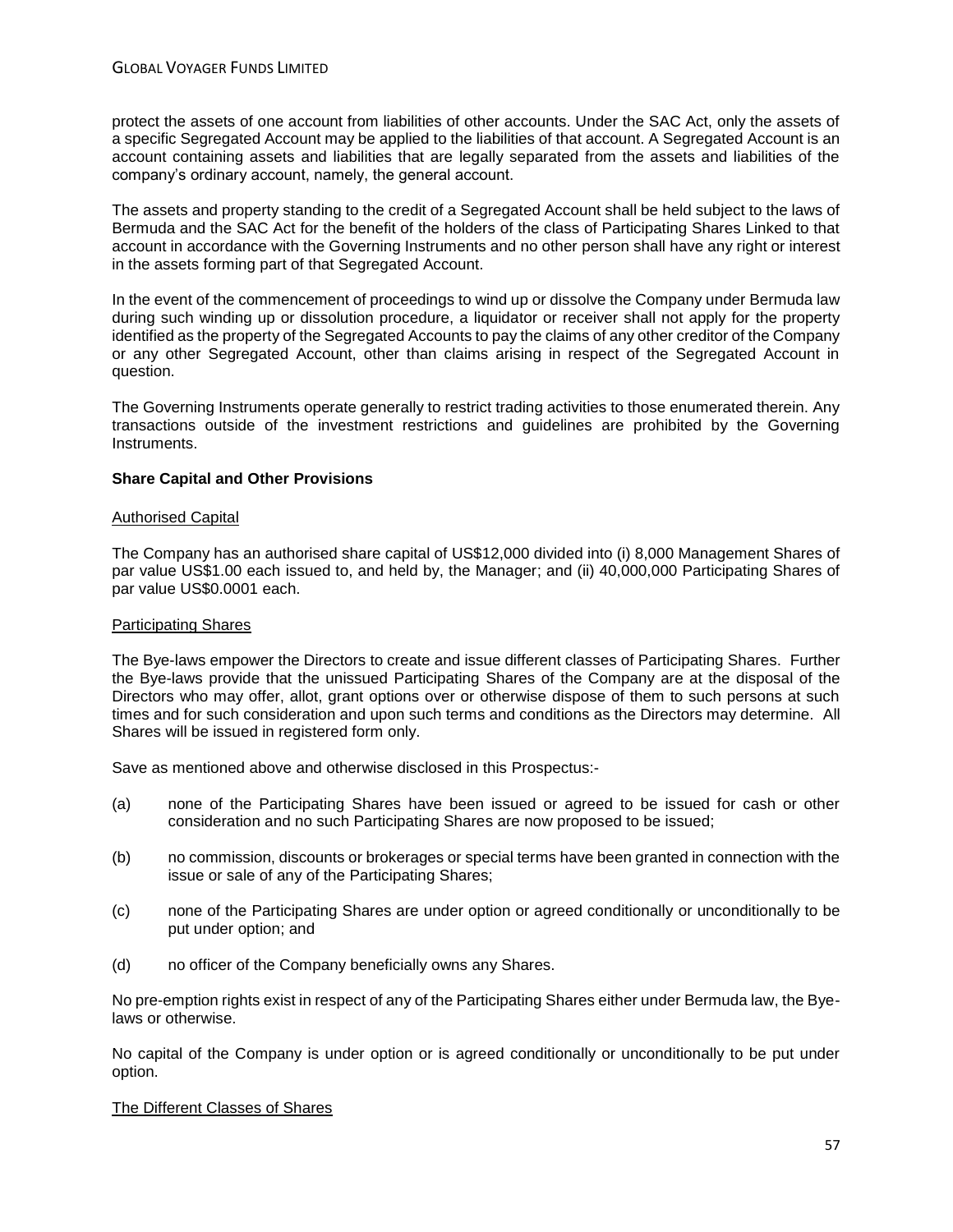- 1. The holders of the Management Shares shall:
	- (a) be entitled to one vote per Management Share;
	- (b) not be entitled to any dividends whatsoever in respect of the Management Shares;
	- (c) not be entitled to request redemption or repurchase of the Management Shares whether at the option of the Company or the holder thereof; and
	- (d) in the event of the winding up or dissolution of the Company, whether voluntary or involuntary or for the reorganisation or otherwise or upon the distribution of capital, be entitled, *pari passu* with the holders of the Participating Shares to the capital paid up on the Management Shares, but shall not be entitled to any further or other amounts.
- 2. The holders of the Participating Shares shall:
	- (a) not be entitled to vote, save in the case of any variation of the rights attaching to their Participating Shares or as otherwise required by the Companies Act, and subject thereto shall be entitled to one vote per Participating Share;
	- (b) be entitled to such dividends as the Directors may from time to time declare;
	- (c) be entitled, and subject to, redemption or repurchase or their Participating Shares as provided in the Byelaws; and
	- (d) in the event of the winding up or dissolution of the Company, whether voluntary or involuntary or for the reorganisation or otherwise or upon the distribution of capital, be entitled, subject to the provisions of the Bye-laws, to share pro rata in the surplus assets of the Company or, where there are one or more classes of Participating Shares in issue, to share pro rata with other holders of Participating Shares of the same class in the surplus assets of the relevant Fund applicable thereto and, to the extent applicable, the surplus assets of the Company.

### Classes of Participating Shares and Funds

On the creation of a new class of Participating Shares, the Directors shall establish and maintain a Segregated Account which shall be Linked to such new class of Participating Shares and the following provisions shall apply:

- (a) The provisions of the Bye-laws shall apply, mutatis mutandis, separately and independently to such class of Participating Shares and Linked Segregated Account.
- (b) Save as otherwise provided in the Bye-laws or the SAC Act, the following provisions will apply to the Segregated Accounts:-
	- (i) the proceeds from the allotment and issue of each class of Participating Shares shall be applied in the books of the Company to the Segregated Account established for that class, and the assets and liabilities and income and expenditure attributable thereto shall be applied to such account subject to the provisions of the Bye-laws;
	- (ii) where any asset is derived from another asset (whether cash or otherwise) such derivative asset shall be applied in the books of the Company to the same Segregated Account as the asset from which it was derived and, on each revaluation, any increase or diminution in value shall be applied to the relevant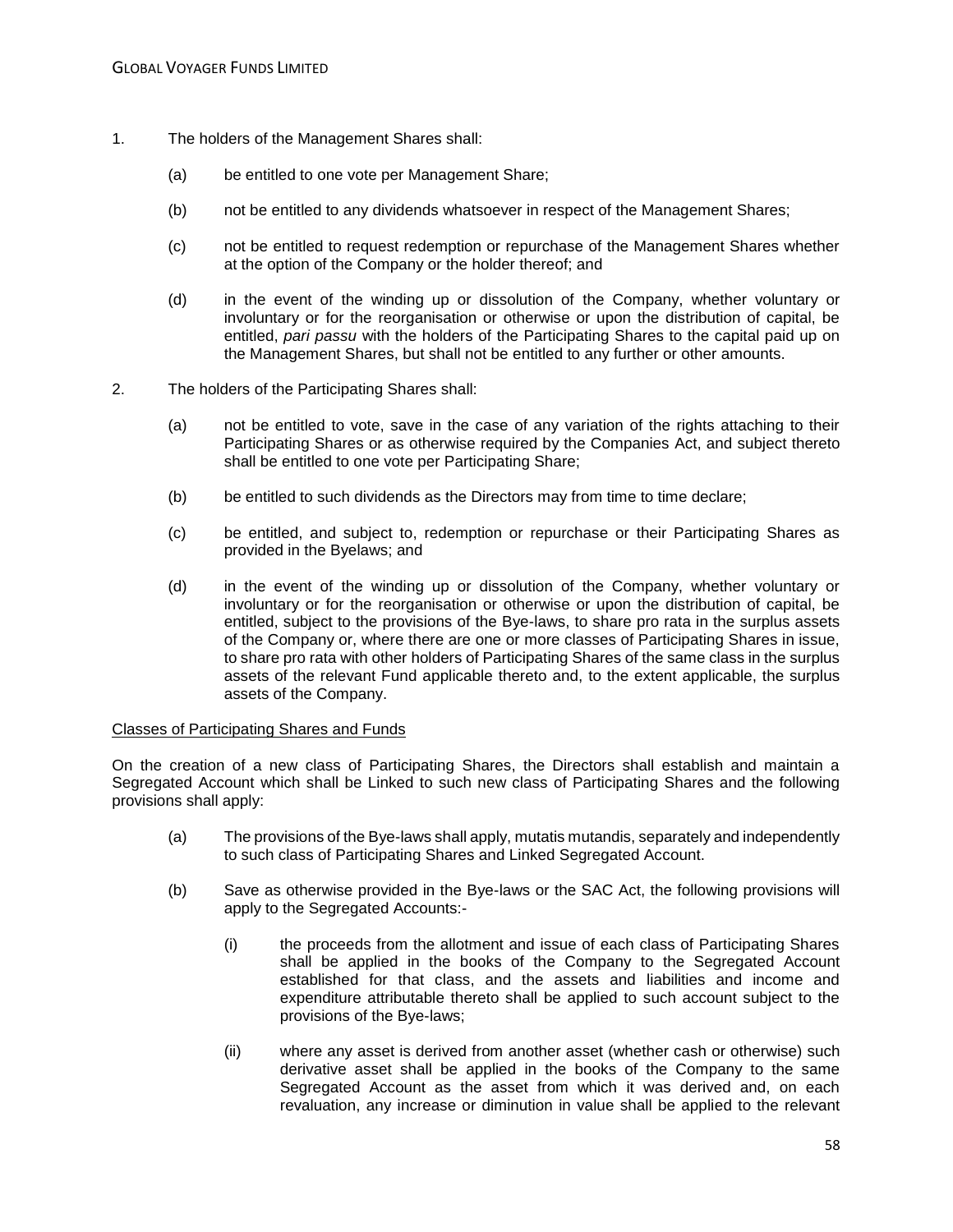account;

- (iii) where the assets of any Segregated Account give rise to any income, profits or liability, such income, profits, or liability shall be applied in the books of the Company to the same Segregated Account as the asset from which it was derived;
- (iv) the proceeds from the allotment and issue of each class of Participating Shares shall be applied in the books of the Company to the Segregated Account established in respect of that relevant class, and monies required to satisfy any Redemption Request of any Participating Shares shall be accounted for out of the Segregated Account maintained in respect of such class of Participating Shares;
- (v) any dividends as and when declared and paid in respect of a particular class of Participating Shares shall be paid to the holders of Participating Shares out of the relevant Segregated Account;
- (vi) any liability, cost, or expenditure payable in respect of any asset (or the acquisition, transfer or other disposal thereof) held in any Segregated Account or specifically attributable to any Segregated Account shall be applied in the Company's books to that account;
- (vii) on a redemption of Shares of a particular class of Participating Shares, the Redemption Proceeds shall be paid to the holder redeeming such Participating Shares out of the relevant Segregated Account;
- (viii) in the case of any asset of the Company which the Directors do not consider is attributable to a particular Segregated Account, the Directors shall (subject to subparagraph (ix)) have discretion to determine the basis upon which any such asset shall be allocated between Segregated Accounts then in existence and the Directors shall have power at any time and from time to time to vary such basis; and
- (ix) the Directors shall, in accordance with the provisions of sub-sections 11 (4) and 17 (5) of the SAC Act, have power to (a) determine the basis upon which any liability shall be allocated between Segregated Accounts (including conditions as to subsequent re-allocation thereof if circumstances so permit) and shall have power at any time and from time to time to vary such basis and (b) transfer any assets to and from Segregated Accounts if, as a result of a creditor proceeding against certain assets of the Company or otherwise, a liability would be borne in a different manner from that in which it would have been borne under (a) aforesaid, or in any similar circumstances.
- (c) Notwithstanding anything to the contrary in the Bye-laws or in this Prospectus, agreement or other document relating to the Company:
	- (i) the Company shall maintain in respect of each class of Participating Shares a Linked Segregated Account as designated by the Directors from time to time and the assets and liabilities of each Segregated Account shall be held by the Company and applied in accordance with and subject to the provisions of the SAC Act; and
	- (ii) the holders of the class of Participating Shares in respect of which a Segregated Account is established shall be the only Account Owners as defined in the SAC Act; and
	- (iii) if any provisions of the SAC Act or its applicability to the Company or a Segregated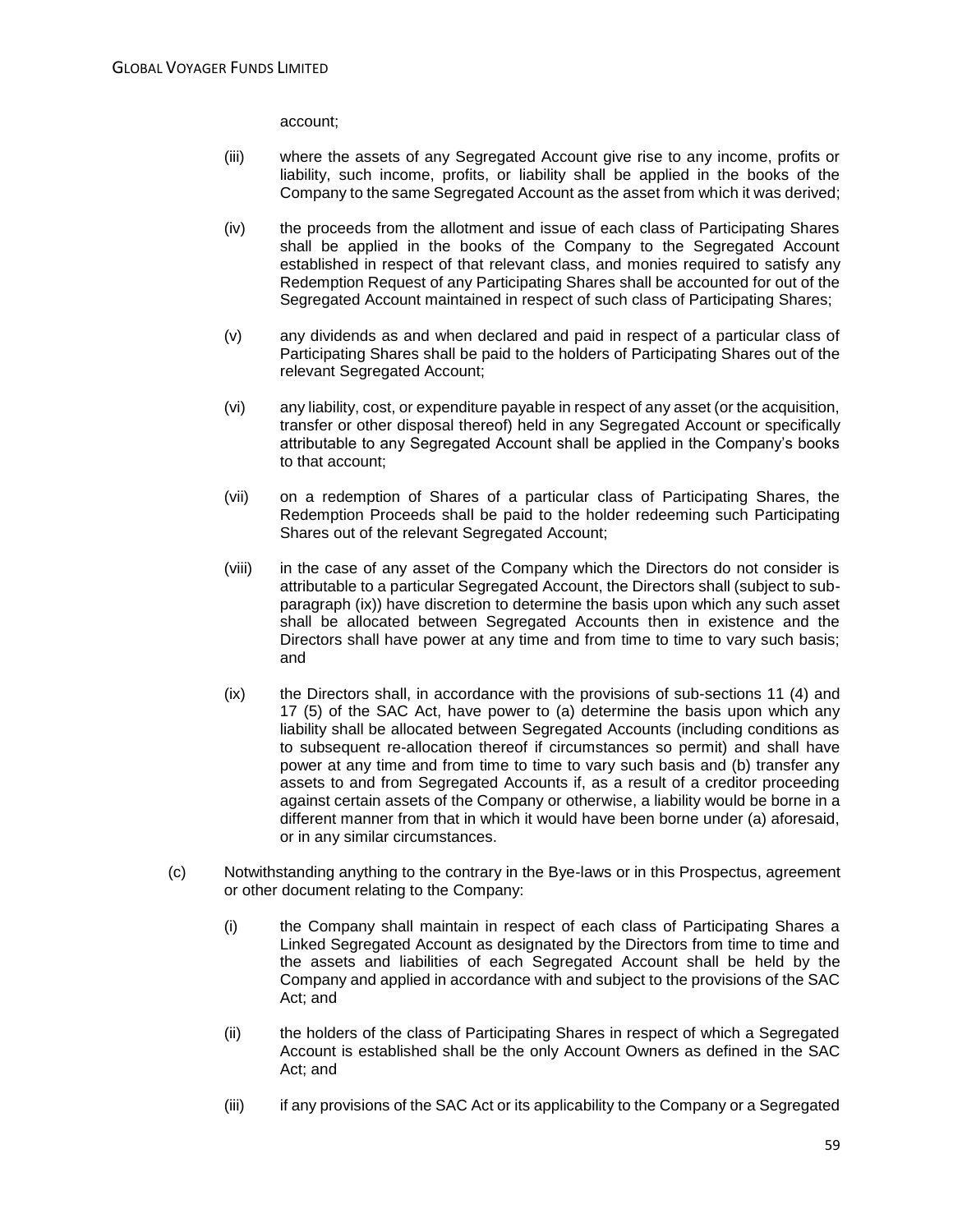Account is prohibited or unenforceable in any jurisdiction, such prohibition or unenforceability shall not invalidate the remaining provisions of the Bye-laws and any such prohibition or unenforceability in any jurisdiction shall not invalidate, prohibit or render unenforceable such provision in any other jurisdiction.

### Resolutions and Voting Rights

Subject to any special terms as to voting upon which any shares may be issued or may for the time being be held, at any general meeting on a show of hands every holder of shares who (being an individual) is present in person or (being a corporation) is present by duly authorised representatives (and is entitled to vote) shall have one vote. On a poll every such holder present as aforesaid or by proxy (and entitled to vote) shall have one vote for every share held.

To be passed, Resolutions of the Shareholders in general meeting will generally require a simple majority of the votes cast by the holders voting in person or by proxy at the meeting at which the Resolution is proposed, save where a Special Resolution is required by the Bye-laws.

For the purposes of the Bye-laws the following definitions apply:

- <span id="page-59-0"></span>**Resolution:** A resolution of the shareholders entitled to vote on the matter proposed for consideration or, where required, of a separate class or separate classes of shareholders, adopted by simple majority vote either in a general meeting or a meeting of a particular class of shareholders in accordance with the provisions of the Bye-laws.
- <span id="page-59-1"></span>**Special Resolution**: A Resolution passed either by a 75% majority of all shareholders present at a meeting in person or by proxy who are entitled to vote in respect of the applicable or a unanimous written resolution of the shareholders entitled to vote thereon.

The Company in general meeting may from time to time:

- (a) increase its capital by such sum divided into shares of such amounts as the Special Resolution shall prescribe;
- (b) alter the share capital of the Company as the Resolution shall prescribe; and
- (c) reduce its share capital to such sum not less than the minimum share capital prescribed by the Memorandum of Association as the Special Resolution shall determine.

Any rights attached to a class of Participating Shares of the Company may be varied (unless otherwise provided by the terms of issue of the shares of that class) with the sanction of a Special Resolution of the holders of such shares at a separate general meeting. The rights attached to any class of Participating Shares (unless otherwise expressly provided by the conditions of issue of such shares) are deemed not to be varied by the creation, allotment or issue of shares ranking *pari passu* therewith.

#### Alterations to Capital

The Company in general meeting may from time to time:

- (a) increase its capital by such sum divided into shares of such amounts as the Special Resolution shall prescribe;
- (b) alter the share capital of the Company as the Resolution shall prescribe; and
- (c) reduce its share capital to such sum not less than the minimum share capital prescribed by the Memorandum of Association as the Special Resolution shall determine.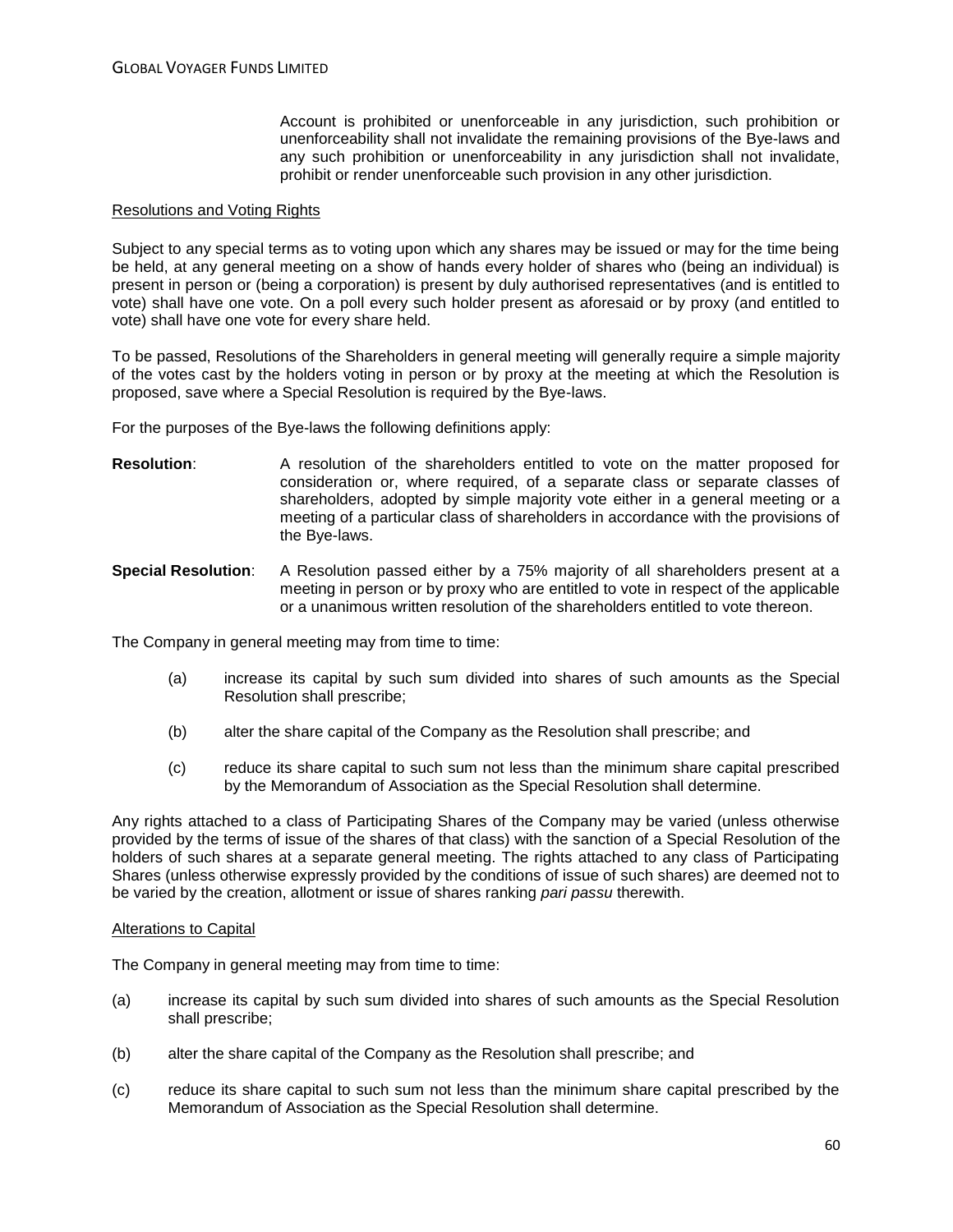### Variation of Class Rights

Any rights attached to a class of Participating Shares of the Company may be varied (unless otherwise provided by the terms of issue of the shares of that class) with the sanction of a Special Resolution of the holders of such shares at a separate general meeting. The rights attached to any class of Participating Shares (unless otherwise expressly provided by the conditions of issue of such shares) are deemed not to be varied by the creation, allotment or issue of shares ranking *pari passu* therewith.

## **Transfer of Shares**

The transfer of Shares is subject to the approval of the Directors and Applicable Laws and regulations. The Shares are not registered under the securities laws of the United States or any other jurisdiction, and may only be resold or transferred in such jurisdictions pursuant to registration or exemption therefrom.

If a Shareholder dies, the Directors will, on request made to the Company by the legal personal representatives of such Shareholder, transfer the Shares to the beneficiary or beneficiaries of the deceased Shareholder's estate so that the Shares may be redeemed.

### Directors' Interests

A Director may hold any other office or place of profit under the Company (other than the office of auditor) in conjunction with his office of director or may act in a professional capacity to the Company on such terms as the Directors may determine. No Director shall be disqualified by his office from contracting with the Company in any capacity, nor shall any such contract or arrangement entered into by the Company in which any Director is in any way interested be liable to be avoided, nor shall any Director so contracting or being so interested be liable to account to the Company for any profit realised by any such contract or arrangement by reason of such Director holding that office if he shall declare the nature of his interest.

A Director, notwithstanding his interest, may be counted in the quorum present at any meeting at which he or any other Director is appointed to hold any such office of place of profit under the Company or at which the terms of any such appointment are arranged, and he may vote on any such appointment or arrangement other than his own appointment or the arrangement or terms thereof.

There shall be no less than two (2) Directors of the Company. Directors are elected, and can be removed, by a majority vote in number of holders of the Shares. The Bye-laws permit the Directors to receive remuneration for their services to the Company in their capacity as Directors and reimbursement for their expenses in connection with attendance at meetings and performance of duties to the Company.

There are no existing or proposed service contracts between any of the Directors and the Company.

# Restrictions on Shareholders

The Directors have power to impose such restrictions as they may think necessary for the purpose of ensuring that no shares in the Company are acquired or held by anyone other than an Eligible Investor or any person or persons in circumstances (whether directly or indirectly affecting such person or persons and whether taken alone or in conjunction with any other persons, connected or not, or any other circumstances appearing to the directors to be relevant) which, in the opinion of the Directors, might result in the Company incurring any liability to taxation or suffering any other pecuniary or commercial disadvantage which the Company might not otherwise have incurred or suffered. See "*Subscription for Shares*" and "*Redemption of Shares – Compulsory Redemption*".

### **Notice of General Meetings**

Notices of general meetings will be sent to each shareholder entitled to vote. Notices convening each annual general meeting will be sent to such shareholders together with the annual accounts and reports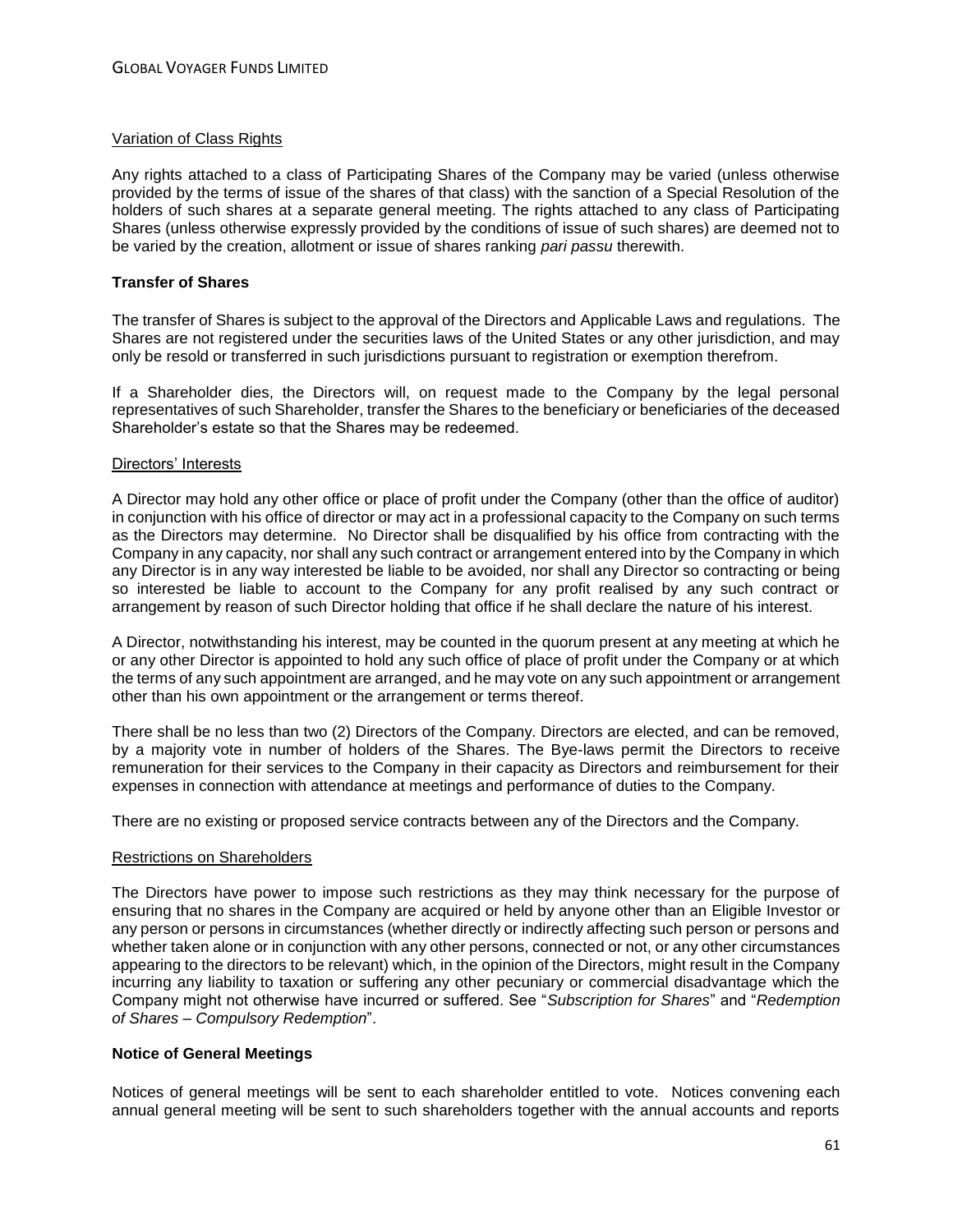not later than twenty-one (21) days before the date set for the meeting. All other meetings of the Company are called Special General Meetings and require fourteen (14) days' notice.

## **Reporting**

The financial year of the Company and each Fund will end on 31 December in each calendar year. The financial statements for the Company and each Fund are prepared in accordance with IFRS. An annual report and audited financial statements for each Fund (unless waived for a particular Fund as set out in its Supplement) in respect of each financial year will be sent to Shareholders at least twenty-one (21) days prior to each Annual General Meeting and will be emailed and, if requested, posted to a Shareholder at his registered postal address or other address as notified in writing by the Shareholder, free of charge and will be made available for inspection at the registered office of the Administrator and the Company.

### **Communication with the Company/Inquiries**

All communications and correspondence with the Company and inquiries concerning the Company and the Shares, including information concerning subscription and redemption procedures and current Net Asset Value of each class of Participating Shares, should be directed to the Administrator at their address as set out in the "DIRECTORY".

### **Litigation**

The Company is not engaged in any litigation or arbitration proceedings and is not aware of any litigation or claim pending or threatened by or against it. Clarien Investments Limited as the Manager has not has been the subject of any criminal convictions or disciplinary action taken by a supervisor or regulatory body in the last five (5) years.

### **General**

- 1. There is no property purchased or acquired by the Company or proposed to be purchased or acquired by the Company, which is to be paid for wholly or partly out of the proceeds of this offering.
- 2. As at the date of this Prospectus, the Company does not intend to seek registration or licensing in any jurisdiction or with any supervisory or regulatory authority outside Bermuda.

### **Borrowings**

As of the date of this Memorandum, neither the general account of the Company nor the Segregated Accounts has any loan capital (including term loans) outstanding or created but unissued, or any outstanding mortgages, charges, debentures or other borrowings, including bank overdrafts, liabilities under acceptance (other than normal trade bills) or acceptance credits, obligations under finance leases, hire purchase commitments, guarantees or other contingent liabilities.

It is not the intention of the Directors to seek any loan or other form of indebtedness. Only in very exceptional circumstances (in the Directors' opinion) will indebtedness be contemplated and such a situation will be contended with by the Directors as and when the situation may arise. Information regarding any changes in this borrowing policy in respect of a Fund will be set forth in the Fund's Supplement.

### **Correspondence**

Neither the Company nor any of the Funds is responsible, and does not accept any liability, for any correspondence addressed to the Company or a Fund, including the loss of any completed Subscription Agreement or any supporting documentation posted to a Fund, which is not received by that Fund. If a Shareholder wishes to ensure the delivery of any such correspondence, such Applicant should make use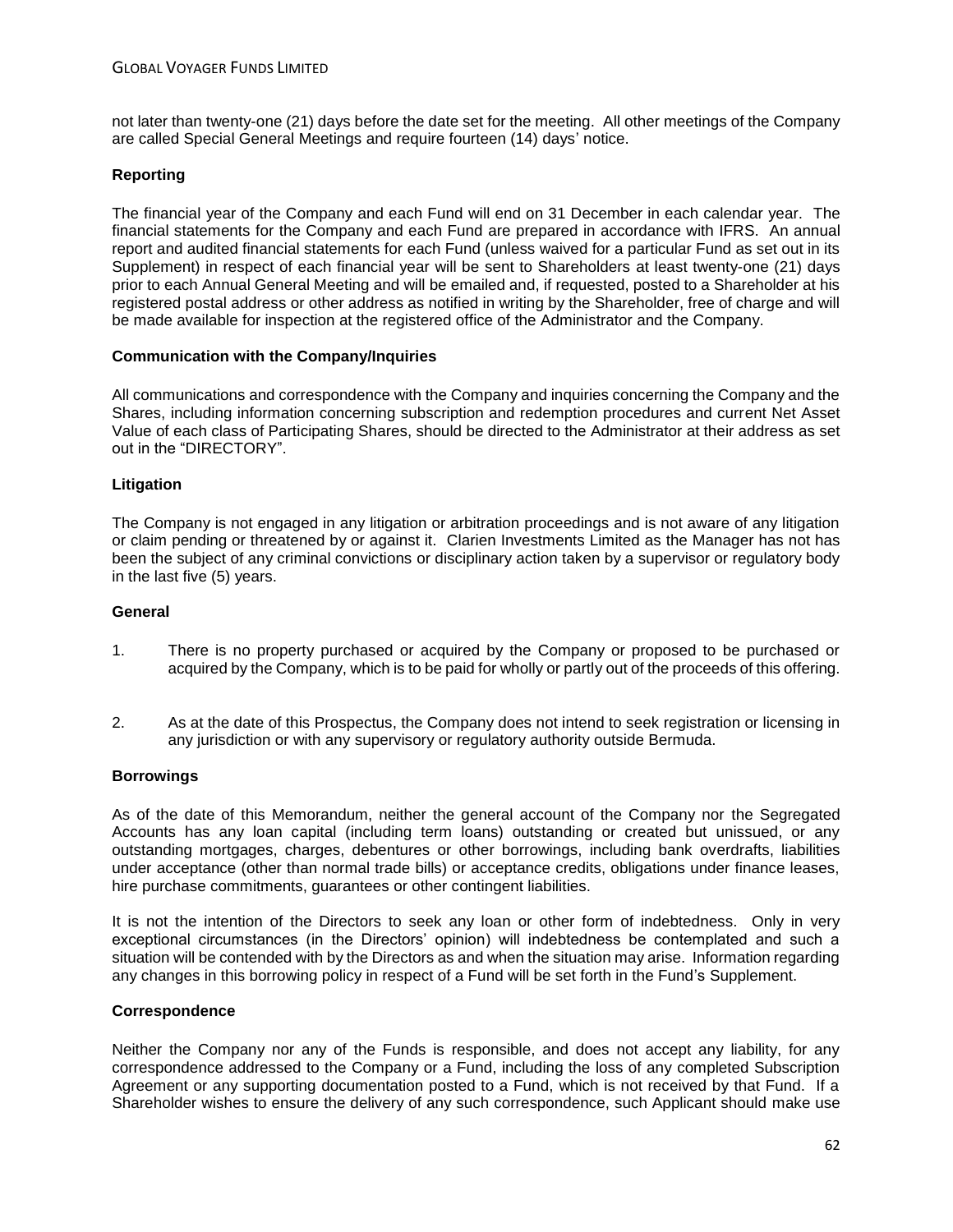of a registered delivery service.

## **Law and Jurisdiction**

Any agreement made on the basis of this Prospectus will be governed by, and construed in accordance with, the laws of Bermuda.

## **Legal Issues Relating to Segregated Accounts**

Under the SAC Act, a mutual fund company may, with the consent of the Minister, apply to operate segregate accounts with statutory divisions between accounts. The effect of the statutory division is to protect the assets of one account from liabilities of other accounts. Under the SAC Act, only the assets of a specific Segregated Account may be applied to the liabilities of that account. A Segregated Account is an account containing assets and liabilities that are legally separated from the assets and liabilities of the company's ordinary account, namely, the general account.

The assets and property standing to the credit of a Segregated Account shall be held subject to the laws of Bermuda and the SAC Act for the benefit of the holders of the class of Participating Shares Linked to that account in accordance with the Governing Instruments and no other person shall have any right or interest in the assets forming part of that Segregated Account. The Governing Instruments operate generally to restrict trading activities to those enumerated therein. Any transactions outside of the investment restrictions and guidelines are prohibited by the Governing Instruments.

The Company is permitted to create Segregated Accounts in order to segregate the assets and liabilities relating to a particular class of Participating Shares from the assets and liabilities relating to each other class of Participating Shares and from the Company's general assets and liabilities. The assets of each Segregated Account are only intended to be used to meet liabilities to creditors in respect of a particular account or fund and are not intended to be available to meet liabilities to creditors in respect of other accounts or funds or, except where otherwise agreed, to general creditors of the Company. It is possible, however, that a court could refuse to recognise a Fund as segregated and determine that creditors of the Company could enforce claims against all of its assets.

The SAC Act has application to all Bermuda companies registered under it as a matter of Bermuda law and will be applied by the Bermuda courts in accordance with its terms. However, the Directors are not aware of any formal recognition having been given by the courts of any jurisdiction outside Bermuda to the principles of segregation under the SAC Act nor are the Directors aware of any litigation pending with respect thereto. To that extent, therefore, the application of the SAC Act both outside and in Bermuda is untested. Accordingly, if a Fund's assets are located in a jurisdiction other than Bermuda and proceedings are brought in respect of them in that jurisdiction, it is not known how the courts of that jurisdiction would deal with the structure contemplated by the SAC Act, which may well be unfamiliar to such jurisdiction. More specifically, courts in a jurisdiction other than Bermuda may not be prepared to accept that creditors in respect of a particular Segregated Account are prevented from gaining recourse to the assets of the other accounts or funds, or that general creditors of the Company as a whole do not have recourse to those assets specifically designated as Segregated Account assets. Similarly, if a liability (e.g. fine or tax) is imposed on the Company by a Bermuda or other authority, it is unknown how the courts of Bermuda or other jurisdictions would impose or distribute that liability as among the general account of the Company and the Segregated Accounts.

The SAC Act enables a segregated accounts company to issue any type of securities which track the performance of a particular account and to pay a dividend or distribution in respect of the securities linked to a segregated account and establishes solvency and liquidation requirements that must be met before any dividend or distribution is effected. In addition, the SAC Act contains provisions governing record keeping, the manner in which shares are issued and dividends distributed, accounting standards, the appointment of a receiver and winding-up of the company and the amalgamation of segregated accounts with other segregated accounts. As to the winding-up of a segregated accounts company, the SAC Act specifically directs the liquidator to observe the segregation of accounts and apply the assets as intended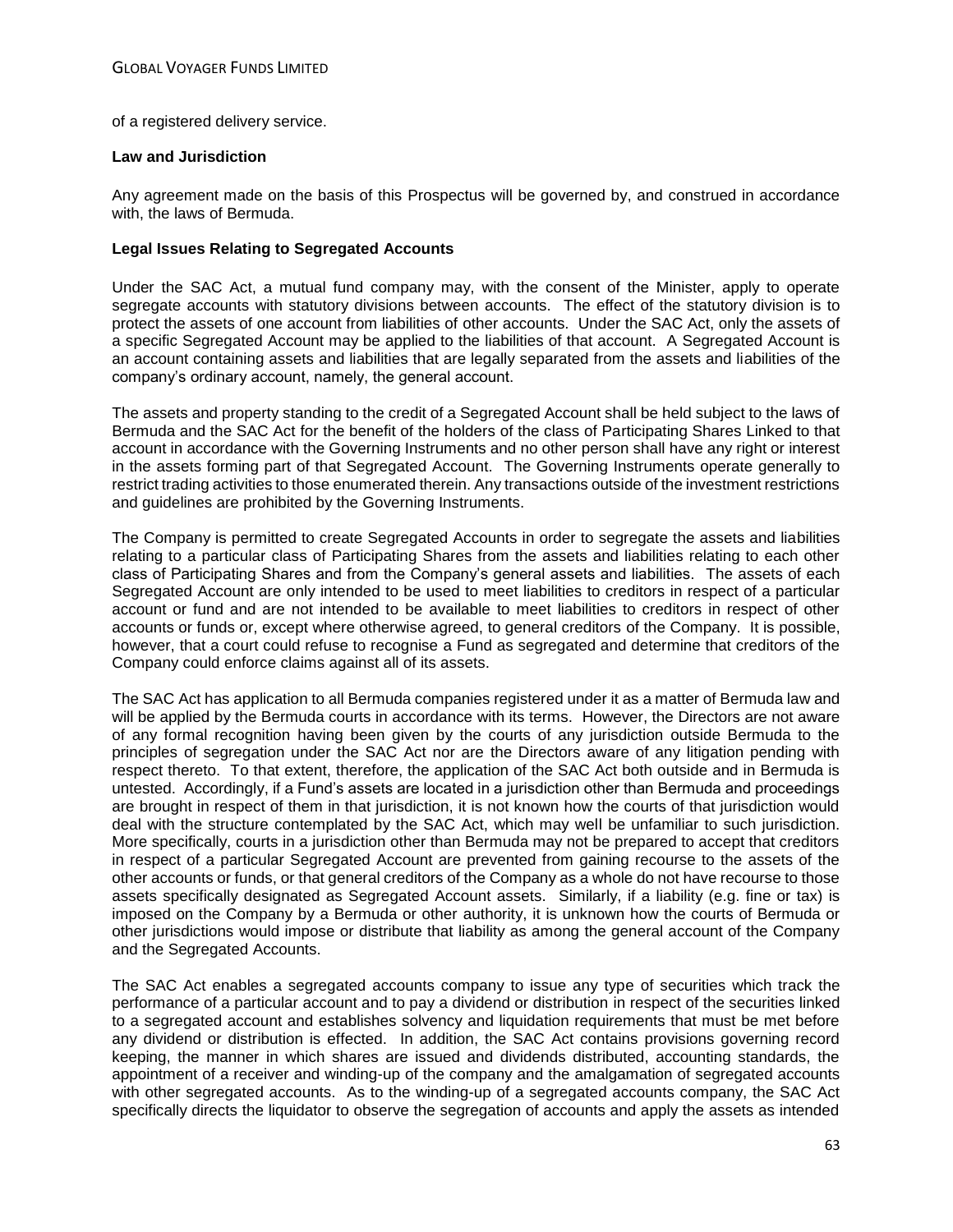by the parties. Remuneration of the liquidator is appointed among the segregated accounts. The SAC Act also enables the Bermuda court to make a receivership order in respect of a segregated account where it is satisfied that the assets are unlikely to be sufficient to discard the claims of creditors. It also sets out who may apply for a receivership order and requires notice to be served on interested parties and sets out the power of the receiver to manage a segregated account.

Changes to laws or their interpretation in another jurisdiction where the assets of a Fund are domiciled, including taxation laws and corporate regulatory laws, could have a negative impact on the Company or the Fund and their returns to Shareholders. Changes to corporate regulatory laws may have an impact on Shareholders' ability to redeem Shares. The Directors reserve the right to alter the Company's or a Fund's investments or restructure its arrangements to prevent any adverse effects from changes to laws or changes to their interpretation.

### **Indemnities**

There are indemnities in favour of the Directors, secretaries and other officers and servants for the time being of the Company. The Bye-Laws contain provisions exempting the Directors and other officers of the Company, inter alia, from liability and entitle them to indemnification from the assets of the Company for liabilities incurred by them in their performance of their duties for the Company except those due to their own fraud or dishonesty.

## **Material Contracts**

The following contracts (not being contracts in the ordinary course of business) have been entered into by the Company and are, or may be material:

- 1. Manager Agreement
- 2. Administration Agreement(s)
- 3. Depositary or Custodian Agreement(s)
- 4. Corporate Administration Services and Segregated Account Representative Agreement

Copies of the following documents will be available for inspection at any time during normal business hours on any Business Day free of charge at the registered office of the Company:

- (a) The Companies Act 1981;
- (b) The Segregated Account Companies Act 2000 (Bermuda);
- (c) The Memorandum of Association and the Bye-laws;
- (d) The material contracts referred to in the foregoing section "Material Contracts";
- (e) Any report of audited accounts prepared by the auditor of the Company; and
- (f) The written consent of the Auditors referred to above.

### **Miscellaneous**

- Ian Truran, Steven Gooden, and Bruce Jackson are each directors of both the Company and the Manager. No Director is personally a party to a service contract with the Company.
- Subsequent to the date of the audited financial statements there has been no significant change in the financial position of the Company.
- PricewaterhouseCoopers Ltd. (in its capacity as the Company's Auditor) has given and has not withdrawn its written consent to the inclusion of its name in this Prospectus and the references to it in the form and context in which they are included.
- Neither the Company nor the Directors are engaged in any litigation or arbitration proceedings and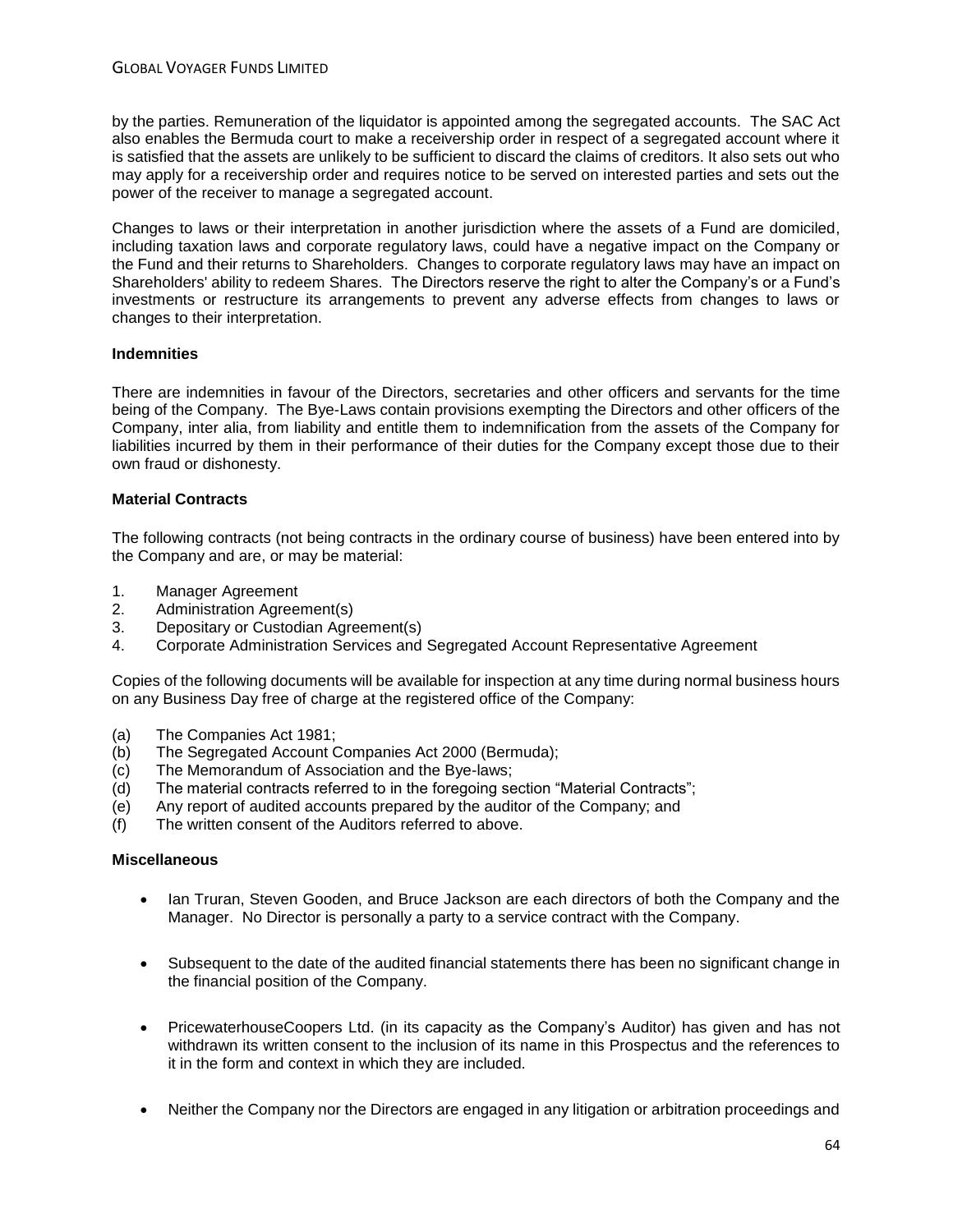nor are any of them aware of any litigation or claim pending or threatened by or against it.

- In connection with the presentation of this Prospectus, BeesMont Law Limited has relied upon the information provided to it by the Manager and has not made any systematic effort to verify the information contained herein. In addition, BeesMont Law Limited has been engaged to act on behalf of the Company and not on behalf of the Shareholders.
- As at the date of this Prospectus, the Company does not intend to seek registration or licensing in any jurisdiction or with any supervisory or regulatory authority outside Bermuda, other than a listing of its Shares on the Bermuda Stock Exchange.
- The authorised share capital of the Company was altered on 13 April, 2017 by an increase of US\$2,000 from US\$10,000 to US\$12,000, as authorised by a resolution passed at a general meeting of the Company on 6 April, 2017.
- The Company Bye-laws provide that:
	- $\circ$  any dividend or distribution unclaimed for a period of six (6) years from the date of declaration of such dividend or distribution shall be forfeited and shall revert to the Company and the payment by the Board of any unclaimed dividend, distribution, interest or other sum payable on or in respect of the Share into a separate account shall not constitute the Company a trustee in respect thereof.
	- $\circ$  the amount, if any, of Directors' fees shall from time to time be determined by the Company by Resolution and in the absence of a determination to the contrary such fees shall be deemed to accrue from day to day.
	- $\circ$  a Director may hold any other office or place of profit with the Company (except that of Auditor) in conjunction with his office of Director or may act in a professional capacity to the Company on such terms as the Board may determine, and may be paid such extra remuneration therefore (whether by way of salary, commission, participation in profits or otherwise) as the Board may determine, and such extra remuneration shall be in addition to any remuneration provided for by or pursuant to any other Bye-law.
- The Administrator provides pricing for publication to Bloomberg Morningstar and the Bermuda Stock Exchange in respect of the applicable listed securities.

# **Privacy Notice**

Shareholders and applicants for shares agree that Personal Data (including Sensitive Personal Data) may be stored or used by the Company and any associated or affiliated companies and by third parties who provide services to the Company or any Fund (as appointed from time to time), any of whom may be based outside of Bermuda. Personal Data provided by Shareholders and applicants for shares will be used for a number of different purposes namely:

- to develop and process business relationships
- for marketing or market research purposes
- to comply with Applicable Law and regulatory requirements including (for the avoidance of doubt) the Company's AML/ATF and CRS obligations
- for the purposes of determining whether a potential investor is eligible for subscription in a Fund,
- for the normal operation of the Company and its Funds
- for all actions and services related to a Shareholder's investment in a Fund (including services provided by third party service providers)